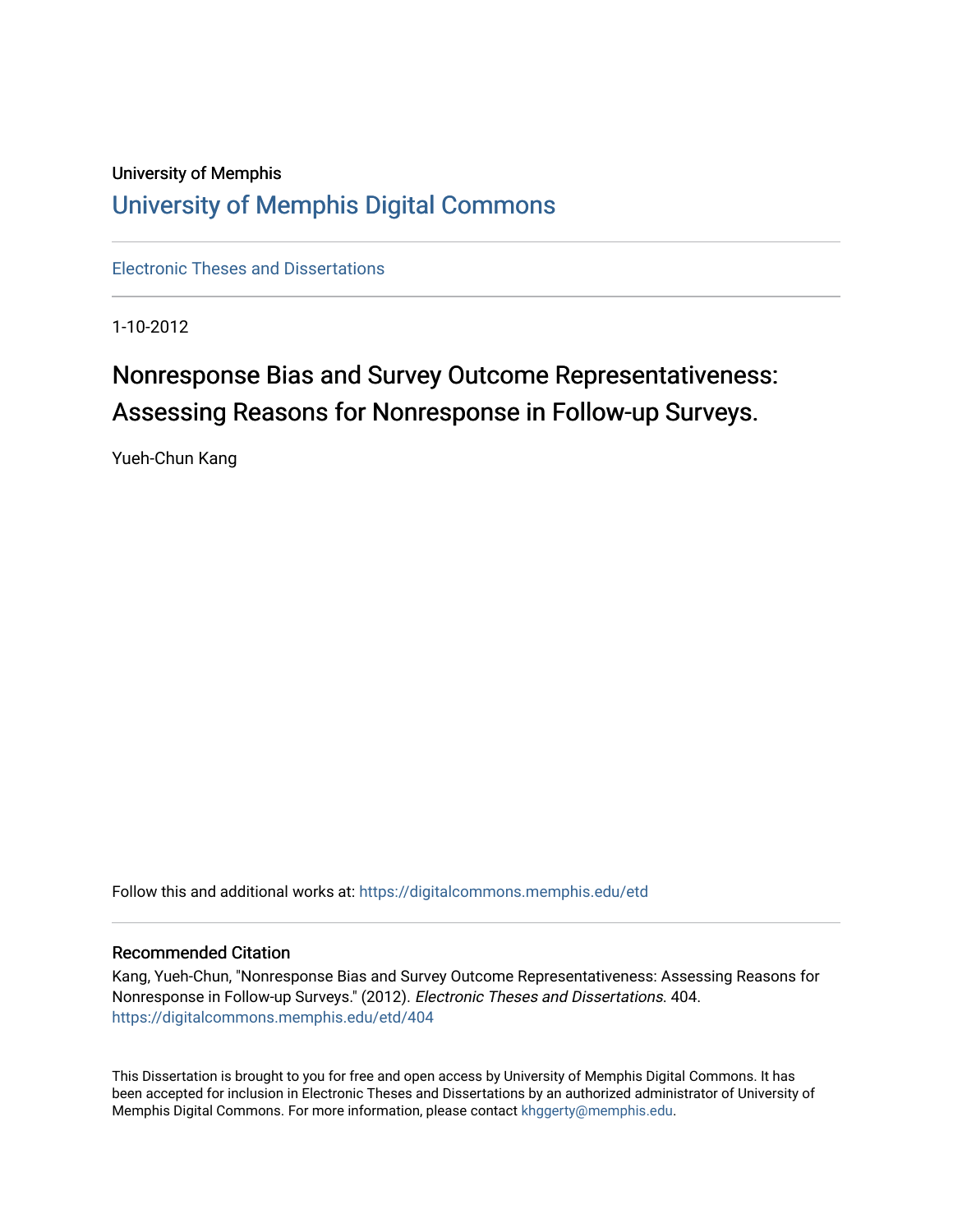Nonresponse Bias and Survey Outcome Representativeness: Assessing Reasons for Nonresponse in Follow-Up Surveys

by

Yueh-Chun Kang

A Dissertation

Submitted in Partial Fulfillment of the

Requirements for the Degree of

Doctor of Philosophy

Major: Psychology

The University of Memphis

May 2012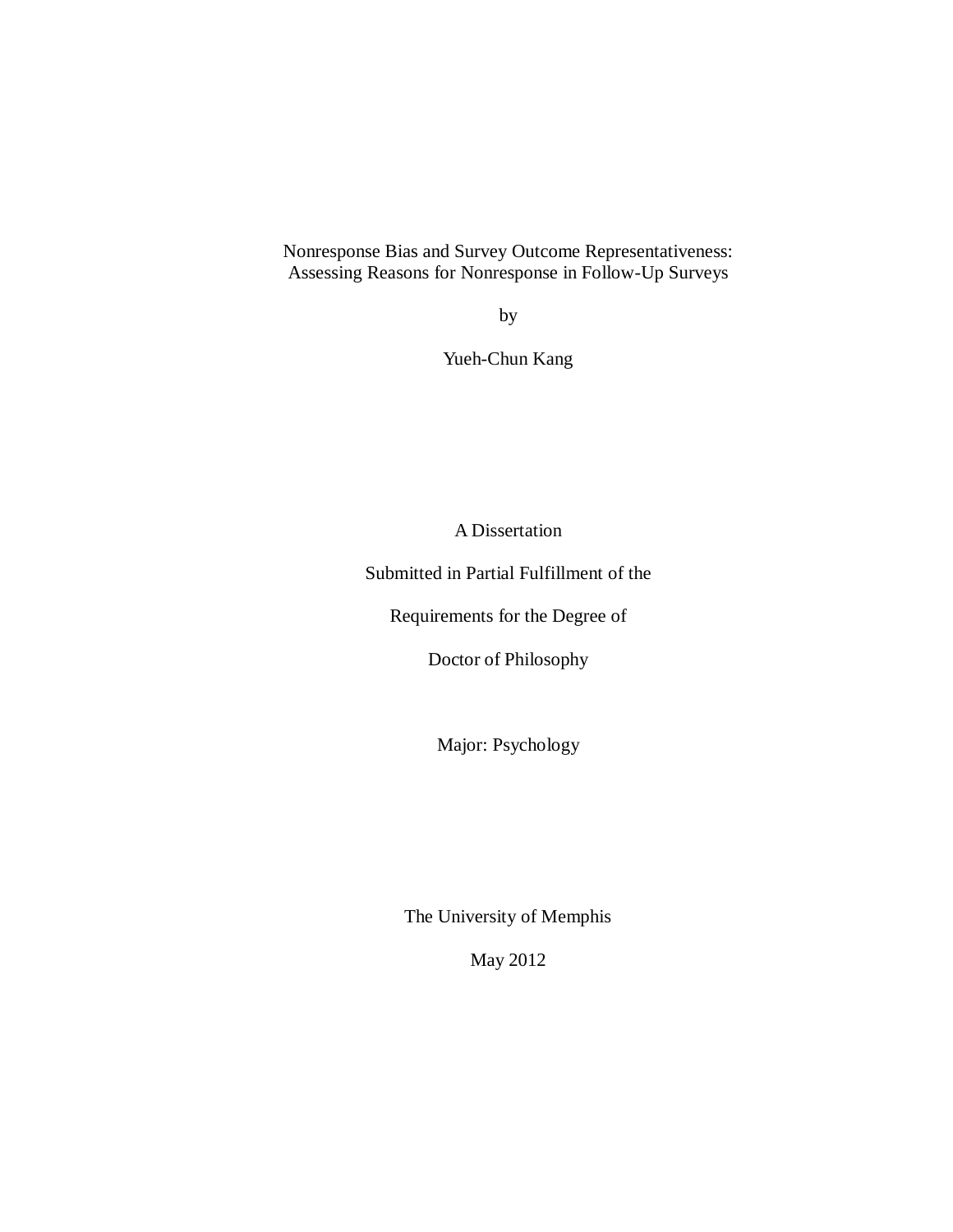Copyright © 2012 Yueh-Chun Kang All rights reserved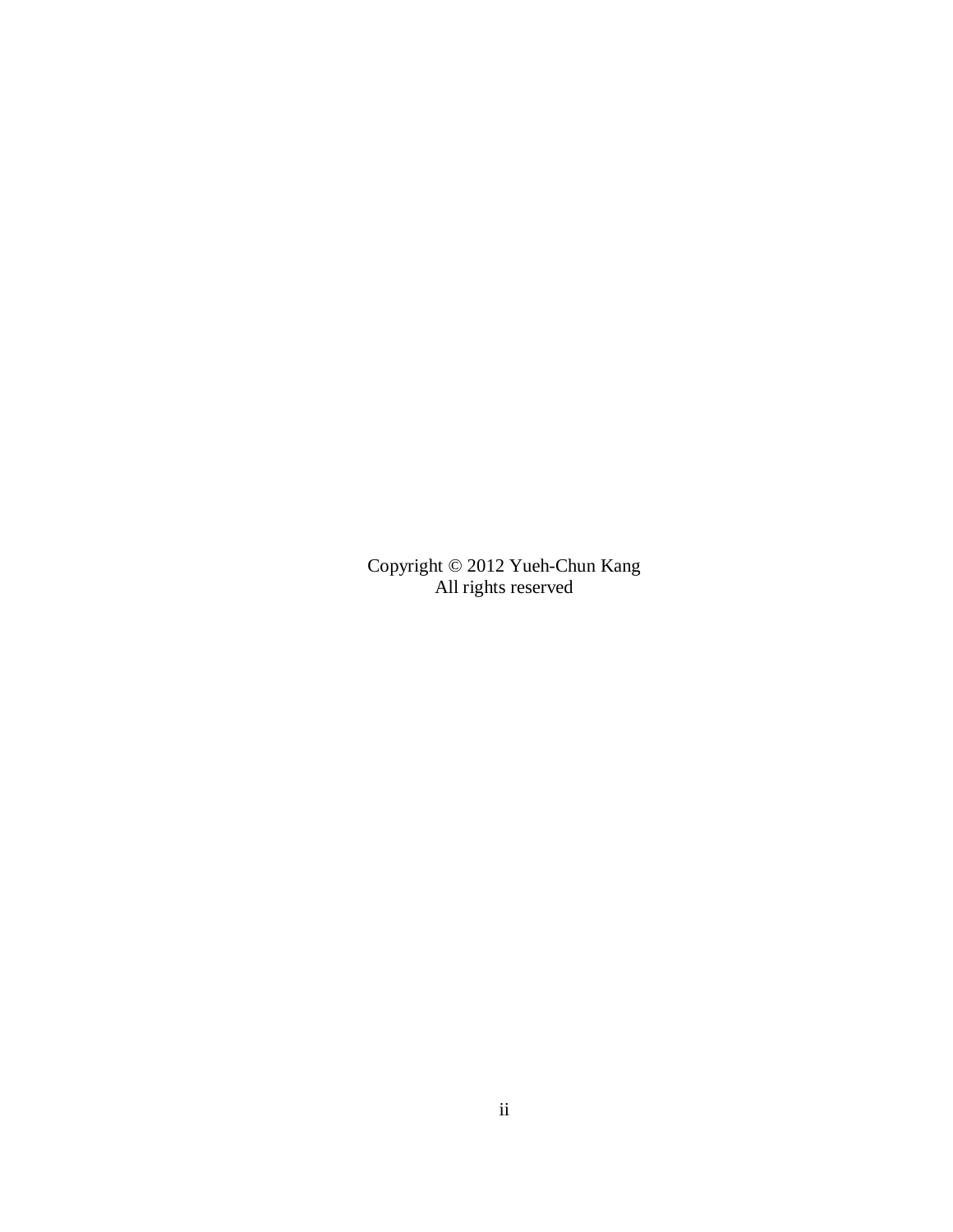### DEDICATION

I dedicate this dissertation to my lovely family. My husband, Kinei Lin, has been so patient, supportive, and always there for me. My precious daughter, Jada Lin, who was born during the peak of my dissertation work, is the best joy of our lives. Most importantly, special thanks to my loving father, Po-Hsien Kang, mother, Hsueh-Ying Kang-Yiu, and my sister, Yi-Huei Kang, for their endless love whenever and wherever. I am who I am because of them.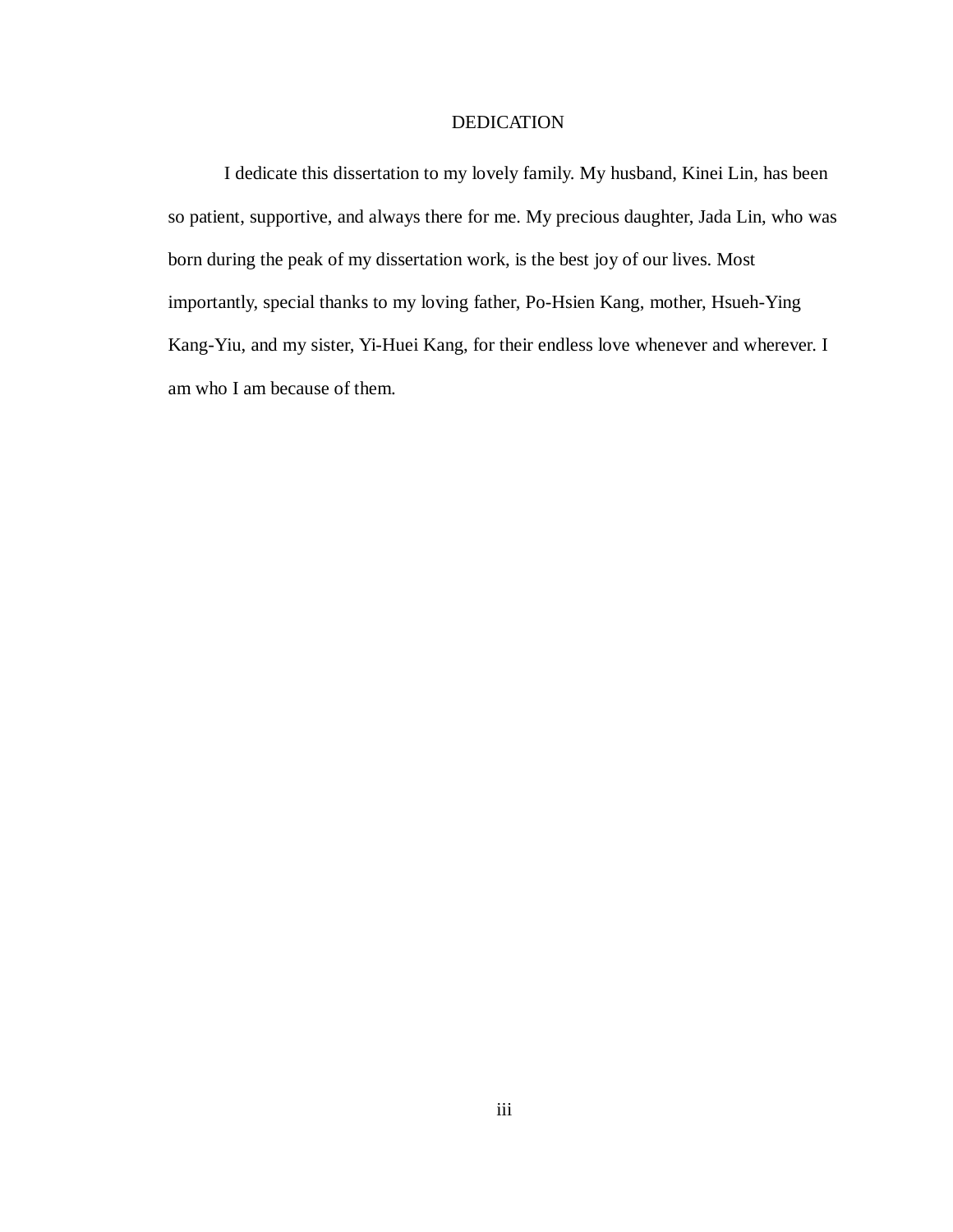### ACKNOWLEDGEMENTS

I wish to thank my advisor, Dr. William O. Dwyer, for inspiring me to pursue a career in Industrial and Organizational Psychology, and offering his guidance, precious knowledge, encouragement, and patience. Also, I would like to thank my committee members: Dr. William Zachry, Dr. Leslie Robinson, and Mr. George Relyea, for their insightful suggestions. Additionally, I would like to thank Ms. Carol E. Newell and Dr. Paul Rosenfeld for their support to develop this research.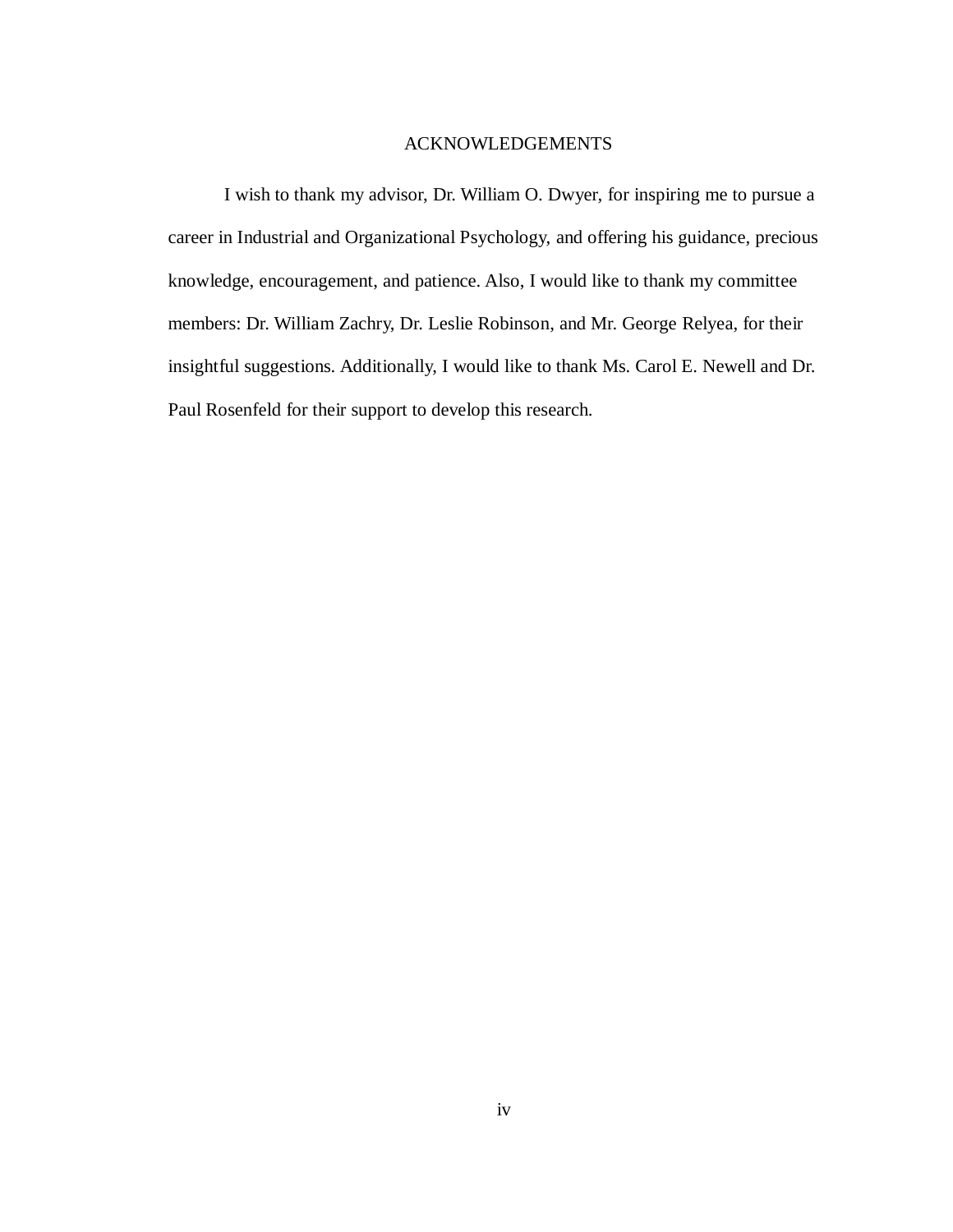### ABSTRACT

Kang, Yueh-Chun. Ph.D. The University of Memphis. May 2012. Nonresponse bias and Survey Outcome Representativeness: Assessing Reasons for Nonresponse in Follow-Up Surveys. Major Professor: William O. Dwyer, Ph.D.

The current study focused on four reasons of passive nonresponse due to noncontact, on-leave, high workload, and technical constrains. Different types of nonrespondents were compared to active nonrespondents and respondents to assess the potential different impacts of nonresponse bias reflected accordingly. Relevant literature was reviewed and hypotheses regarding the mean response comparison of core survey items and organizational attitudes were tested. Data collected from 1,333 military personnel in an initial survey and 605 personnel in its follow-up survey suggested that different types of passive nonrespondents may introduce various degree of nonresponse bias and thus passive nonresponse should be viewed as a multi-dimensional variable. Contributions, implications, and limitations of the results are discussed.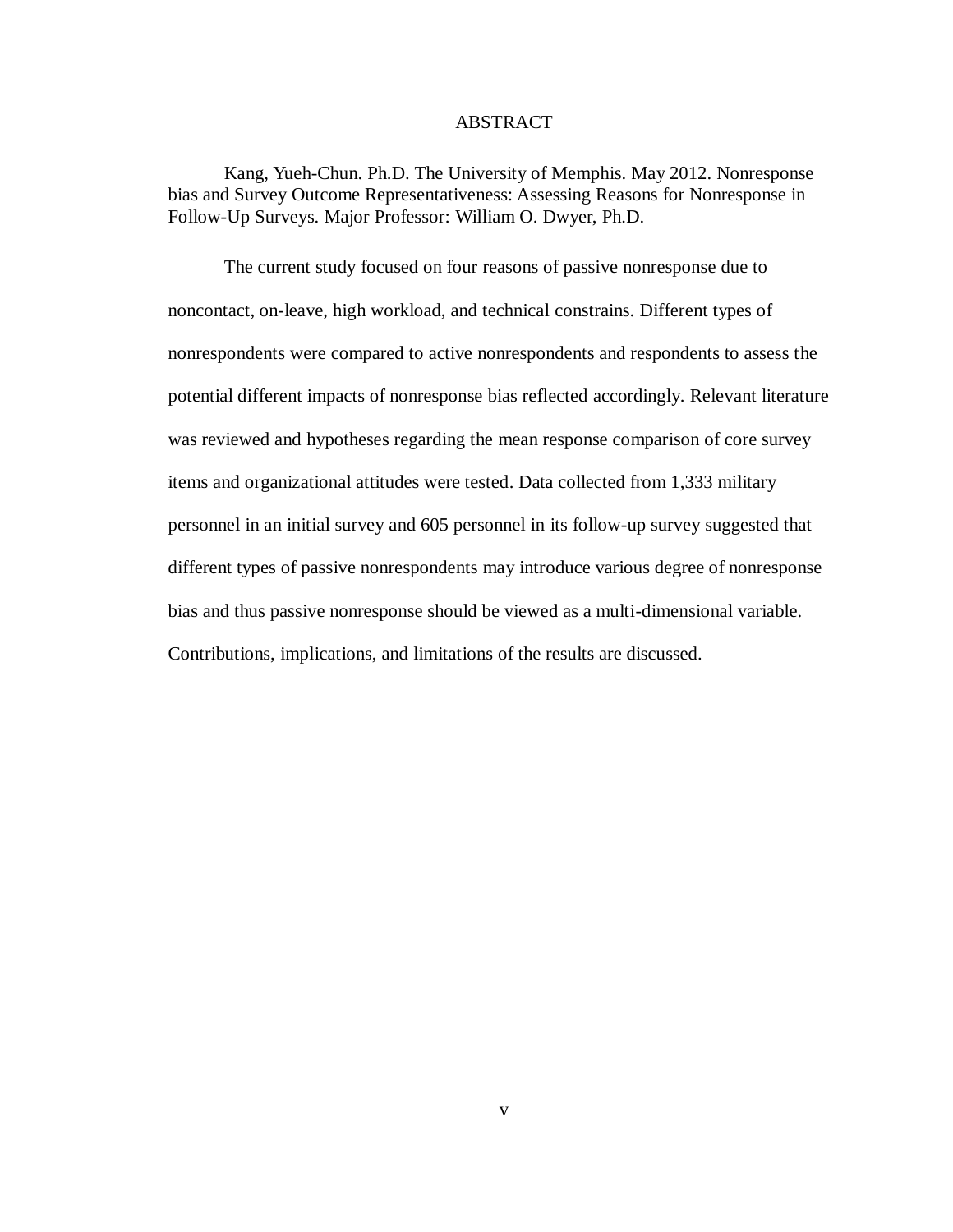# TABLE OF CONTENTS

| $\mathbf{1}$   |                                                                            |  |
|----------------|----------------------------------------------------------------------------|--|
|                |                                                                            |  |
|                |                                                                            |  |
|                | Follow-up Survey Method and Nonresponse Bias Research 10                   |  |
|                | Nonresponse Bias: Passive Nonrespondents vs. Active Nonrespondents  12     |  |
|                | Organizational Attitudes: Passive Nonresponse vs. Active Nonrespondents 13 |  |
|                |                                                                            |  |
| 2              |                                                                            |  |
|                |                                                                            |  |
|                |                                                                            |  |
|                |                                                                            |  |
| 3              |                                                                            |  |
|                |                                                                            |  |
|                |                                                                            |  |
|                |                                                                            |  |
|                |                                                                            |  |
|                |                                                                            |  |
|                |                                                                            |  |
|                |                                                                            |  |
|                |                                                                            |  |
| $\overline{4}$ |                                                                            |  |
|                |                                                                            |  |
|                | Passive vs. Respondents & Self-identified Respondents 47                   |  |
|                |                                                                            |  |
|                | Interaction between Survey Content and Types of Respondents51              |  |
|                |                                                                            |  |
| $\mathfrak{S}$ |                                                                            |  |
|                |                                                                            |  |
|                |                                                                            |  |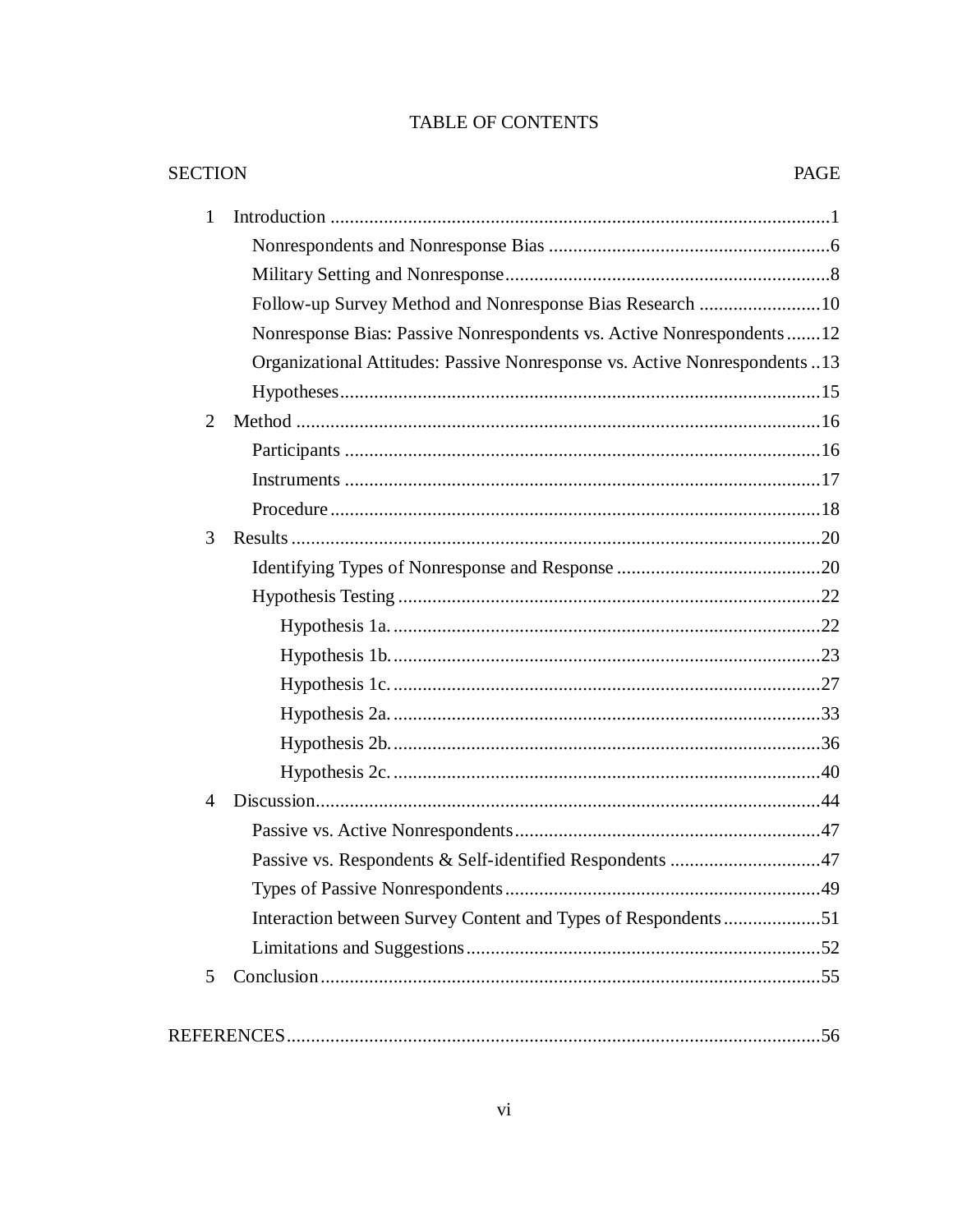# LIST OF TABLES

| <b>TABLE</b> |                                                                                                                              | <b>PAGE</b> |
|--------------|------------------------------------------------------------------------------------------------------------------------------|-------------|
| $\mathbf{1}$ |                                                                                                                              |             |
| 2            | Mean Comparison of Core Survey Questions: Active vs.                                                                         |             |
| 3            | Mean Comparison of Core Survey Questions: Respondents vs.                                                                    |             |
| 4            | Mean Comparison of Survey Questions: Respondents,<br>Self-identified Respondents, & Total Group of Passive Nonrespondents 30 |             |
| 5            | Mean Comparison of Core Survey Questions: among                                                                              |             |
| 6            | Mean Comparison of Organizational Attitude Questions:                                                                        |             |
| 7            | Mean Comparison of Organizational Attitude Questions:                                                                        |             |
| 8            | Mean Comparison of Organizational Attitude Questions: among                                                                  |             |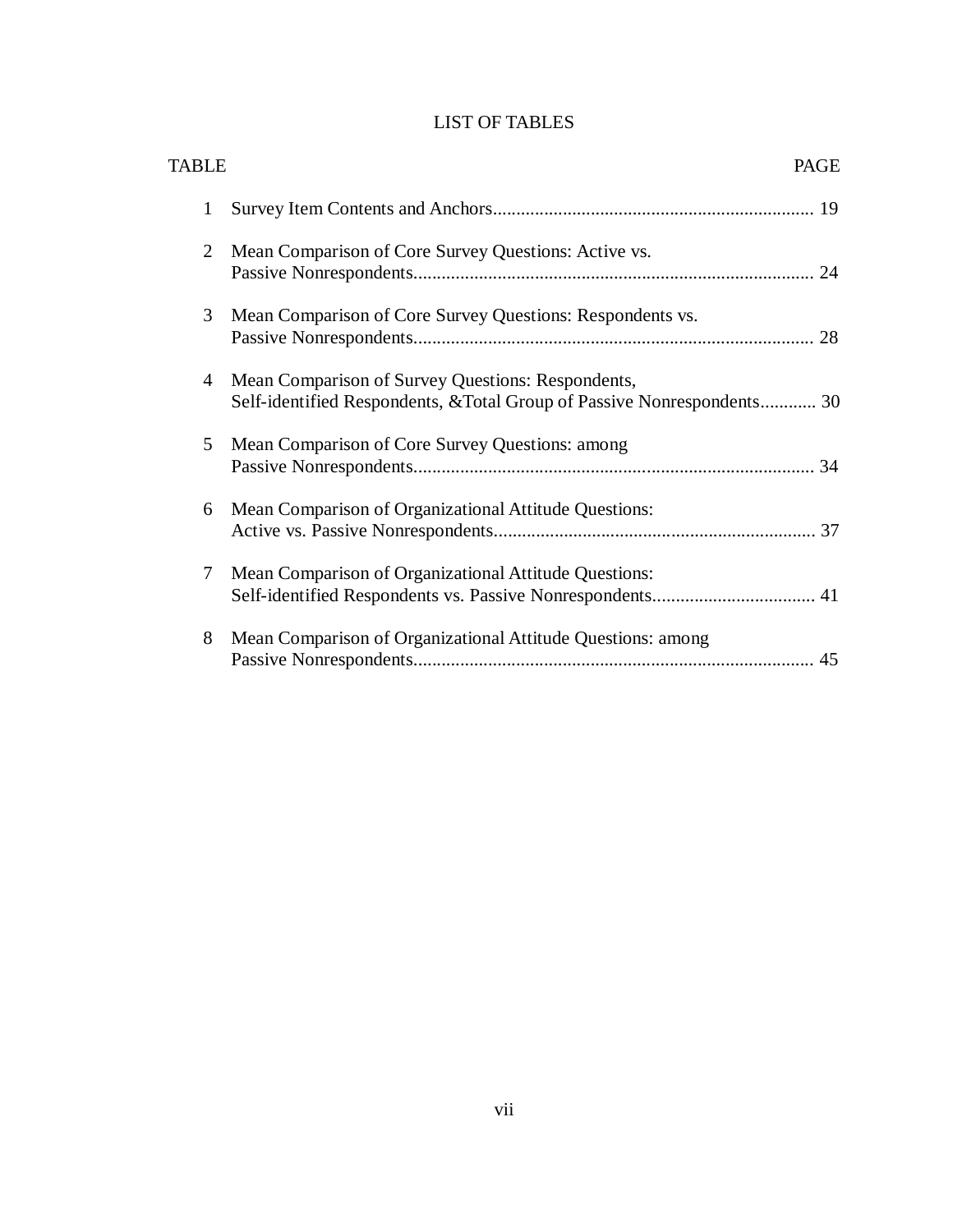Nonresponse Bias and Survey Outcome Representativeness:

Assessing Reasons for Nonresponse in Follow-Up Surveys

The survey method has long been established as a valuable tool in psychological research, allowing researchers to study numerous categories of psychological phenomena (Krosnick, 1999). As a common method for collecting information in social science research, the self-administered survey is a convenient and popular tool for assessing people's knowledge and attitudes about a vast array of psychosocial issues (Church & Waclawski, 1998; Groves, 1989). Because self-administered surveys are an efficient means of collecting such data, they have become a major vehicle for Industrial and Organizational psychologists and organizational behavior researchers to assess employee attitudes on a host of topics, including such issues as: satisfaction with organizational policies, working environment, or compensation systems, as well as a means of gathering information on employees' motivation, commitment, and intentional behaviors (Rogelberg, Luong, Sederberg, & Cristol, 2000; Spitzmüller & Glenn, 2006). As a communication channel for stakeholders in organizational settings, surveys provide a venue for indentifying, monitoring, and improving organizational issues (Kraut, 1996). With the evolution of internet technology, there is a trend away from paper and toward web-based surveys (Thompson, Surface, Martin, & Sanders, 2003), and the use of surveys has become more entrenched, allowing researchers to collect and analyze information from larger samples, in a shorter period of time, and at more reasonable costs (Clayton & Werking, 1998; Schmidt, 1997).

When surveys are distributed to a sample of potential respondents, there are four possible outcomes: (1) the survey is completed and returned by the **complete**

1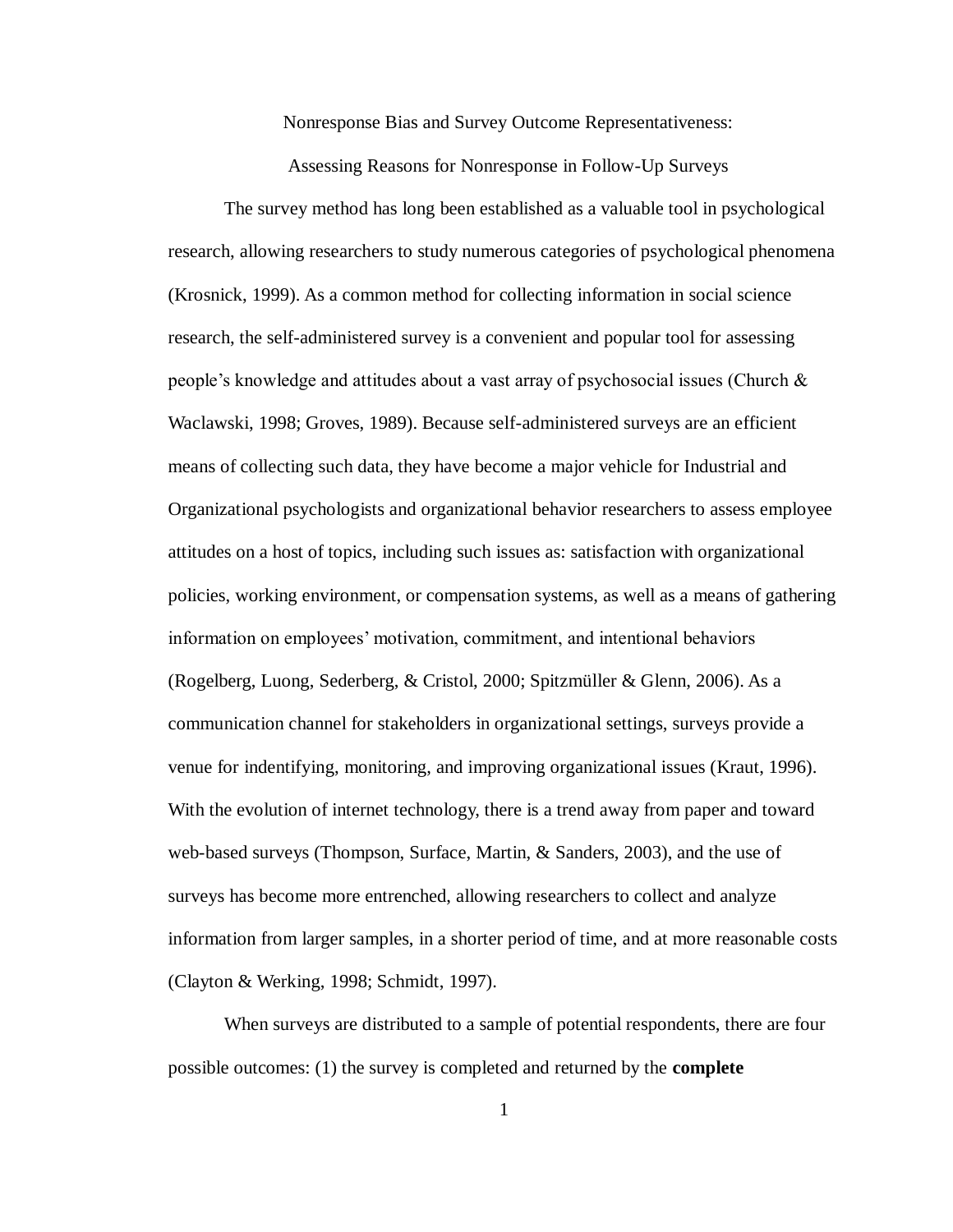**respondents**, (2) the survey is partially completed and returned by the **partial respondents**, or (3) the survey is not returned by **nonrespondents**. The nonrespondents can be further categorized as (a) "passive" nonrespondents, those who did not participate in the survey for some contextual reason (e.g., because they are very busy or not available), or (b) "active" nonrespondents, those who made a conscious decision not to reply to the survey because they developed some reactance to the survey itself (e.g., they think the survey is a waste of time). (See Figure 1).



*Figure 1*. Possible outcomes of eligible survey recipients.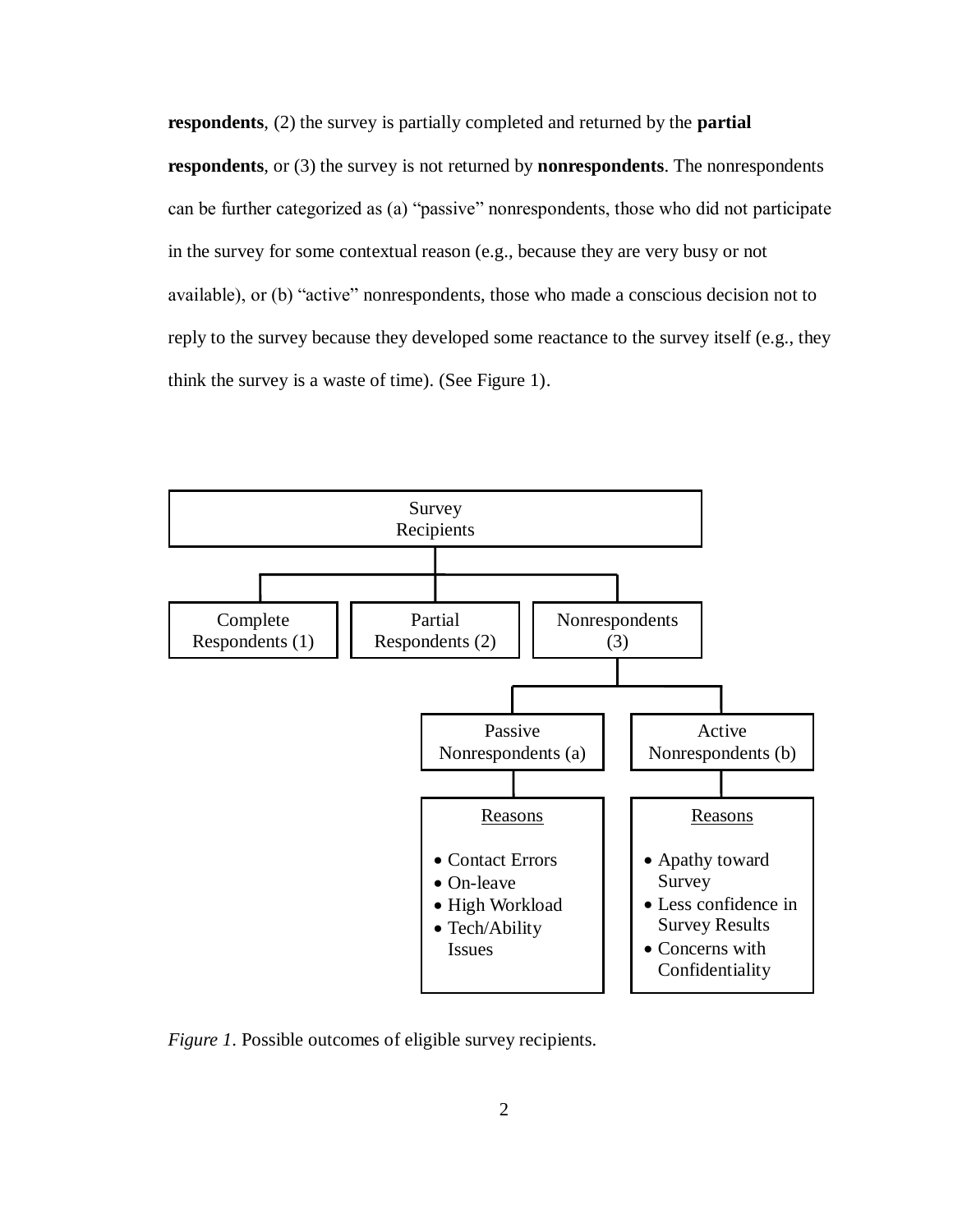Complete respondents are survey recipients who responded to all parts of the survey and a major group that affects the overall response rate. In the parlance of survey researchers, **response rate** refers to the ratio of number of respondents and partial respondents divided by the number of surveys that were distributed (The American Association for Public Opinion Research, AAPOR, 2009). Partial respondents are those who responded to only a part of the survey and a group that may be relevant to the issue of item nonresponse (Rubin, 2004). **Item nonresponse, or item missing data**, refers to skipped items that partial respondents did not answer, whereas other items in the survey were completed (Spitzmüller & Glenn, 2006; see also Mason, Lesser, & Traugott, 2002, for further discussion about the effects of item nonresponse on survey results). Further discussion related to respondents in the current study referred to the complete respondents.

Finally, **nonrespondents** refer to those survey recipients who did not respond to the survey at all and are the group that generates the nonresponse rate (Brennan & Hoek, 1992; Moore & Tarnai, 2002; Rubin, 2004; Spitzmüller & Glenn, 2006). In contrast to response rate, **nonresponse rate** refers to the ratio of number of nonrespondents divided by the eligible survey recipients (The American Association for Public Opinion Research, AAPOR, 2009). For obvious reasons, survey nonrespondents are considered one of the most difficult groups to study (Rogelberg et al., 2000). Regarding these nonrespondents, researchers have focused on the question of the degree to which their responses (were they to be obtained) would differ from those who actually did respond to the survey. This possibility, known as **nonresponse bias** in the literature, refers to any systematic differences between nonrespondents and respondents in the way in which core survey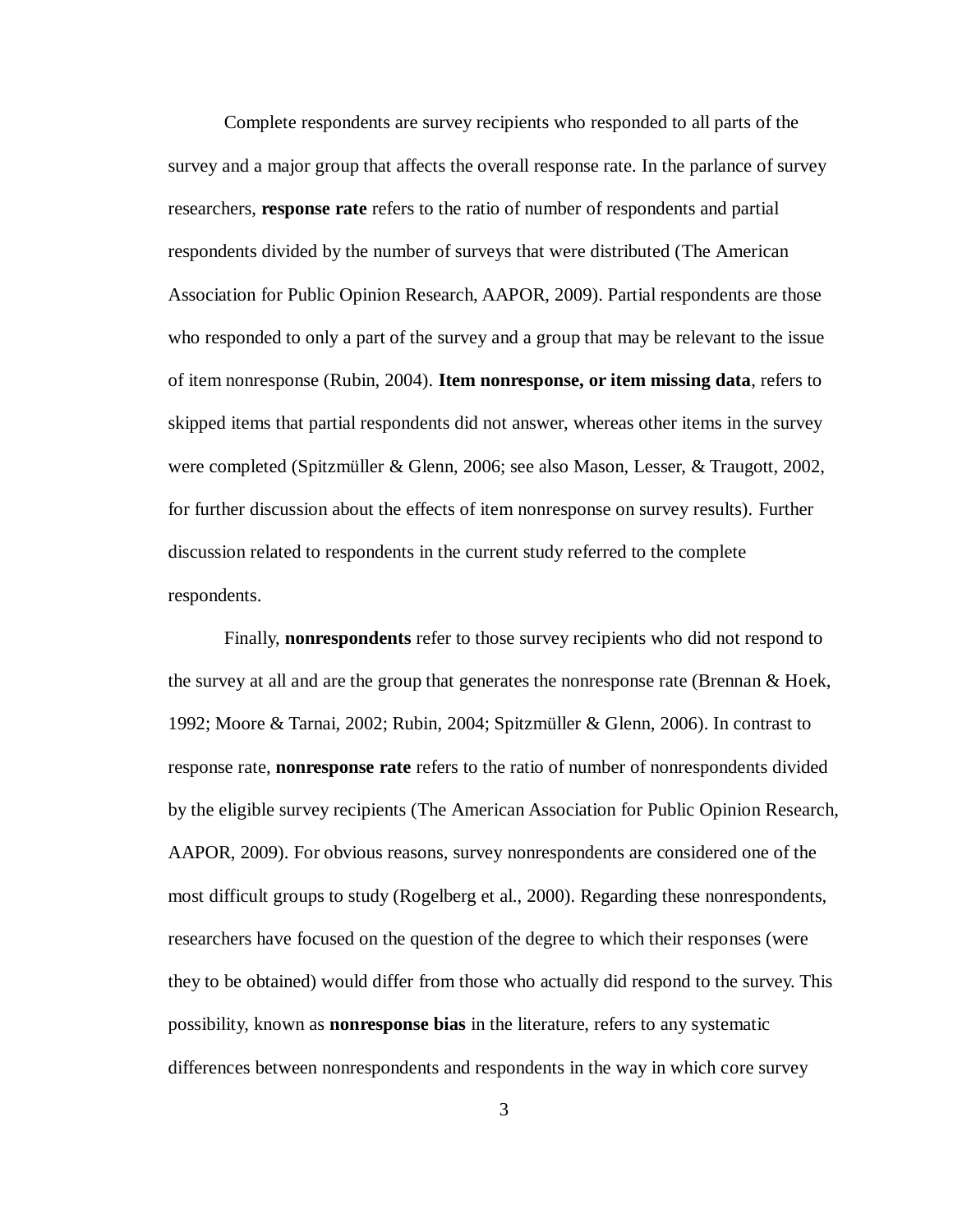topic questions are answered (were the nonrespondents to answer them), thus impairing the representativeness of the survey results (Groves, 2006; Rogelberg & Stanton, 2007; Thompson & Surface, 2007; Wallen & Fraenkel, 2001).

As mentioned above, **passive nonrespondents** are survey recipients who did not respond to the survey because of some contextual reasons, such as not being contacted due to problems with mail delivery, being away from the contact place, too much workload, constraints on computer use, or negligence (Rogelberg & Stanton, 2007; Thompson & Surface, 2007). **Active nonrespondents,** on the other hand, are people who made conscious decisions to refuse to respond to the survey because they experienced reactance to the entire survey (Rogelberg et al., 2003). Major reasons for active nonresponse include: apathy toward surveys, disinterest in the survey topic, less faith in the organization's willingness to act on survey findings, and concerns with data confidentiality, privacy, and anonymity for active nonrespondents (Cho & LaRose, 1999; Newell, Rosenfeld, Harris, & Hindelang, 2004; Rogelberg et al., 2000; Spitzmüller & Glenn, 2006; Thompson & Surface, 2007).

Rogelberg et al. (2003) urged researchers to examine the effects of nonresponse bias by further identifying the specific reasons for nonresponse within the passive and active categories. Although passive nonrespondents in general were found to express similar organizational attitudes to the respondents (Rogelberg et al., 2003), it is possible that the various subcategories of passive nonrespondents, each representing a different nonresponse reason, would have responded differently from each other. For example, one may argue that if passive nonrespondents due to contact errors or on-leave had been contacted, these nonrespondents theoretically would have become either respondents, or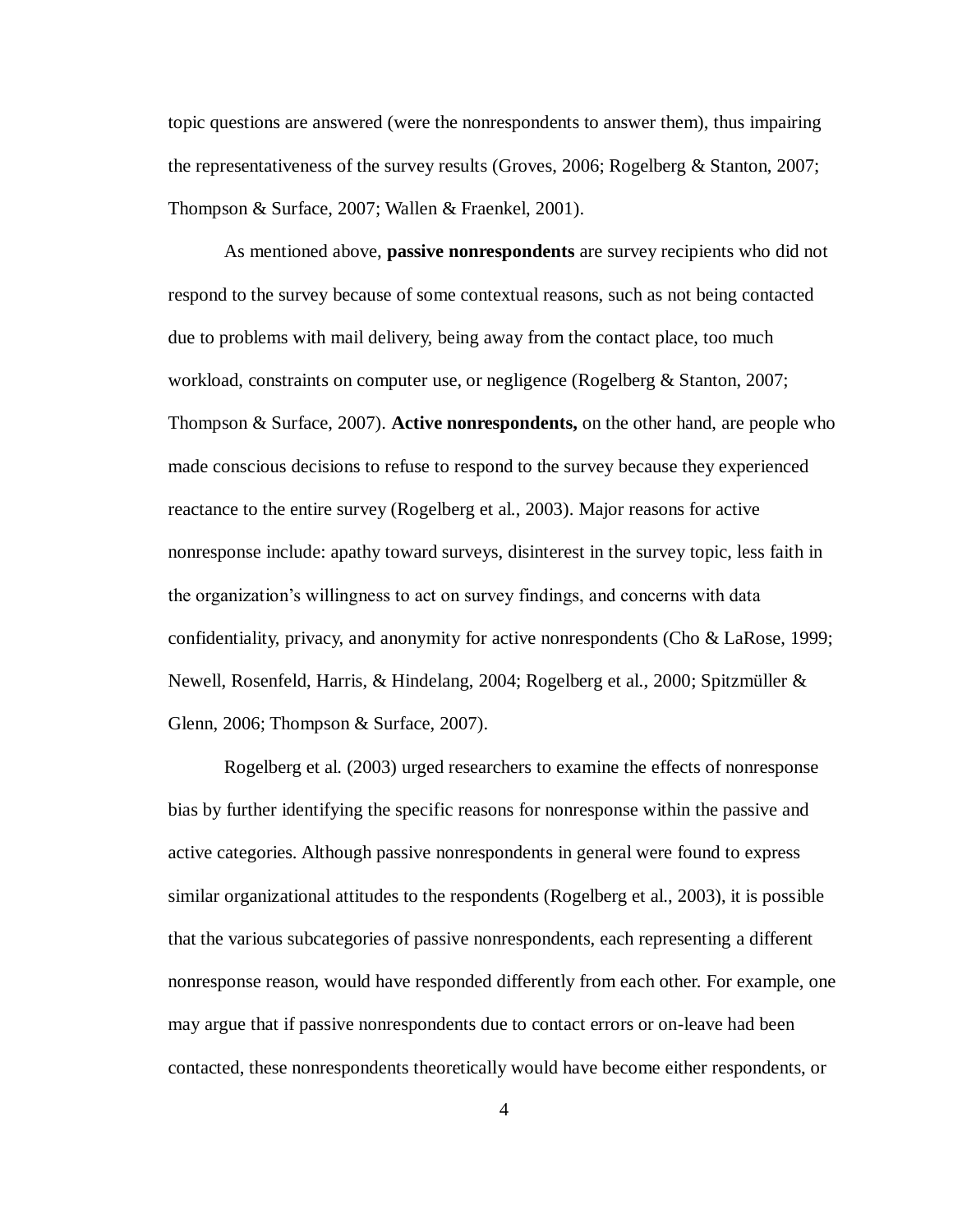active nonrespondents. On the other hand, Miles, Borman, Spector, and Fox (2002) found that passive nonrespondents due to high workload or computer constraints may possess different attributes from respondents, such as organizational citizenship behavior. Groves (2006) also stated that the likelihood for passive nonrespondents due to noncontact to respond to a survey could differ from those due to technical/ability constraints. Given the above, there may be a necessity to examine the potential differences among the passive nonrespondents due to different types of nonresponse reasons.

Currently, however, there is no existing research that provides evidence to clarify the potential differences among passive nonrespondents due to the various contextual reasons, were they able to respond. Consequently, research further investigating the subclasses of passive nonrespondents in an organizational setting is needed. Such research may help organizations determine the degree to which passive nonrespondents, in general, can be treated as a group similar to the respondents.

The current study is intended to provide empirical evidence in an organizational setting to better assess the potential for nonresponse bias associated with the various contextual reasons for passive nonresponse as described above. In addition, the current study compared these different types of passive nonrespondents to active nonrespondents and respondents to evaluate the magnitude of nonresponse bias. Specifically, the current study focused on surveys conducted in a military environment to provide a context for understanding nonrespondents and the degree of nonresponse bias they may contribute by directly comparing the core survey item outcomes of respondents with the passive and active nonrespondents (from whom survey participation was successfully elicited at a later date by a follow-up survey). The following review addresses research relevant to

5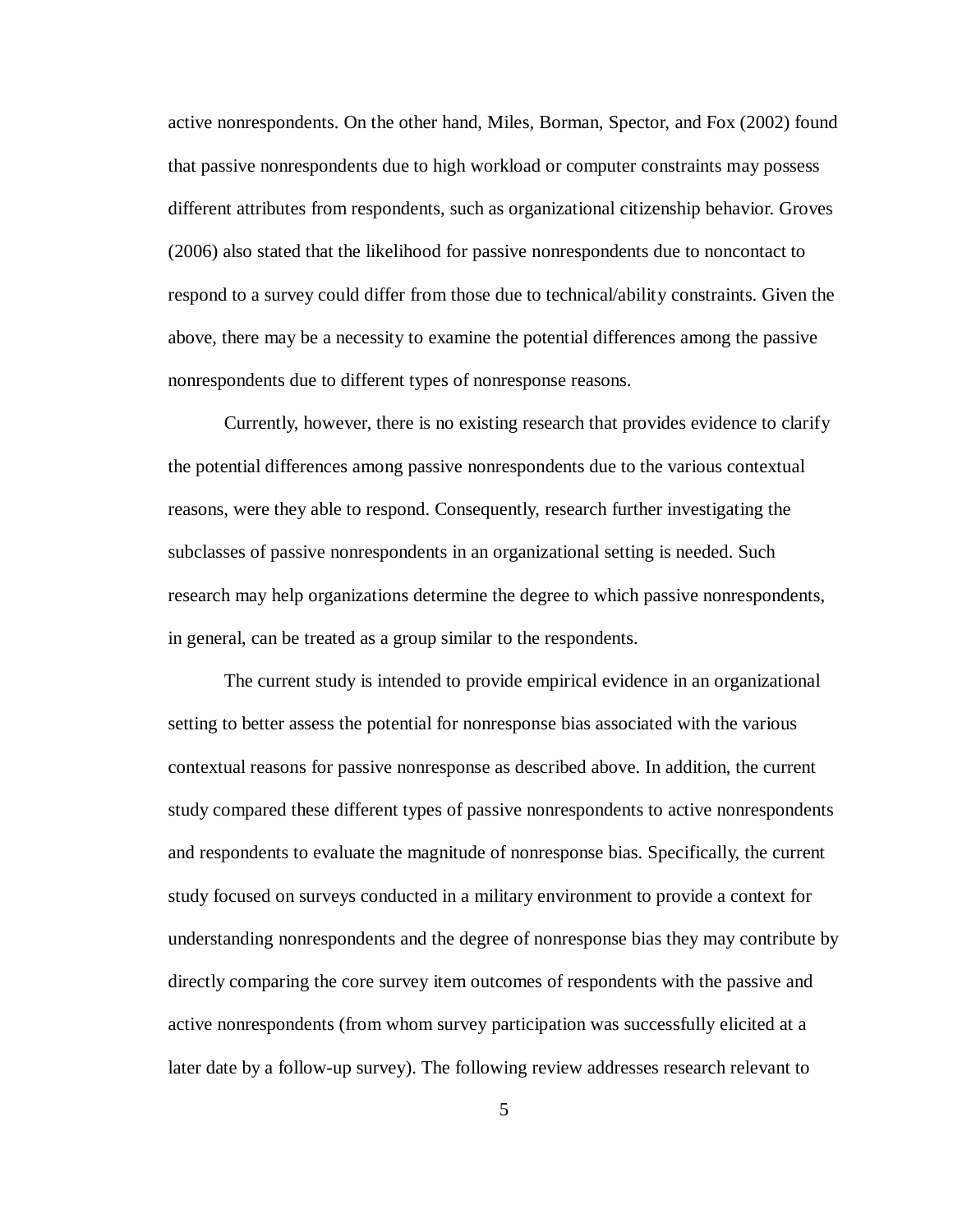nonresponse bias, nonresponse in military settings, the follow-up survey method, and passive and active nonrespondents. This discussion is followed by the specific hypotheses tested in the current study.

### <span id="page-13-0"></span>*Nonrespondents and Nonresponse Bias*

Understanding the issues of nonresponse bias is essential to avoid over or underestimating the population parameters from the survey sample (Groves, 2006; Lahaut et al., 2003). With respect to interpreting the surveys that are returned, an important question centers on the degree to which the nonrespondents may be different from the respondents with regard to some relevant characteristic, thereby making suspect any generalization from the data. In other words, in order to draw adequate conclusions from the data, examining the potential impact of nonresponse bias is a necessity.

Obtaining a representative sample is crucial to survey quality because it allows researchers to generalize the findings from the survey participants to the population of interest (Krosnick, 1999; Wallen & Fraenkel, 2001). However, a survey conducted by applying adequate representative sampling techniques, such as stratified random sampling, may still potentially suffer low representativeness to the degree nonresponse bias exists (Wallen & Fraenkel, 2001). Traditionally, many researchers have pursued high response rates as the key element to ensure the survey representativeness and generalizability of survey outcomes (e.g., Baruch, 1999; Francis & Robbins, 1995; Kaldenberg, Koenig, & Becker, 1994; Luong & Rogelberg, 1998; Singleton & Straits, 1999). Concerns regarding response rate were based on the notion that individuals who did not respond to surveys might systematically differ in some relevant dimensions from those who responded, thus inducing nonresponse biases and impairing survey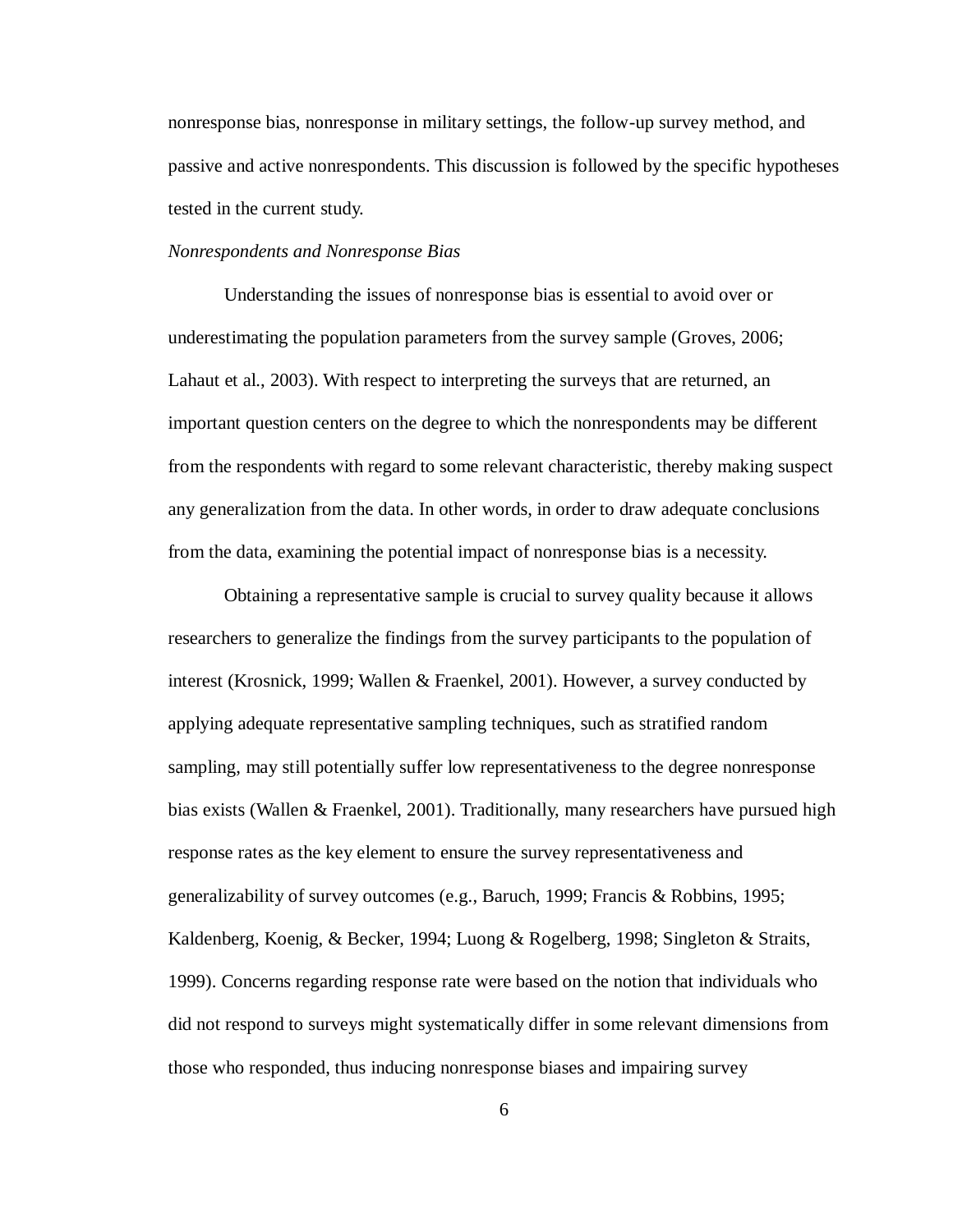representativeness and external validity (Groves, 2006). Recently however, researchers began to question the degree to which a high response rate is associated with the external validity of survey outcomes, and they found that response rate may not be the key factor to ensure survey generalizability (Curtin, Presser, & Singer, 2000; Groves et al., 2006; Keeter, Miller, Kohut, Groves, & Presser, 2000; Merkle & Edelman, 2002; Rogelberg & Stanton, 2007).

Empirical studies examining the links between response rate and the quality of survey outcomes have supported the above argument. For example, empirical studies have shown that the estimates of survey outcomes from surveys for which researchers have spent more effort to solicit high response rates did not significantly differ from those with lower response rates (Peytchev, Baxter, & Carley-Baxter, 2009). Another empirical study, conducted by Groves and Peytcheva (2008) using meta analytic techniques, demonstrated that nonresponse rate failed to predict the relative degree of nonresponse bias.

In short, the concern with nonresponse rate is different from the concern with nonresponse bias, and the latter may be viewed as a more serious problem regarding survey quality and generalizability (Thompson & Surface, 2007). Because survey representativeness refers to the degree to which a sample represents the corresponding parameters of a population of interest (Wallen & Fraenkel, 2001), Dillman (1991) suggested that it is important to study respondents and nonrespondents based on the core survey items relevant to research interests. Hence, nonresponse bias can be defined by a function of the difference between respondent and nonrespondent means of survey items (Groves, 2006), which is described as:

7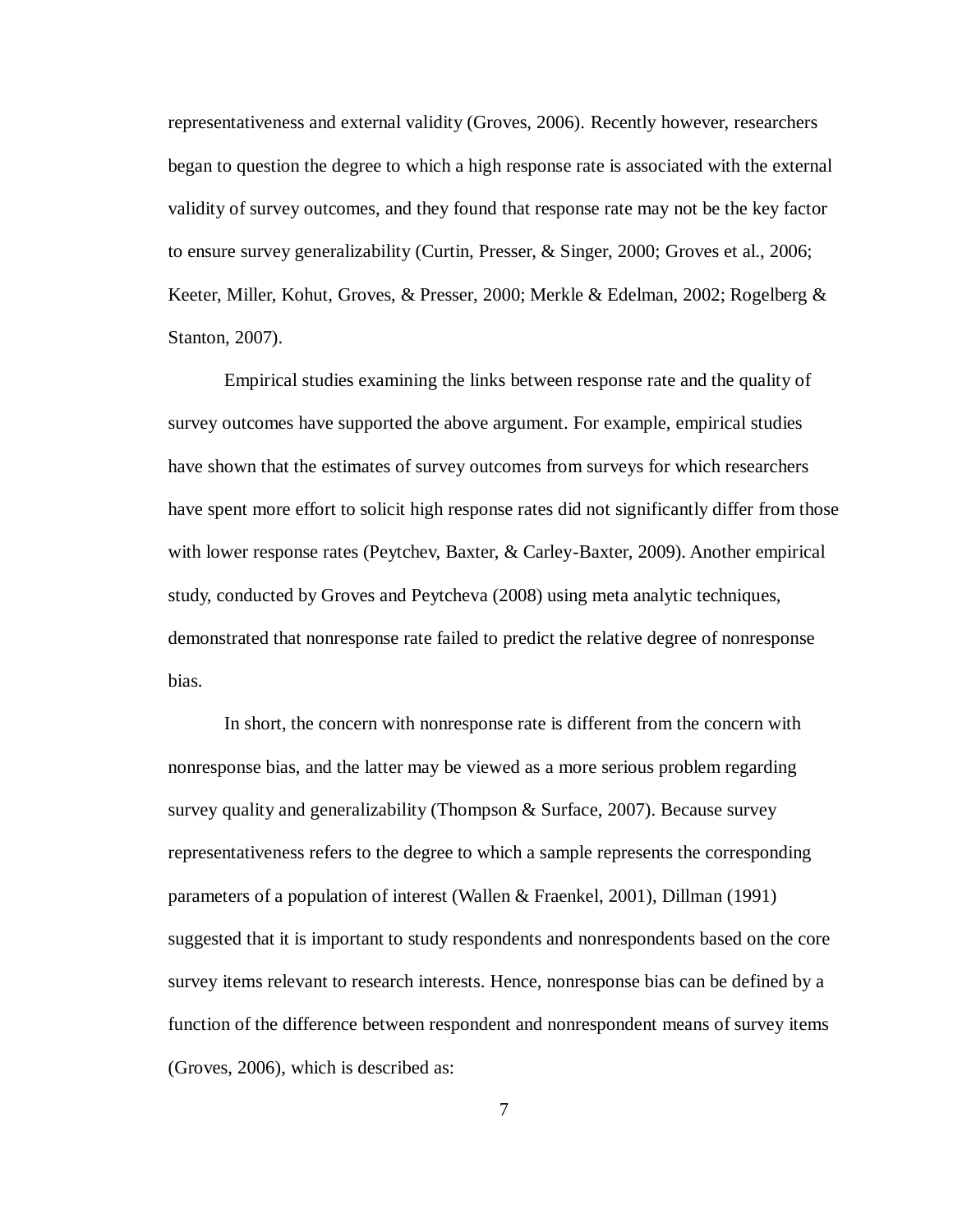$v_{nr} = \frac{m}{N} \left( y_r - y_m \right)$ *N*  $bias_{nr} = \frac{M}{N} (\overline{y_r} - \overline{y_m})$  where *M* refers to the total number of nonrespondents; *N* refers to the total number of survey recipients, and thus the element of M divided by N refers to nonresponse rate. Next,  $y_r$  is the mean of a core survey item of interest from respondents, which is determined by dividing the total sum of the scores of that item from the respondents by the total number of respondents. On the other hand,  $y_m$  is the mean of that core survey item of interest from nonrespondents, which is the outcome of dividing the total sum of the score of that item from the nonrespondents by the total number of the nonrespondents (Groves, 2006). The nonrespondent scores are obtained from a subsequent survey to which they did respond. Given the above, when nonresponse rate remains constant, the magnitude of nonresponse bias is driven by the magnitude of difference between the means of survey items from the nonrespondents and respondents (Dixon & Tucker, 2010).

### <span id="page-15-0"></span>*Military Setting and Nonresponse*

As addressed earlier, the current study focused on examining the phenomenon of survey nonresponse in a military setting. There are some potential environmental differences in surveying in a private sector versus a military setting. Military survey researchers found that a significant portion of nonresponse was due to passive nonresponse, particularly due to contact errors (Newell & Kang, 2006; Uriell, Whittam, Newell, & Hargrove, 2007), which is related to the method of survey notification. In certain military settings, those selected to participate in the survey cannot be directly contacted by the survey administrators due to constraints of the mailing system. In these cases, a survey notification is sent to the command via the military message system and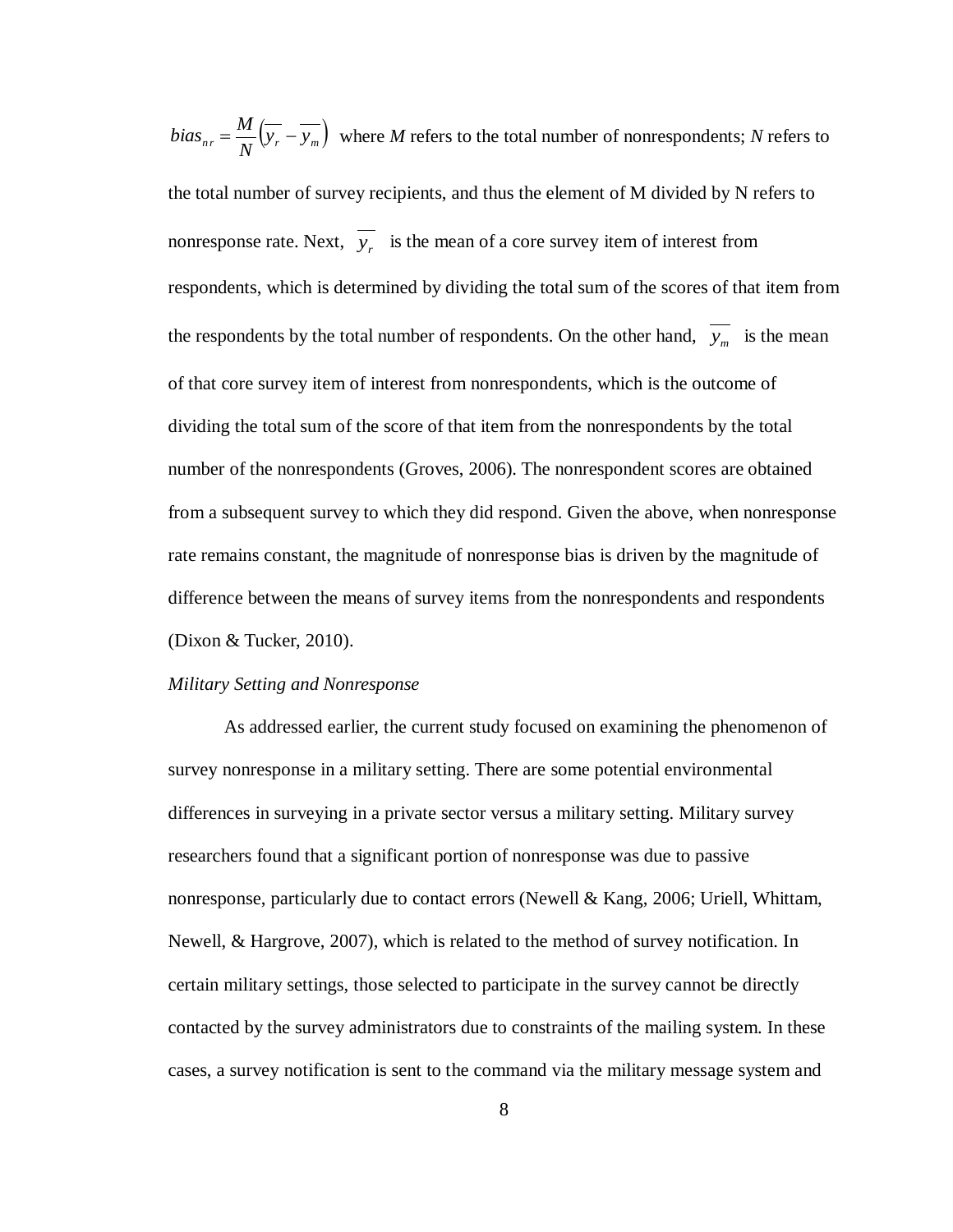the command leaders then notify the selected personnel about the survey participation (Uriell, Newell, & Whittam, 2011). As a result, this process may create a higher possibility of nonresponse due to contact errors as the selected survey participants may have never been informed about the survey participation opportunity by their commander (Uriell et al., 2007). One more common reason for selected military survey participants not responding may be because they are on-leave or under temporary additional duty (TAD) at some other location during the survey period (i.e., Newell & Kang, 2006).

For the above reasons, Newell, Whitten, Uriell, and Kang (2010) found that the proportion of active nonrespondents was smaller than passive nonrespondents. The major factors related to active nonresponse included concerns about lack of perceived benefit for responding, being tired of survey, and survey length (Newell et al., 2004). Military personnel surveys are routinely conducted to provide leadership with information regarding different aspects of personnel attitudes (Newell & Kang, 2006). As a result, those military personnel who have been over surveyed may tend to evaluate their participation by comparing the benefits of responding to a survey in terms of its significance versus the cost, such as the time taken from their work, and refuse to respond if perceived benefits do not outweigh the cost (Uriell et al., 2007). Furthermore, compared to the private sector, there may be fewer military personnel showing a degree of reactance to being surveyed, such as considering that the survey is an invasion of privacy and a waste of time (Newell et al., 2010).

Given that a large proportion of nonresponse may be due to passive reasons, the current study focused on examining the subclasses of passive nonrespondents characterized by various passive nonresponse reasons and comparing them to active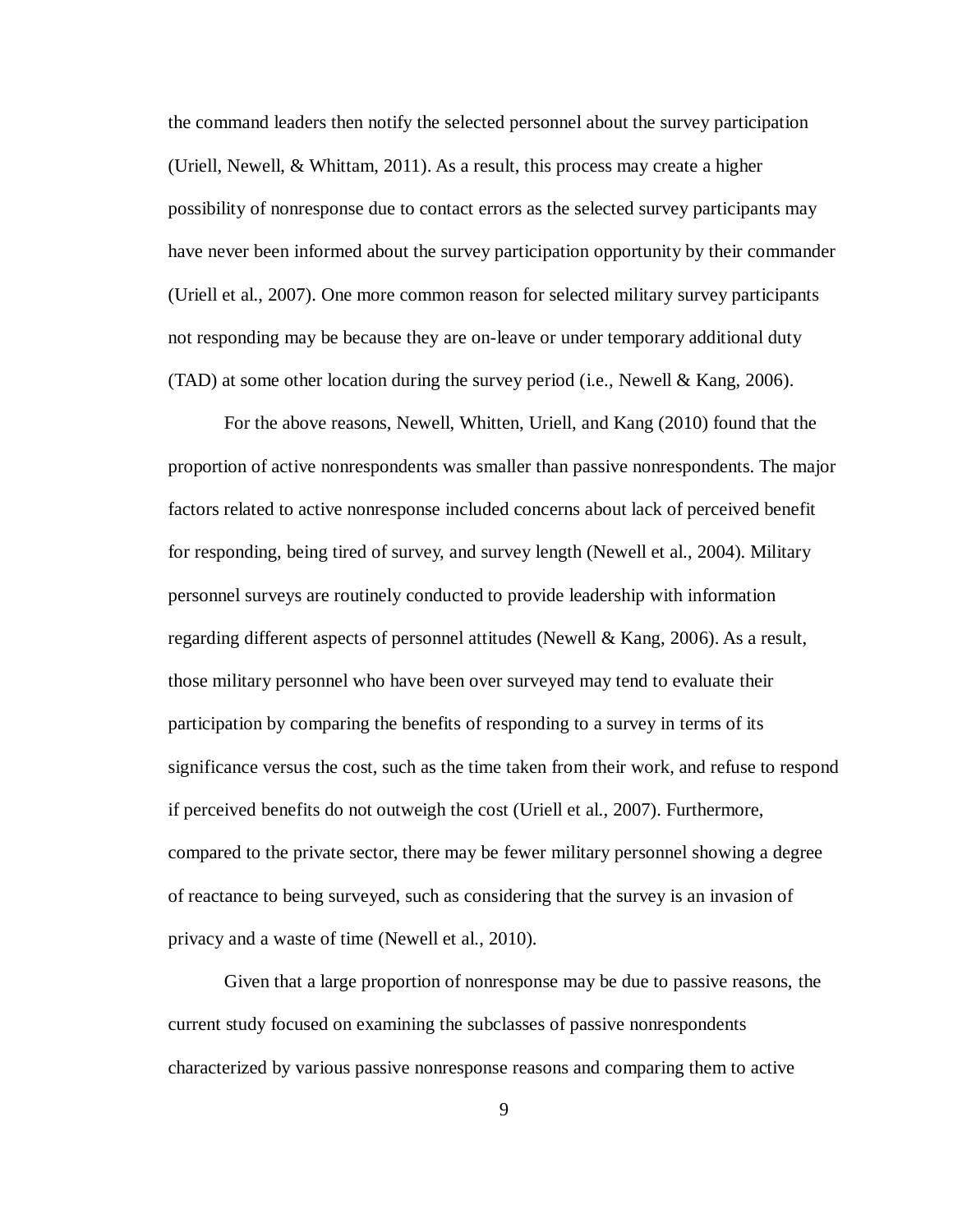nonrespondents. The major subclasses of passive nonresponse that were examined in the current study included: contact errors (identified by those who claimed in the follow-up survey that they were not informed about the initial survey), on-leave (from a duty station during survey period), high workload, and technical/ability issues. The group of active nonrespondents was composed of those who indicated in the follow-up survey that they did not respond because of their apathy toward survey, low confidence in how survey would be used for improvement, and concerns with data confidentiality. One active reason for nonresponse, not being interested in the topic, was not be included because the current study was not designed to compare the impact of various survey topics on survey response.

### <span id="page-17-0"></span>*Follow-up Survey Method and Nonresponse Bias Research*

The current study used a follow-up design as a technique for nonresponse bias research. A follow-up survey conducted after an initial survey is the common method for studying the nonrespondents in the initial survey (Porter & Whitcomb, 2005). As Rogelberg et al. (2000) argued, the challenge of nonresponse bias research is that there may be no single research methodology to fully assess nonresponse bias. There are several other available research techniques for studying nonresponse bias, such as use of archival databases by linking survey outcomes to a general database that contains demographic data for both survey respondents and nonrespondents; use of a series of several surveys with a time lag by comparing early respondents and late respondents, and studying intentions to respond to a later survey to compare those who intend to respond to those who do not (Groves & Peytcheva, 2008; Porter & Whitcomb, 2005; Spitzmüller & Glenn, 2006). Because follow-up surveys are designed to gather information related to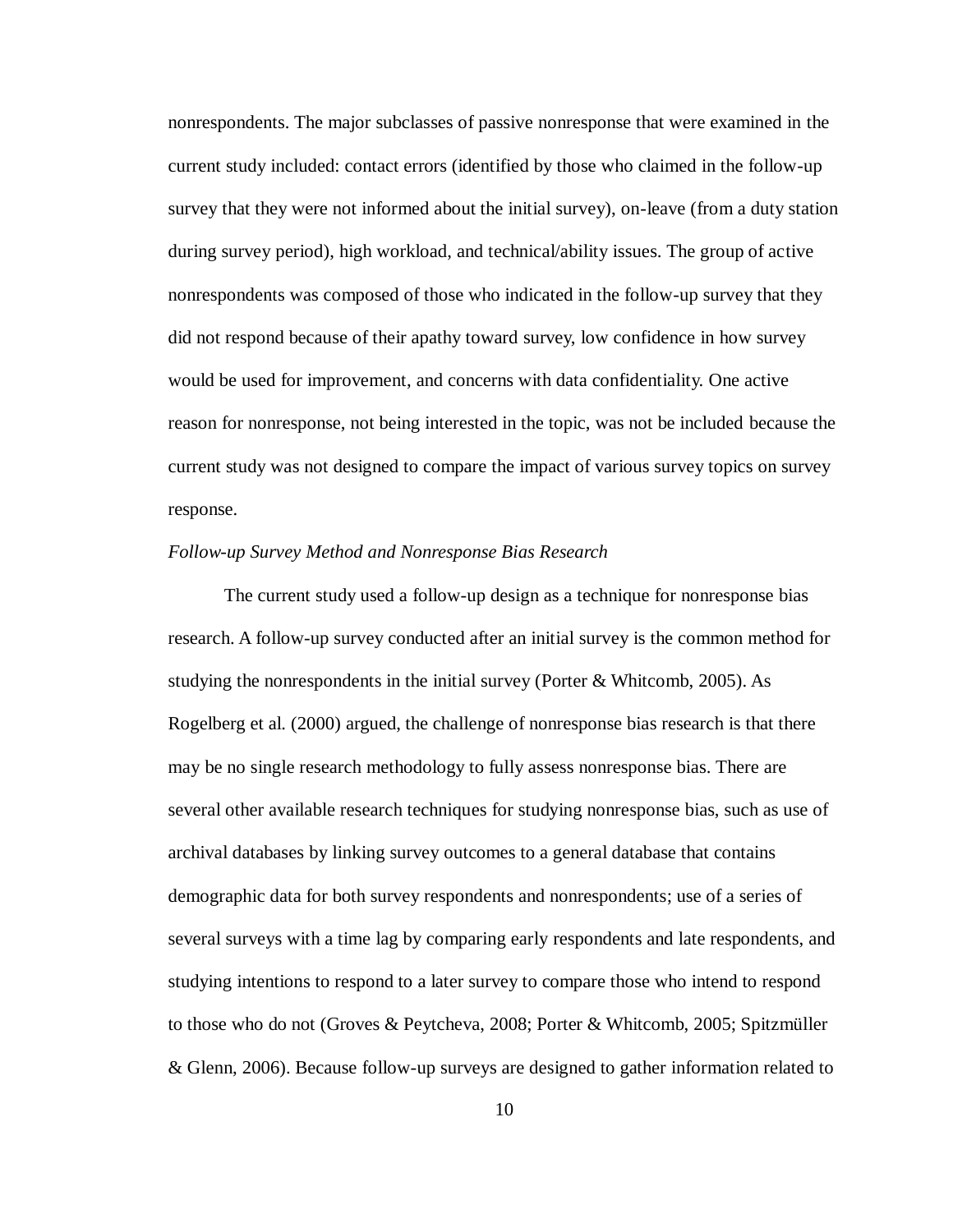actual survey variables and the reasons for nonresponse to the initial survey, the follow-up approach was deemed more appropriate than others for the purpose of the current research.

The current study used the archival data collected in 2008 from a physical readiness related poll and its follow-up survey to investigate if different types of nonrespondents may indicate different degrees of nonresponse bias. The initial on-line physical readiness survey assessed issues regarding the perceptions of the command physical readiness program and personal physical readiness. The follow-up survey, which was a shorter paper-and-pencil survey, assessed several core survey items in the initial survey as well as the reasons for not responding to the initial survey.

There are several reasons for using this physical readiness program survey and its follow-up survey. First, the follow-up survey breaks down the phenomenon of nonresponse by identifying different reasons for nonresponse. Second, the neutral topic of the survey, physical readiness program, may limit the possibility of nonresponse due to survey topic sensitivity (McDaniel, Madden, & Verille, 1987). Third, different from the initial survey, which adopted an on-line method for data collection, the follow-up survey used a paper-and-pencil approach. Such multimode survey design is often used to improve response rate and reduce nonresponse error (Dillman & Messer, 2010; Fowler, 2009). Finally, the survey length of the initial survey, with 82 questions, and its follow-up, with 24 questions, is comparably moderate and thus may limit the potential nonresponse due to long survey length (Biner & Kidd, 1994).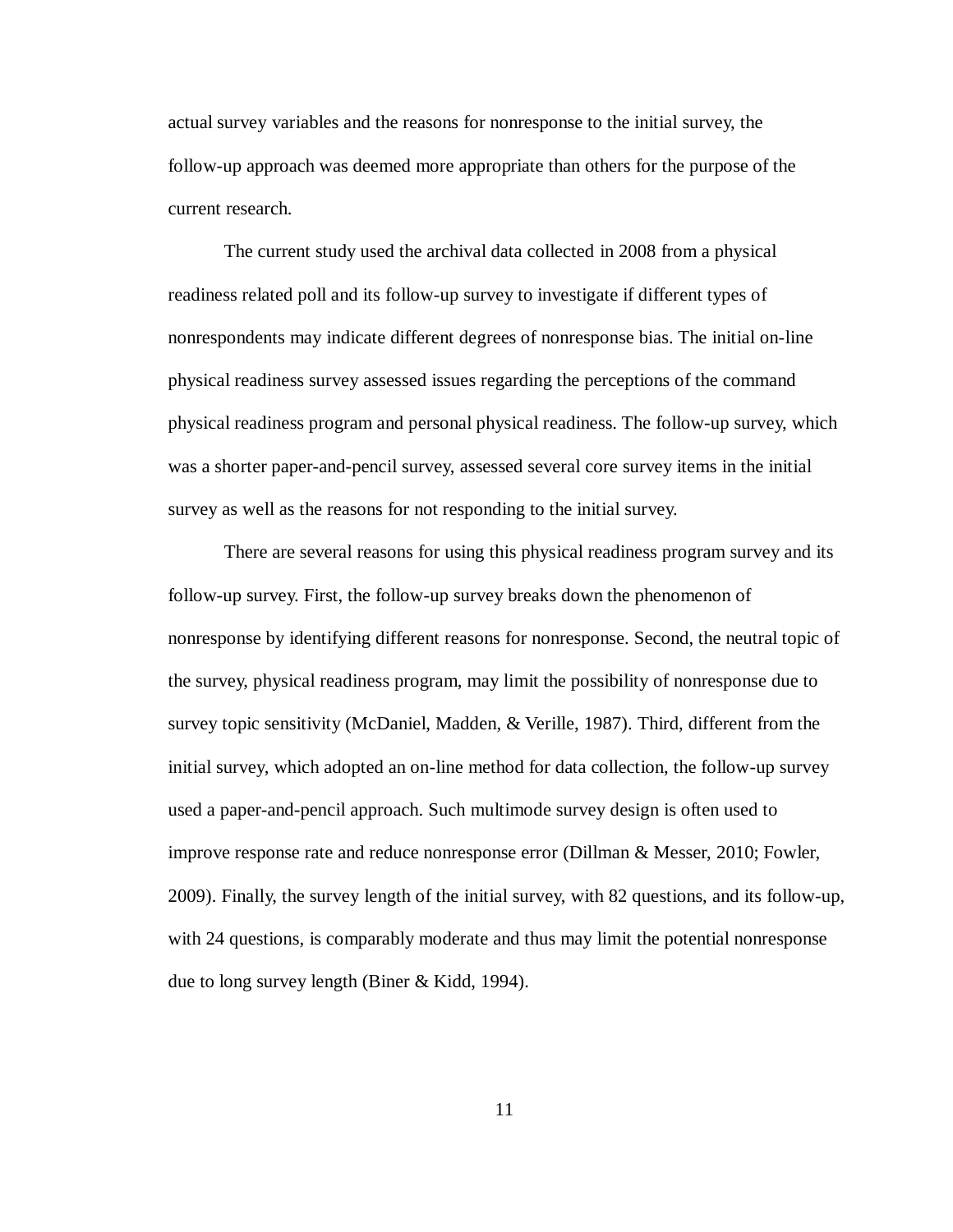#### <span id="page-19-0"></span>*Nonresponse Bias: Passive Nonrespondents vs. Active Nonrespondents*

Nonresponse due to different passive reasons may indicate different degrees of impact on data representativeness compared to that due to active reasons (Stinchcombe, Jones, & Sheatsley, 1981). Rogelberg et al. (2000) conducted an interview study and identified active nonrespondents and respondents by asking 194 employees from various organizations their intention to refuse or participate in an employee satisfaction survey. These researchers found that the "anticipated" active nonrespondents, compared to the "anticipated" respondents, showed lower levels of organizational commitment, satisfaction with supervisors and jobs, belief in survey impact and employers' likelihood of effecting change, and higher levels of turnover intention. The anticipated active nonrespondents and respondents did not, however, differ in work-related demographic variables such as tenure and work status, or satisfaction with pay and promotion opportunities.

In a related vein, Rogelberg et al. (2003) conducted a survey that applied student samples and a population profiling technique to identify "anticipated" passive nonrespondents, "anticipated" active nonrespondents, and respondents. These researchers found that the "anticipated" active nonrespondents indicated less satisfaction with the survey sponsor and less conscientiousness than respondents; whereas the "anticipated" passive nonrespondents, in comparison with respondents, showed similarity in satisfaction level but a difference in conscientiousness. The above studies, however, did not investigate if different types of passive nonrespondents based on various contextual nonresponse reasons may indicate a different degree of effects on data representativeness and nonresponse bias.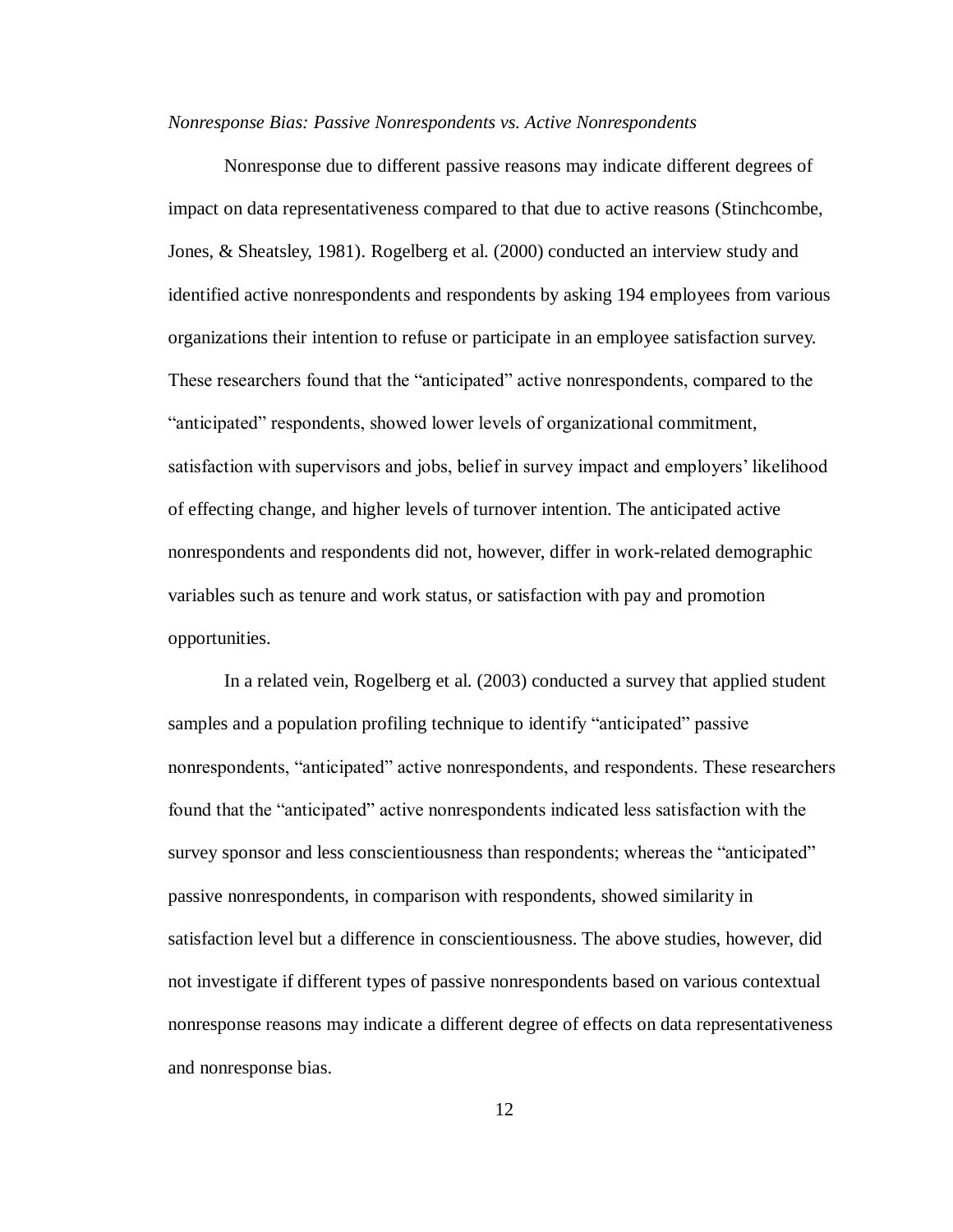As discussed previously, most researchers have treated passive nonresponse as a uni-dimensional variable. Researchers such as Groves (2006) and Miles et al. (2002), on the other hand, implied that passive nonrespondents due to high workload or technical/ability constraints may exhibit different attributes from those due to passive nonresponse reasons such as contact errors and on-leave. The current study investigated whether passive nonresponse is indeed a uni-dimensional variable and focused on examining if there is a relationship among the different types of passive nonresponse reasons with corresponding nonresponse bias by answering the three following questions. The first was to confirm if there is any difference between the means of core survey item responses from passive and active nonrespondents. The second question addressed the issue of whether the means of core survey items from passive nonrespondents due to various reasons may not differ from the ones from the respondents. The third explored the possibility of differences among the means of core survey items from the passive nonrespondents due to contact errors, being on-leave, high workload, and technical/computer issues. Specifically, respondents were identified as those who participated in and completed the initial survey. Both passive and active nonrespondents were identified as those who did not reply to the initial survey but participated in the follow-up survey. Also, because those defined as respondents to the initial survey were not included in the follow-up survey, the responses from the initial survey were assumed to be independent from those responses collected in the follow-up survey. *Organizational Attitudes: Passive Nonresponse vs. Active Nonrespondents*

<span id="page-20-0"></span>To further understand the passive nonrespondents, it is also important to investigate the potential attitudinal differences among passive nonrespondents due to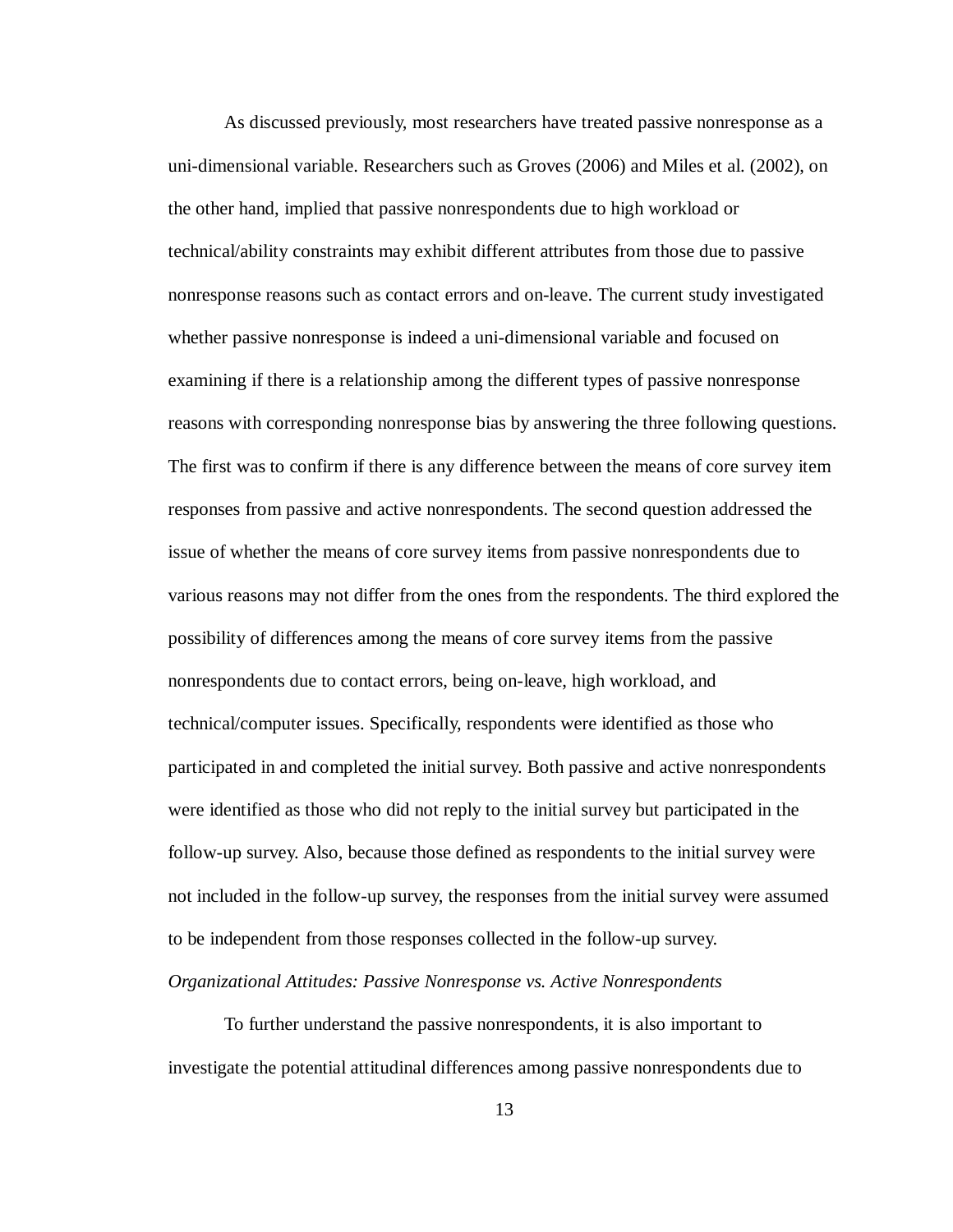various nonresponse reasons, the active nonrespondents, and the respondents. Individual differences in attitudes, which may reflect survey participants' sense of social responsibility as well as their felt burden for compliance, may affect their survey responses (Porter & Whitcomb, 2005). For example, compared to respondents, passive nonrespondents may also show negative organizational attitudes, commitment, and attachment. For example, high workload may increase work-family conflicts and eventually decrease job satisfaction and organizational attachment, and increase turnover intentions (Britt & Dawson, 2005; Matthews, Kath, & Barnes-Farrell, 2010). On the other hand, Rogelberg et al. (2000) found that active nonrespondents tend to show less attachment to the organization, less satisfaction with their supervisor and job, and lower levels of organizational affective commitment (an emotion related to organizational attachment). These active nonrespondents also displayed less faith in their organization's willingness to act on survey findings (Rogelberg et al., 2000).

In a subsequent study, Thompson and Surface (2007) interviewed 58 focus group members, half of whom indicated that they had responded to a previous climate survey and half had not. These researchers found that there were no differences between respondents and nonrespondents in their attitudes toward organizational climate variables, including job satisfaction, immediate supervision, leadership, career development, personnel management, team cohesion and communications. However, this study was limited by a small sample size and the representativeness of the focus groups. Also, the authors assumed nonresponse as a one-dimensional phenomenon without further identifying nonrespondents into passive and active nature or in terms of the specific reasons for noncompliance.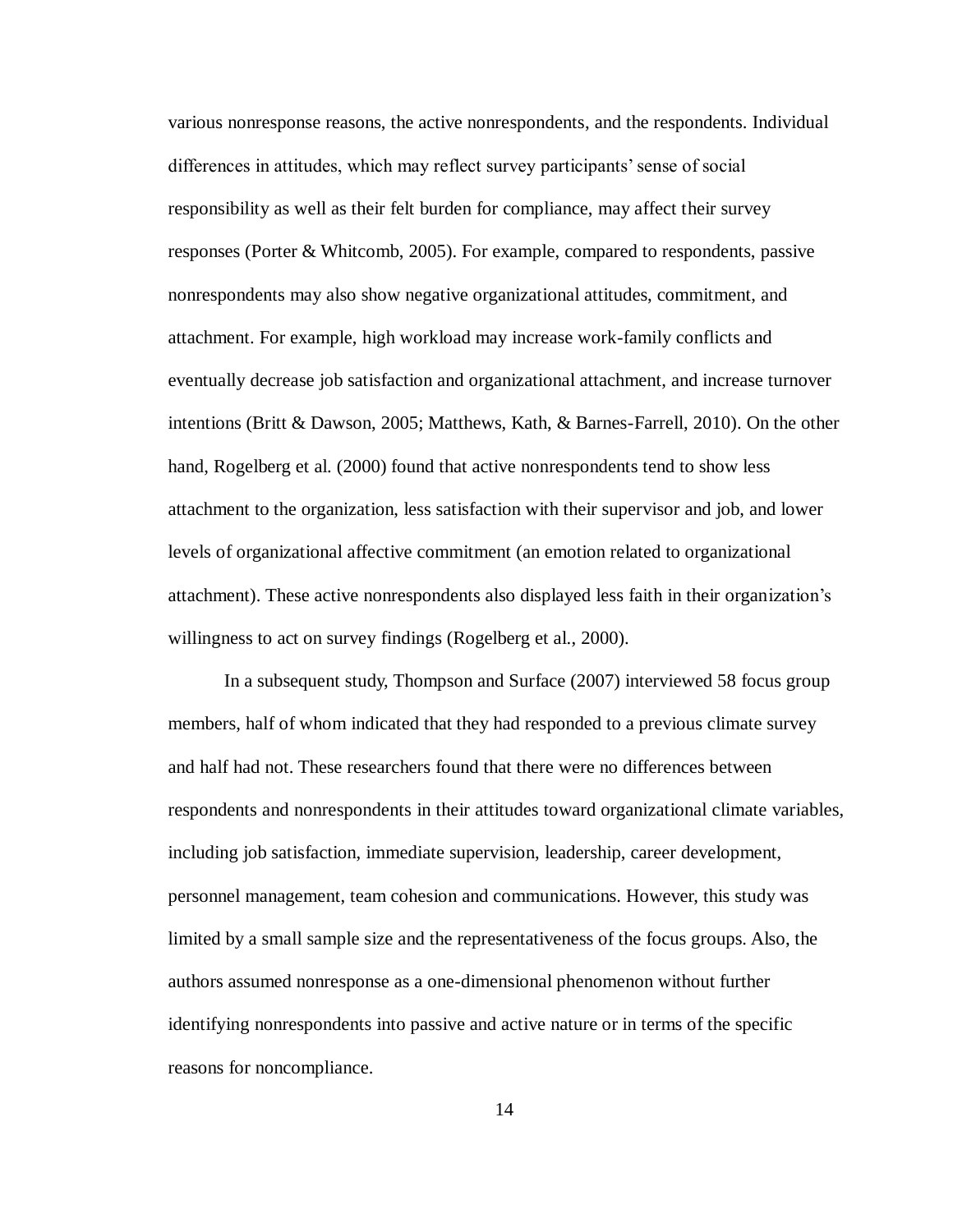At present, it remains a challenge for researchers to investigate the attitudes of the nonrespondents (Porter & Whitcomb, 2005). Given the inconsistency of the results and the paucity of empirical work, the current study used data from a follow-up survey to examine the differences in organizational attitudes among different types of passive nonrespondents, active nonrespondents, and respondents. Following the approach taken by Thompson and Surface (2007), the current study investigated the attitudinal differences among the categories of passive nonrespondents, and compared their data to active nonrespondents and self-identified respondents, which were defined as those who claimed in a follow-up survey that they had responded to the initial survey but their survey outcomes were not recorded in the system for technical reasons such as the server was down when the survey was submitted. Specifically, the current study provided data on three questions related to nonrespondent type and corresponding organizational attitudes. The first is whether there is an attitudinal difference between passive nonrespondents and active nonrespondents. The second is whether there is any evidence to believe that the various categories of passive nonrespondents and self-identified respondents would differ in their organizational attitudes. The final is whether passive nonresponse is a uni-dimensional variable in terms of organizational attitudes.

### <span id="page-22-0"></span>*Hypotheses*

The following null hypotheses were tested to determine if, compared to different categories of passive nonrespondents, active nonrespondents, respondents as well as self-identified respondents may differ with respect to data representativeness and organizational attitudes. The four categories of passive respondents included: contact errors, on-leave status, high workload, and technical and ability issues.

15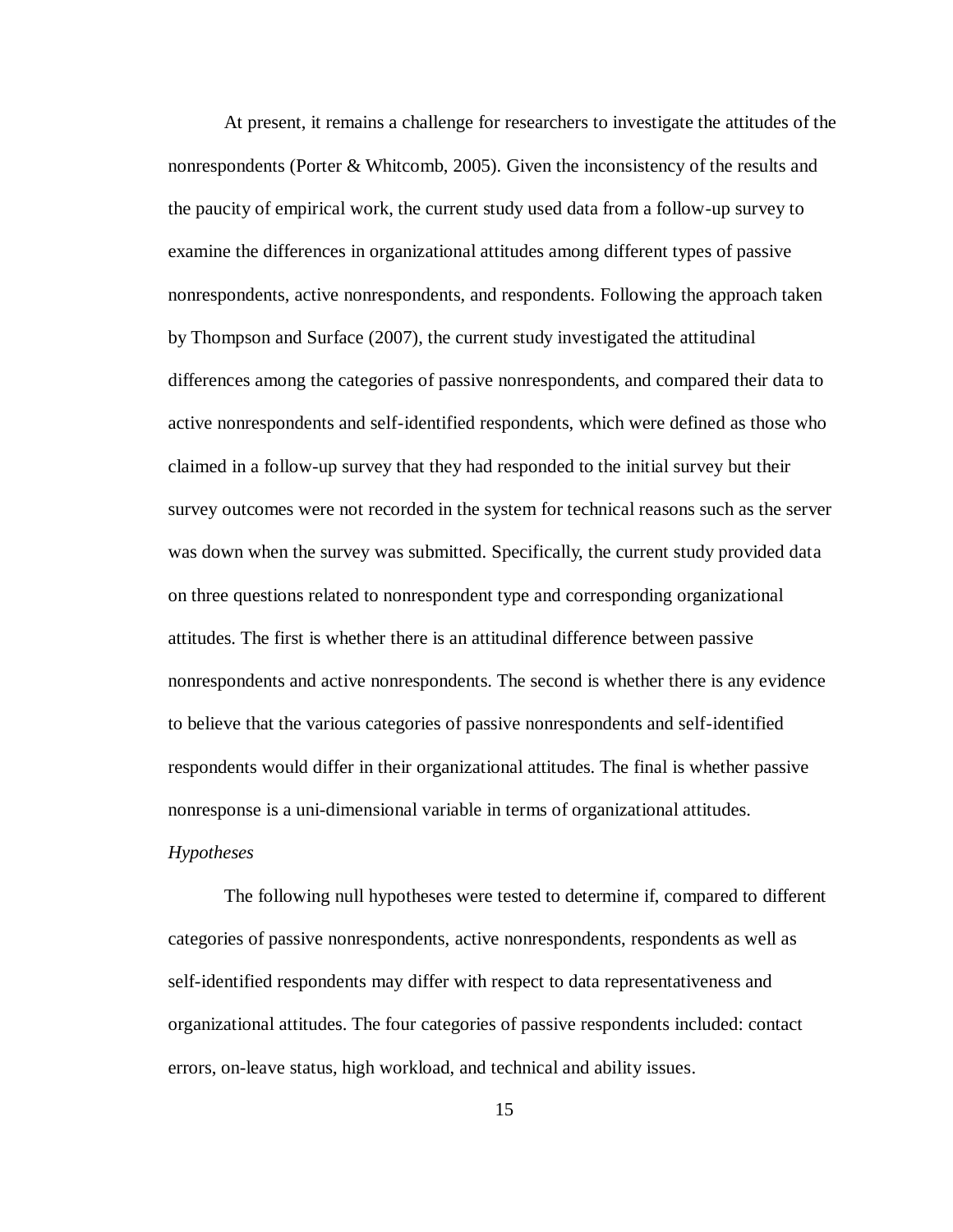- Hypothesis 1a: For each of the core survey items, the mean responses from the four categories of different passive nonrespondents do not differ from active nonrespondents.
- Hypothesis 1b: For each of the core survey items, the mean responses from the four categories of passive nonrespondents do not differ from respondents.
- Hypothesis 1c: For each of the core survey items, the mean responses from the four categories of passive nonrespondents do not differ from each other.
- Hypothesis 2a: For each of the organizational attitude survey items, the mean response from the four categories of passive nonrespondents do not differ from active nonrespondents.
- Hypothesis 2b: For each of the organizational attitude survey items, the mean response from the four categories of passive nonrespondents do not differ from that of the self-identified respondents.
- Hypothesis 2c: For each of the organizational attitude survey items, the mean response from the four categories of passive nonrespondents do not differ from each other.

#### Method

### <span id="page-23-1"></span><span id="page-23-0"></span>*Participants*

To capture demographic representativeness, participants in the initial survey were randomly selected from active duty personnel in a military organization, stratified by officer/enlisted status, which was defined as containing two subcategories: enlisted, which included E1 to E9, and officer, which included W2 to W5, O1/O1E to O7. The sampling procedure resulted in 4,000 active duty military personnel who were asked (via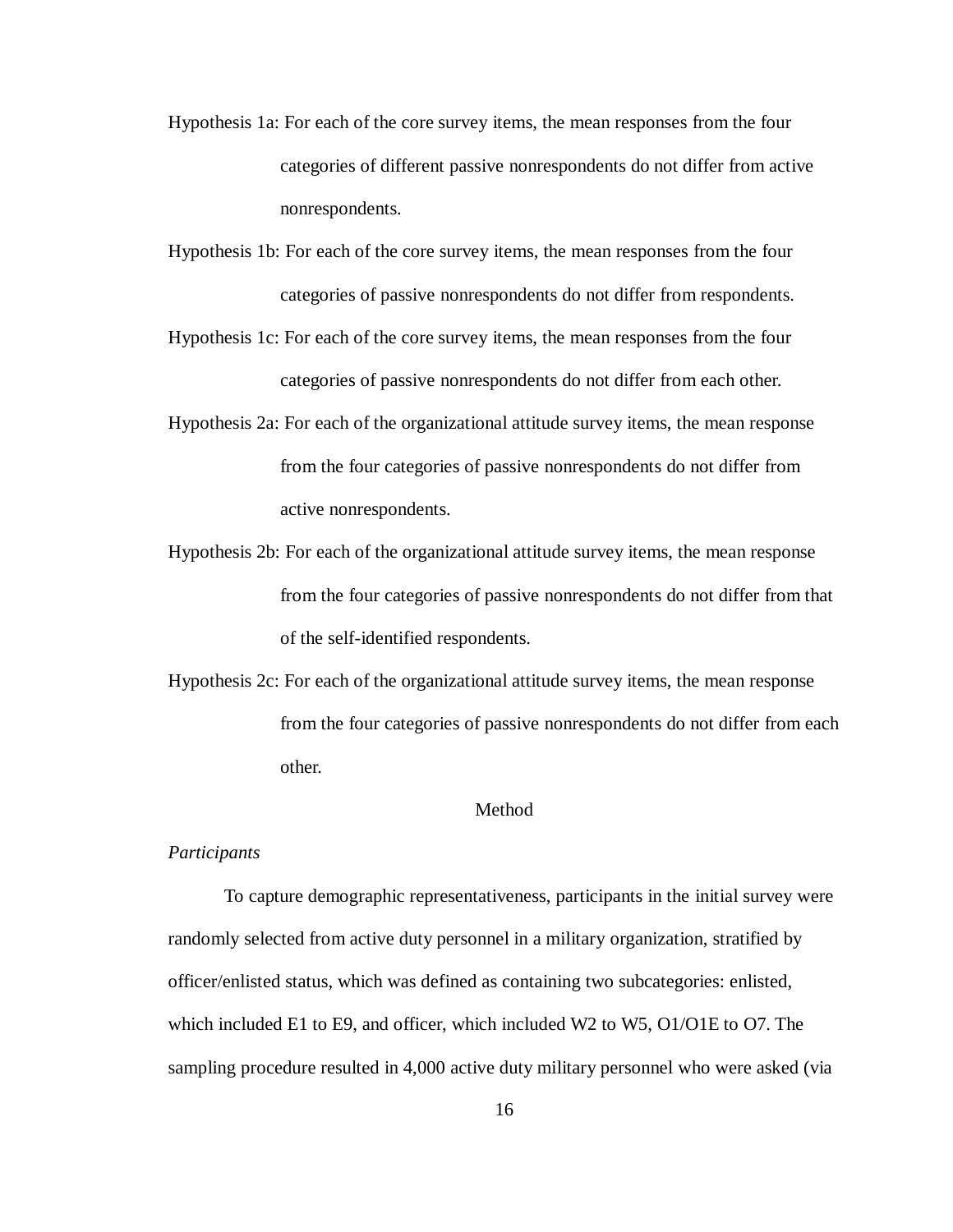electronic messaging system to commands) to participate in the survey online. A total of 1,333 complete responses were returned, for a response rate of 36%.

Participants in the follow-up survey were the nonrespondents initially from the initial survey who were still on duty and had valid contact addresses. The procedure resulted in 2,488 active duty military personnel who were asked (by mail) to participate in the follow-up paper-and-pencil survey. A total of 605 complete follow-up surveys were returned, for a response rate of 28%.

#### <span id="page-24-0"></span>*Instruments*

The initial survey contained 6 close-ended demographic questions, 82 close-ended questions, and 2 open-ended questions. For the purpose of this research, 4 out of 82 questions from the initial survey were analyzed. These four core survey questions appeared on both the initial and the follow-up surveys, including three four-point-scale questions concerning survey participants' perceptions of personal physical readiness, and one three-category question concerning perceptions of command physical readiness program (see Table 1).

The follow-up survey contained 24 close-ended questions and 1 open-ended question. Thirteen of the 24 questions from the follow-up survey were relevant to the current study. These 13 questions included 2 demographic questions, 4 core survey questions that appeared in the initial survey as mentioned above, and 7 questions unique to the follow-up survey. Among these seven unique questions, one assessing whether the nonrespondents from the initial survey thought that they had responded to the initial survey was used to identify the group labeled as "self-identified respondents". Although all individuals selected to be included in the follow-up survey were those recorded by the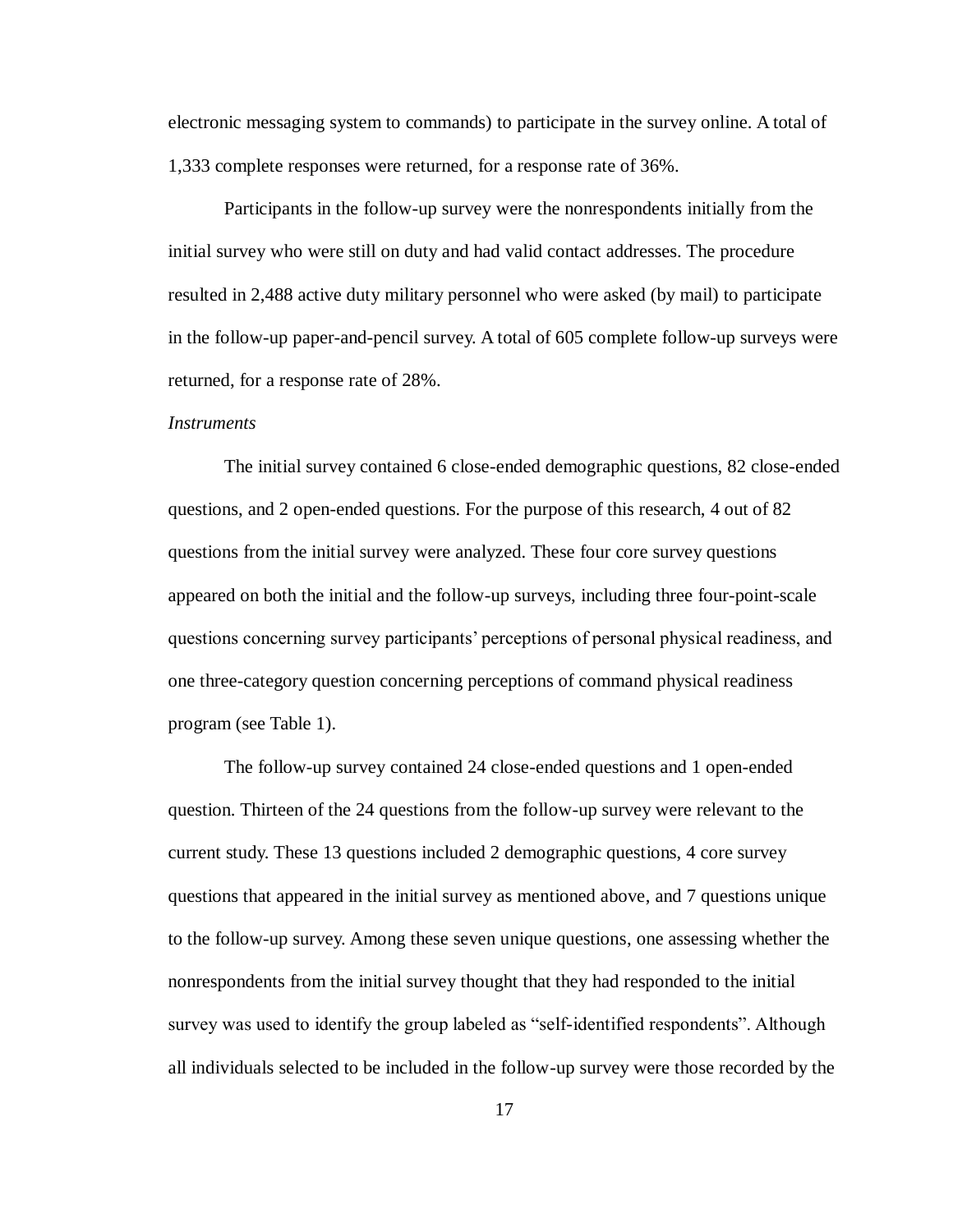system as nonrespondents to the initial survey, it is possible for some to claim that they had not participated in the initial survey due to server or other technical failures. Those who claimed that they had not or did not remember if they had participated in the initial survey were treated as nonrespondents (to the initial survey) for the purpose of the current study and were directed to the next question identifying the reasons for nonresponse.

The question assessing different reasons for nonresponse to the initial survey contained 13 sub response options; these were answered only by those who claimed that they had not participated or did not remember if they had participated in the initial survey. The question was included to identify the major subclasses of passive nonresponse. As described previously, one of the reasons of nonresponse, not being interested in the survey topic, was not included in the current study due to its potential confounding effect of the survey tool that the current study chose to adopt.

The remaining unique questions relevant to the current study were the five items assessing attitudes toward the organization. These organizational attitude questions were used to test Hypotheses 2a, 2b, and 2c to examine the degree to which the passive respondents generally indicate organizational attitudes similar to respondents and active nonrespondents (also see Table 1).

### <span id="page-25-0"></span>*Procedure*

Participants eligible for the initial survey were notified by an electronic messaging system sent to the commands that requested a point of contact (POC) to be designated to notify the selected personnel and asked them to voluntarily complete the online survey. The survey was accessible from July 8 to July 22, 2008 and only accessible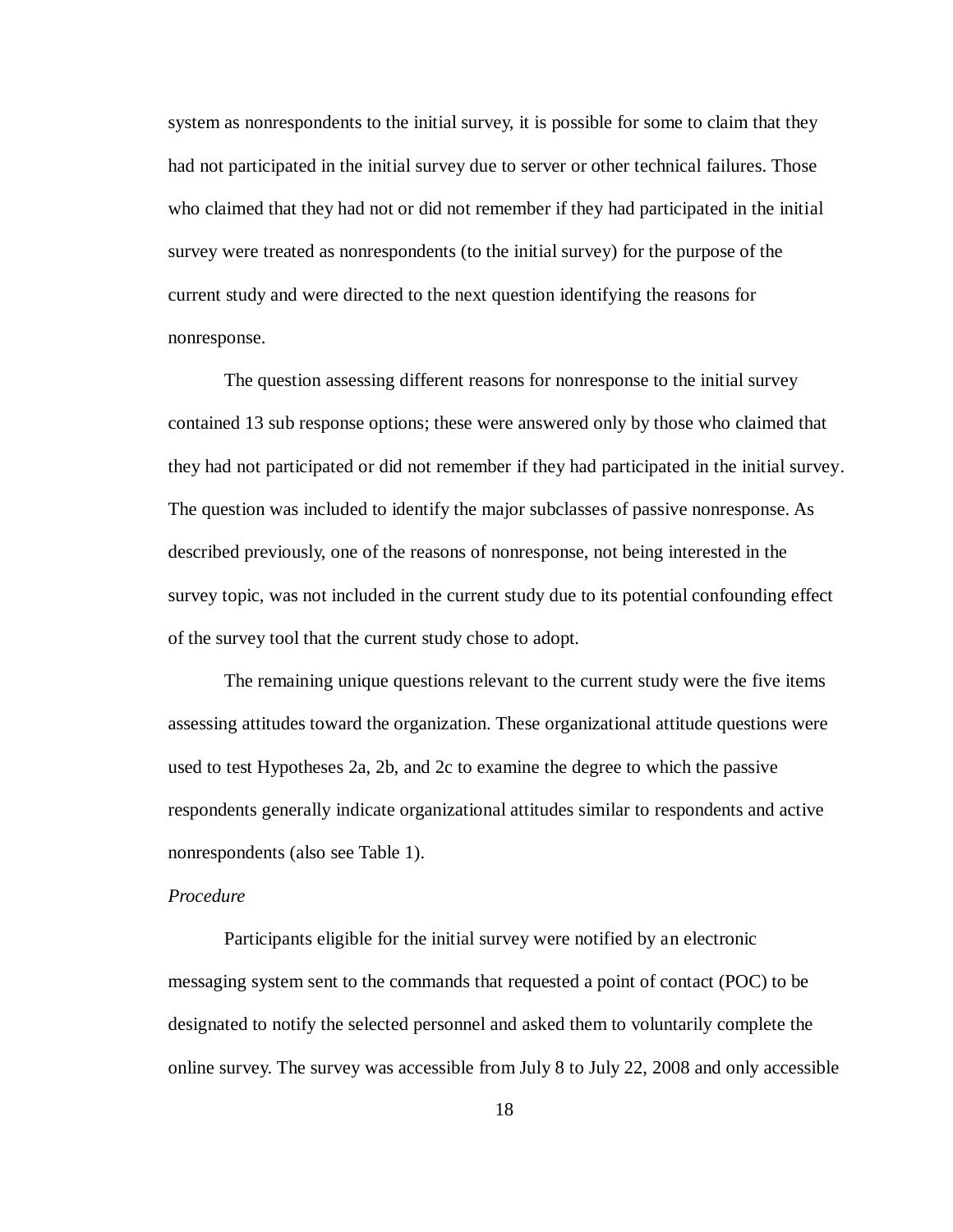# *Survey Item Contents and Anchors*

| Question                                                                                           | <b>Survey</b>                  |                   |                | <b>Anchors</b> |          |                      |  |  |  |
|----------------------------------------------------------------------------------------------------|--------------------------------|-------------------|----------------|----------------|----------|----------------------|--|--|--|
| <b>Core Item</b>                                                                                   |                                |                   |                |                |          |                      |  |  |  |
| How often do you<br>make physical fitness<br>activity a part of your<br>daily routine? *           | Survey1<br>Survey <sub>2</sub> | Always            | Sometimes      | Rarely         | Never    | N/A                  |  |  |  |
| How often does your<br>family participate<br>with you in your<br>physical fitness<br>activities? * | Survey1<br>Survey2             | Always            | Sometimes      | Rarely         | Never    | N/A                  |  |  |  |
| How often do you<br>exercise with a friend<br>or coworker? *                                       | Survey1<br>Survey2             | Always            | Sometimes      | Rarely         | Never    | N/A                  |  |  |  |
| Have you heard of<br>the physical fitness<br>initiative?                                           | Survey1<br>Survey2             | Yes               | N <sub>o</sub> | Don't<br>Know  |          |                      |  |  |  |
| <b>Org</b> Attitude                                                                                |                                |                   |                |                |          |                      |  |  |  |
| This military has a<br>great deal of<br>personal meaning.*                                         | Survey <sub>2</sub>            | Strongly<br>Agree | Agree          | Neither        | Disagree | Strongly<br>Disagree |  |  |  |
| Feel like part of the<br>family in this<br>military.*                                              | Survey2                        | Strongly<br>Agree | Agree          | Neither        | Disagree | Strongly<br>Disagree |  |  |  |
| Feel emotionally<br>attached.*                                                                     | Survey2                        | Strongly<br>Agree | Agree          | Neither        | Disagree | Strongly<br>Disagree |  |  |  |
| Could not be as<br>attached to another<br>organization.*                                           | Survey2                        | Strongly<br>Agree | Agree          | Neither        | Disagree | Strongly<br>Disagree |  |  |  |
| Feel a strong sense<br>of belonging in this<br>military.*                                          | Survey2                        | Strongly<br>Agree | Agree          | Neither        | Disagree | Strongly<br>Disagree |  |  |  |

*Note*. \* Items were reverse scored for analysis purposes.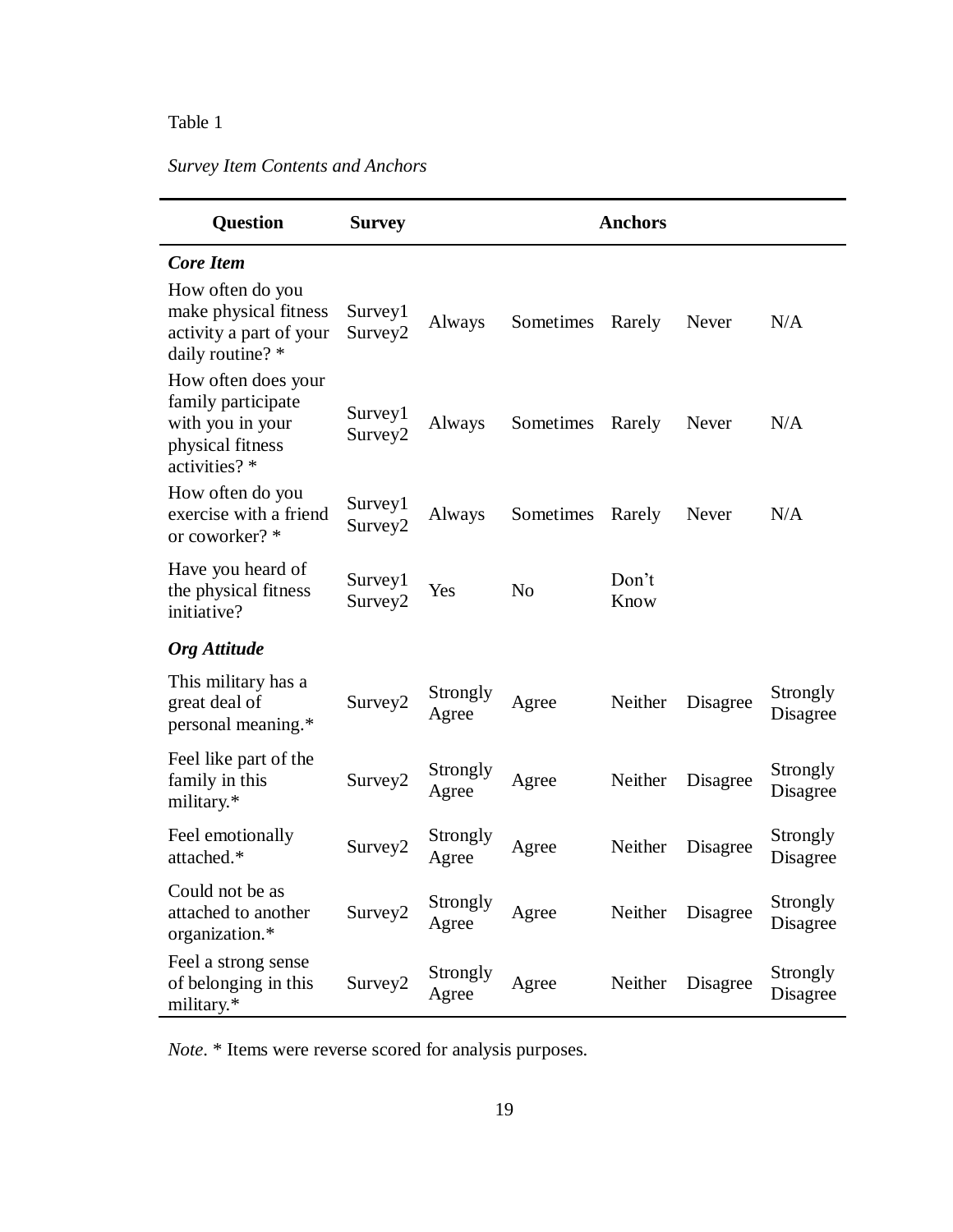once by using the provided unique user names and passwords. Participants' unique user names were recorded by the system and used for limited purpose to ensure that only selected personnel complete the survey and to determine the nonrespondents to be invited in the follow-up survey. Usernames and password information were not included in the dataset provided to the researchers. The participants were informed that their responses would remain confidential, only be presented when statistically summarized with others, and not be attributable to individuals.

The follow-up survey was sent directly to those identified as nonrespondents in the initial survey via the U.S. mail system; the material included a request for participation, the paper-and-pencil survey, and a return envelope. The survey was administrated between September 2 and November 24, 2008. One follow-up reminder was mailed on September 11, 2008. Again, the participants were informed that their participation would be voluntary and their responses would be anonymous. The data collected contained no identifier.

### Results

<span id="page-27-0"></span>Of the 1,333 initial survey respondents, 49% were enlisted, 45% were on shore duty and 84% were male. Of the 605 follow-up surveys participants, 32% were enlisted and 54% were on shore duty when responding to the survey. The gender variable was not assessed in the follow-up survey.

### <span id="page-27-1"></span>*Identifying Types of Nonresponse and Response*

Among the 605 people who reported not responding to the initial survey, 15.5% claimed to have completed the initial survey and were classified as self-identified respondents. Of the pool, 81.8% reported not responding to the initial survey and were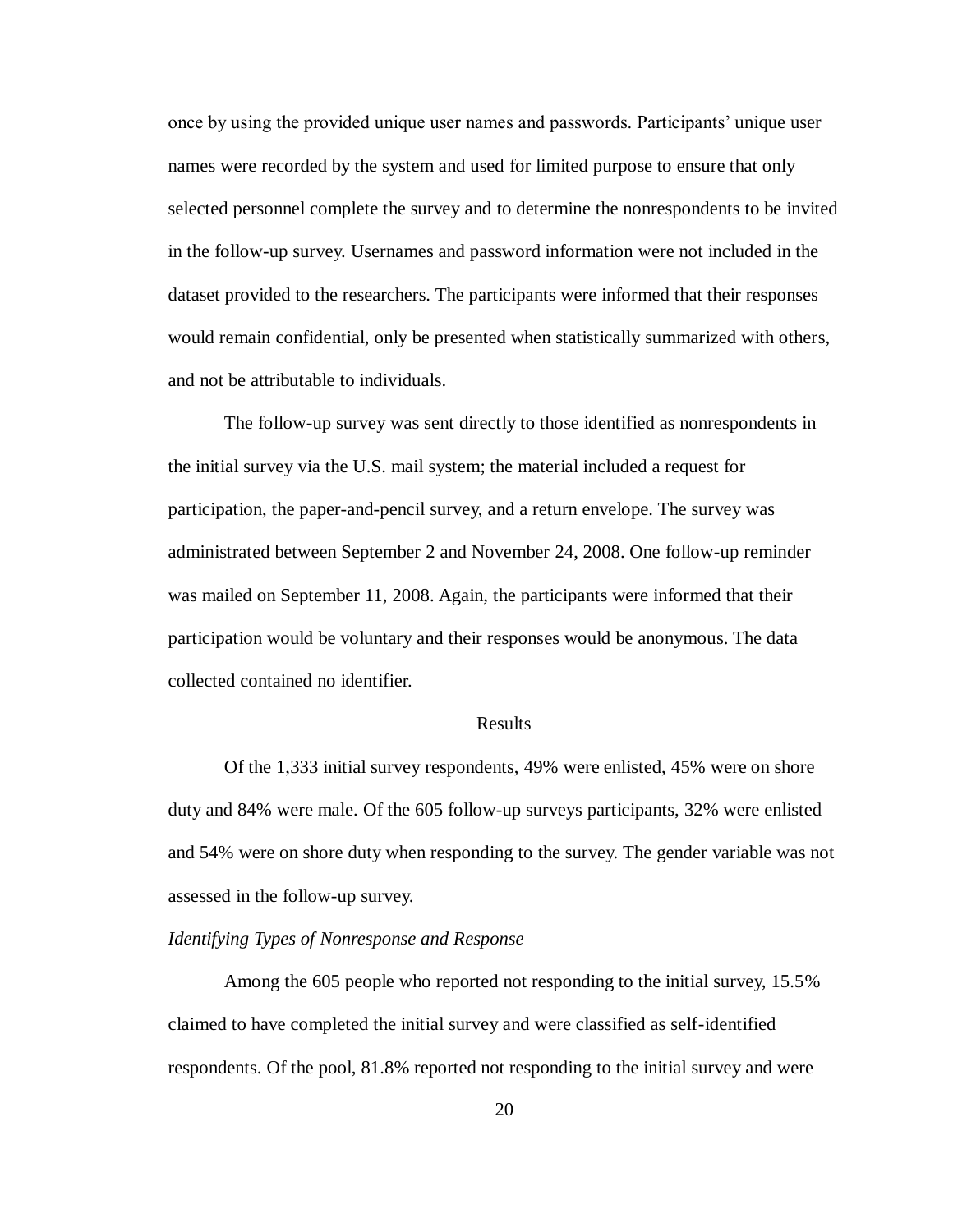then classified as nonrespondents. The rest who answered "Don't know" or responded with invalid answers were treated as missing data.

To better identify the categories of nonrespondents, a follow-up question, "Why didn't you complete the poll?" was asked with a reply option of "mark all that apply". Two trained raters categorized 143 of the 605 follow-up survey participants that indicated more than one response using the following rule. First, those who explained their nonresponse to the initial survey as "I did not want to take it," "I was concerned someone in my chain of command would see the answers," "I don't trust your organization to keep my answers confidential," "I dislike computer surveys," or "I don't believe that survey results are used to improve program/policies" were treated as active nonrespondents. Second, those who stated that "The survey Web page would not load," "The Web site was blocked due to security issues," or "I was deployed and could not access the website" were treated as nonrespondents due to technical issues. Third, those who remarked that "There are more important work demands on my time" were categorized as nonrespondents due to "workload". Fourth, those who answered that "I was on leave/TAD" were categorized as nonrespondents due to on-leave. Finally, those who replied "I was not told to complete the poll" were identified as nonrespondents due to noncontact. This process resulted in 27% of the nonrespondents being categorized as passive nonrespondents due to noncontact, 15.8% due to on-leave, 13.6% due to technical issues, and 4.8% due to high workload; 7.3% were active nonrespondents. Finally, 13.3% selected "other" were not the main focus of the current study and thus were recorded as missing data. Interrater reliability for the raters was Fleiss'  $Kappa = 1.00 (p < .001)$ .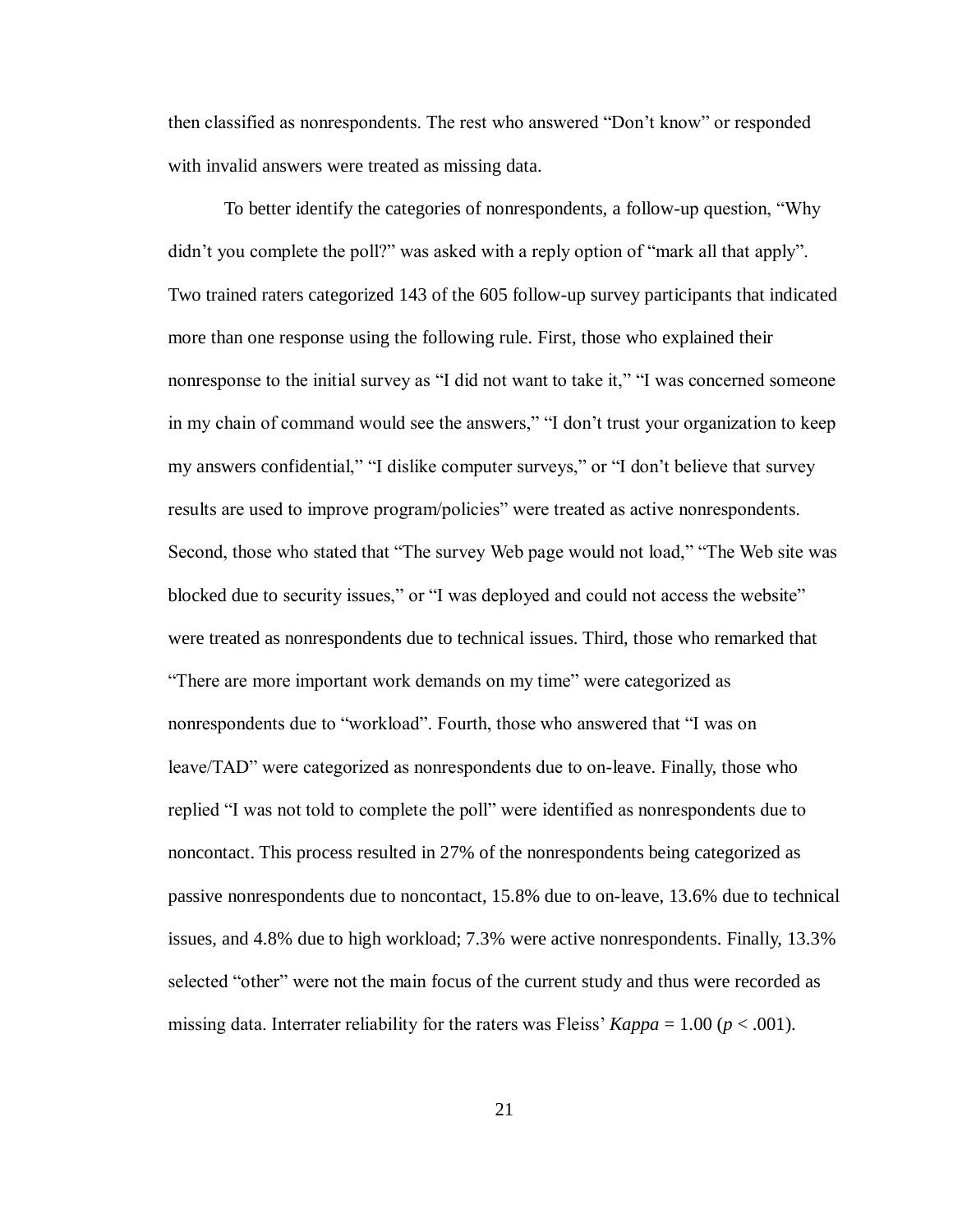### <span id="page-29-0"></span>*Hypothesis Testing*

To test the hypotheses, Analysis of Variance (ANOVA) and Chi-square technique were applied. All analyses were conducted using SPSS 16.0.

<span id="page-29-1"></span>*Hypothesis 1a*. Hypothesis 1a stated that, for each of the four core survey items, the mean responses from the four categories of different passive nonrespondents do not differ from active nonrespondents. An analysis of variance was conducted to compare the mean scores of the three ordinal core survey questions for the active nonrespondents against the four categories of passive nonrespondents. Based on the results of Levene's test, the assumption of homogeneity of variance for the following analysis of variance was violated; as a result, the Welch *F*-ratio was applied, a test that was also adopted for the analyses of variance for the rest of the hypotheses. Results indicated that there were significant differences among active nonrespondents and four types of passive nonrespondents for the three ordinal core survey questions,  $F(4,48488.24) = 2467.68$ , *p* < .001, *F*(4,52983.88) = 1820.09, *p* < .001, and *F*(4,49448.47) = 2922.78, *p* < .001, respectively.

Based on Tukey HSD post-hoc test, overall, active nonrespondents showed lower mean scores and medium to large negative effect sizes compared to the passive nonrespondents due to noncontact, on-leave, and technical issues as well as small negative effect sizes against the group of high workload (see Table 2). Also, active nonrespondents indicated significantly lower mean scores than the averages of all passive nonrespondents on the question regarding exercise as daily routine  $(M = 3.39, SD = .60)$ ,  $t(21318.34) = -67.56$ ,  $p < .001$ , exercise with family members ( $M = 1.80$ ,  $SD = 1.23$ ),  $t(23811.18) = -41.54, p < .001$ , and exercise with co-worker  $(M = 2.78, SD = .87)$ ,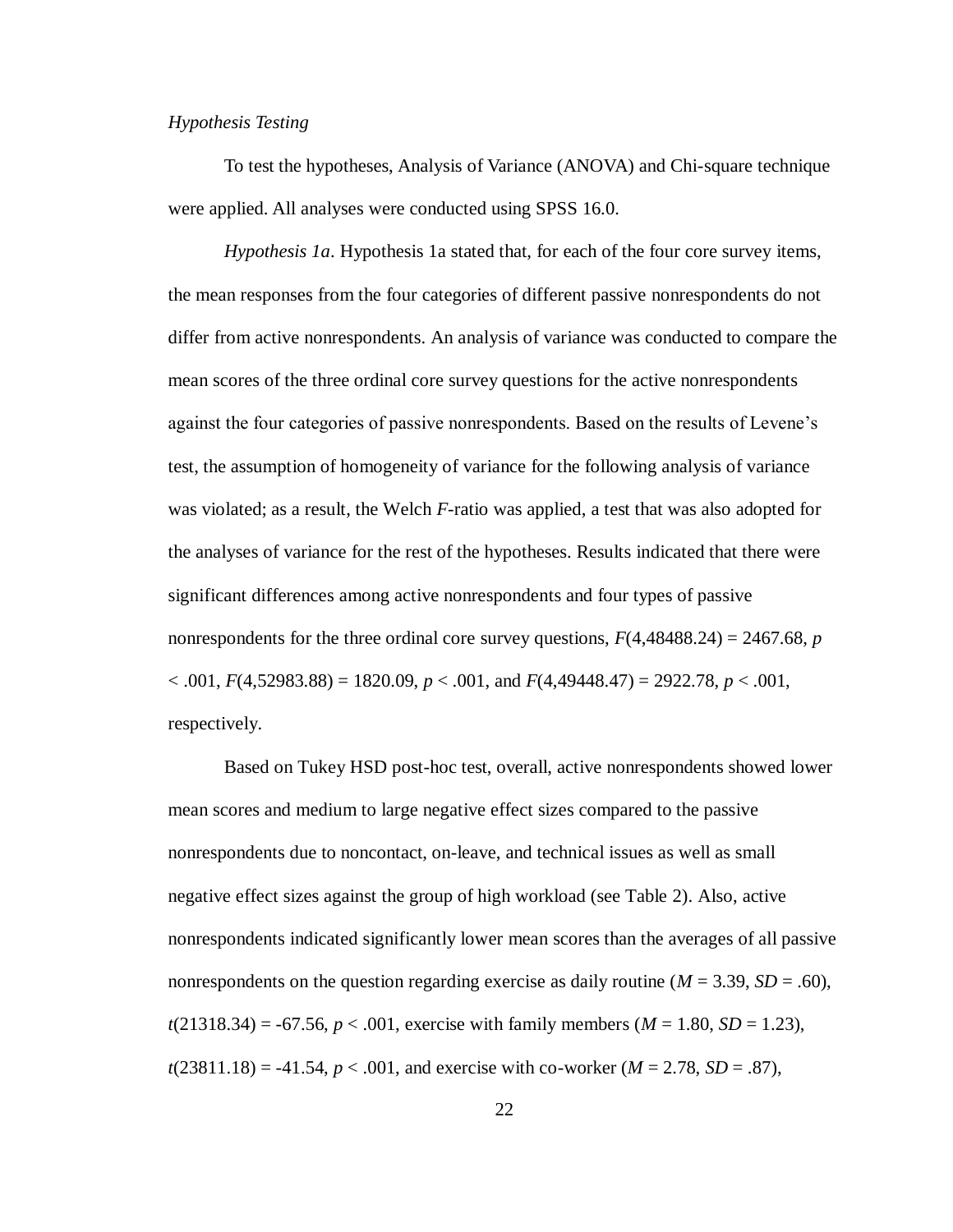$t(22816.76) = -89.59$ ,  $p < .001$ . The results of Levene's Test for Equality of Variances were significant (*F* = 3522.54, *p* < .001, *F* = 159.79, *p* < .001, and *F* = 1960.91, *p* < .001, respectively), so the degrees of freedom were adjusted from 193551 to 21318.34, 23811.18, and 22816.76, respectively.

In terms of the categorical question asking if the individual had heard of the organization's physical fitness initiative, five pairs of comparisons between active nonrespondents and four types of passive nonrespondents as well as the total group of passive nonrespondents were performed, and a Bonferroni adjusted alpha level of .01 was adopted per pairwise comparison (.05/5). Results indicated that there were significant differences between the active nonrespondents and passive nonrespondents due to noncontact,  $\chi^2(2, N = 101295.50) = 2260.78$ ,  $p < .001$ , active nonrespondents and passive nonrespondents due to on-leave,  $\chi^2(2, N = 64269.39) = 7447.97, p < .001$ , active nonrespondents and passive nonrespondents due to high workload,  $\chi^2(2, N = 30211.40) =$ 5342.17, *p* < .001, active nonrespondents and passive nonrespondents due to technical issues,  $\chi^2(2, N = 55869.96) = 2205.01, p < .001$ , as well as active nonrespondents and the total group of passive nonrespondents,  $\chi^2(2, N = 193552.75) = 4869.27, p < .001$ . In general, the above findings showed that active nonrespondents indicated various degrees of differences in the responses to core survey questions compared to all four categories of passive nonrespondents and thus, Hypothesis 1a was rejected.

*Hypothesis 1b*. Hypothesis 1b stated that each of the four survey items, the mean responses from the four categories of passive nonrespondents do not differ from the respondents. The mean scores of the three ordinal survey questions of the respondents were compared by an analysis of variance against the four categories of passive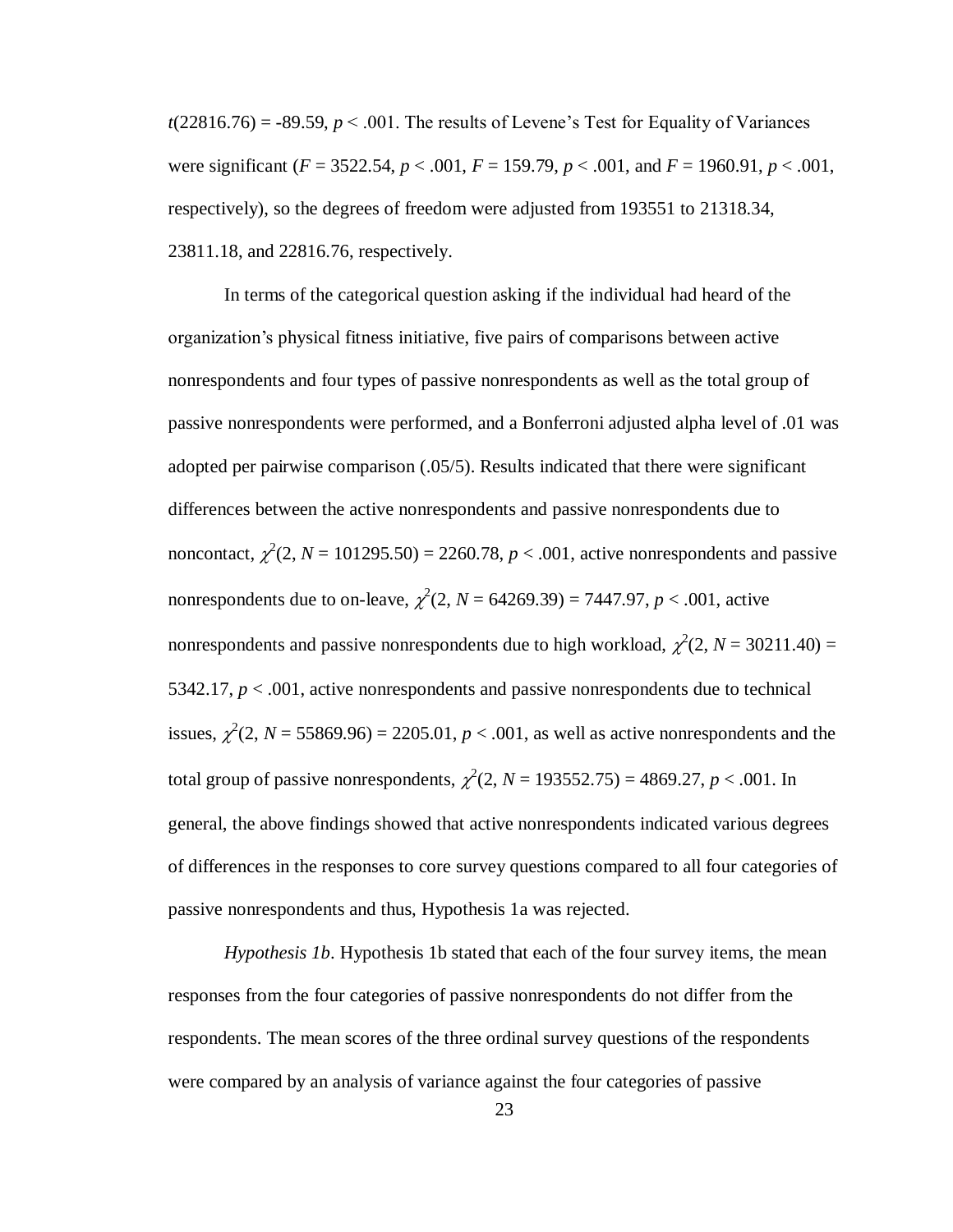|                                                                                                     |               | Active<br><b>VS</b> |                  |                |               |      | Active<br><b>VS</b> |                |
|-----------------------------------------------------------------------------------------------------|---------------|---------------------|------------------|----------------|---------------|------|---------------------|----------------|
|                                                                                                     |               | Noncontact          |                  |                |               |      | Onleave             |                |
|                                                                                                     | $M_1$ - $M_2$ | SЕ                  | $\boldsymbol{p}$ | $\overline{d}$ | $M_1$ - $M_2$ | SE   | $\boldsymbol{p}$    | $\overline{d}$ |
| <b>Core Survey</b><br><b>Question</b>                                                               |               |                     |                  |                |               |      |                     |                |
| How often do you<br>make physical<br>fitness activity a<br>part of your daily<br>routine?           | $-.51$        | .005                | < .001           | $-.69$         | $-.38$        | .005 | < .001              | $-.47$         |
| How often does<br>your family<br>participate with<br>you in your<br>physical fitness<br>activities? | $-.38$        | .01                 | < .001           | $-.32$         | $-.18$        | .010 | < 0.001             | $-.14$         |
| How often do you<br>exercise with a<br>friend or<br>coworker?                                       | $-.71$        | .007                | < .001           | $-.77$         | $-.61$        | .008 | < .001              | $-.64$         |

|  |  |  |  |  |  | Mean Comparison of Core Survey Questions: Active vs. Passive Nonrespondents |  |  |  |  |
|--|--|--|--|--|--|-----------------------------------------------------------------------------|--|--|--|--|
|--|--|--|--|--|--|-----------------------------------------------------------------------------|--|--|--|--|

*Note*. Results were weighed based on the population of the military service.  $N_{\text{active}} =$ 19364,  $N_{\text{noncontact}} = 81931$ ,  $N_{\text{on-leave}} = 44905$ ,  $N_{\text{workload}} = 10847$ , and  $N_{\text{tech-issue}} = 36505$ .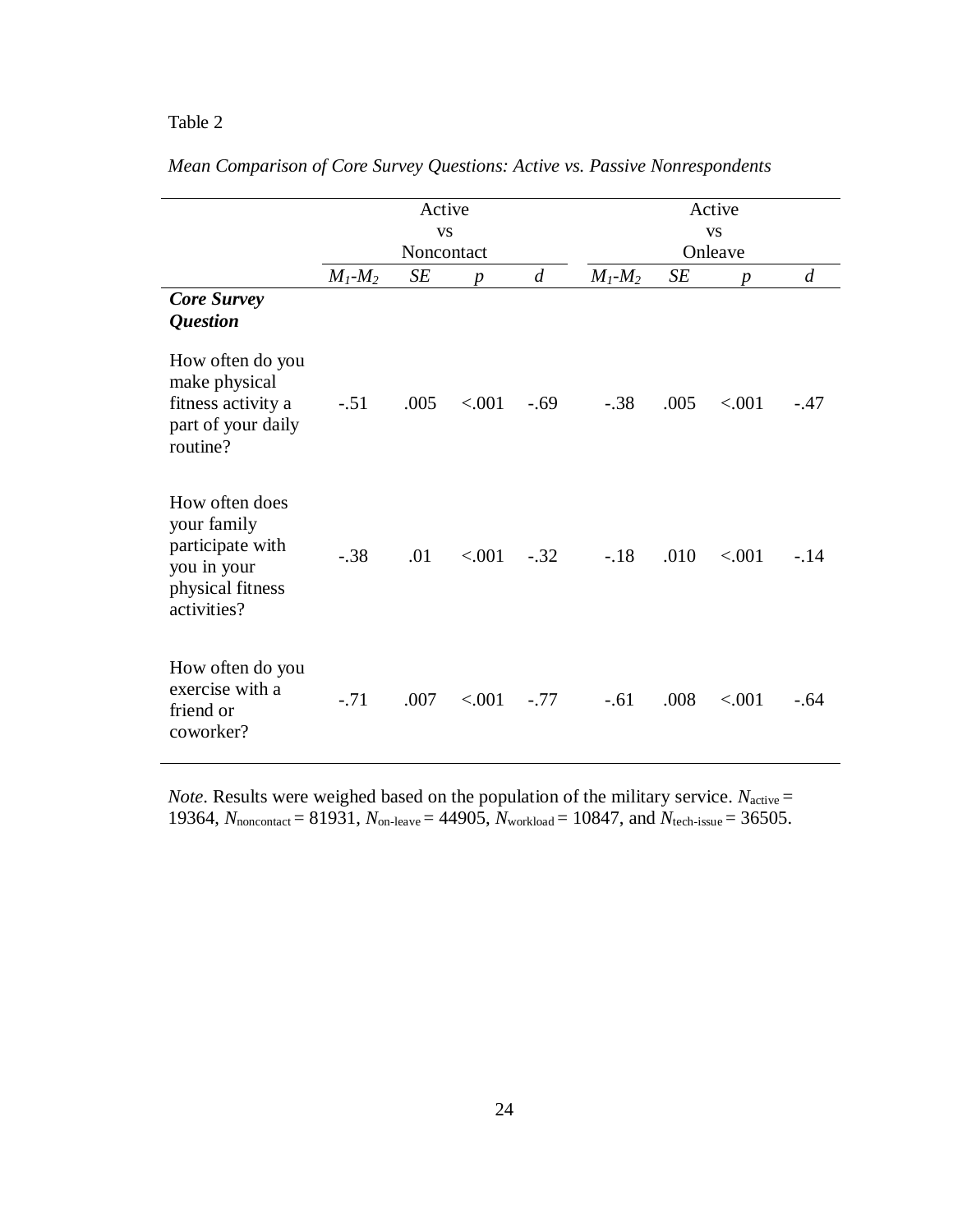|                                                                                                     |               |      | Active<br><b>VS</b> |                |               |      | Active<br><b>VS</b> |                  |
|-----------------------------------------------------------------------------------------------------|---------------|------|---------------------|----------------|---------------|------|---------------------|------------------|
|                                                                                                     |               |      | Workload            |                |               |      | Tech issue          |                  |
|                                                                                                     | $M_1$ - $M_2$ | SE   | $\boldsymbol{p}$    | $\overline{d}$ | $M_1$ - $M_2$ | SE   | $\boldsymbol{p}$    | $\boldsymbol{d}$ |
| <b>Core Survey</b><br><b>Question</b>                                                               |               |      |                     |                |               |      |                     |                  |
| How often do you<br>make physical<br>fitness activity a<br>part of your daily<br>routine?           | $-.12$        |      | $.008$ < 001        | $-.14$         | $-.50$        | .006 | < .001              | $-.64$           |
| How often does<br>your family<br>participate with<br>you in your<br>physical fitness<br>activities? | $-.08$        |      | $.015$ < 0.001      | $-.07$         | $-.76$        | .011 | < 0.001             | $-.60$           |
| How often do you<br>exercise with a<br>friend or<br>coworker?                                       | $-.22$        | .011 | < 0.001             | $-.22$         | $-76$         | .008 | < .001              | $-.85$           |

|  |  |  |  |  |  |  |  |  | Mean Comparison of Core Survey Questions: Active vs. Passive Nonrespondents |
|--|--|--|--|--|--|--|--|--|-----------------------------------------------------------------------------|
|--|--|--|--|--|--|--|--|--|-----------------------------------------------------------------------------|

*Note*. Results were weighed based on the population of the military service.  $N_{\text{active}} =$ 19364,  $N_{\text{noncontact}} = 81931$ ,  $N_{\text{on-leave}} = 44905$ ,  $N_{\text{workload}} = 10847$ , and  $N_{\text{tech-issue}} = 36505$ .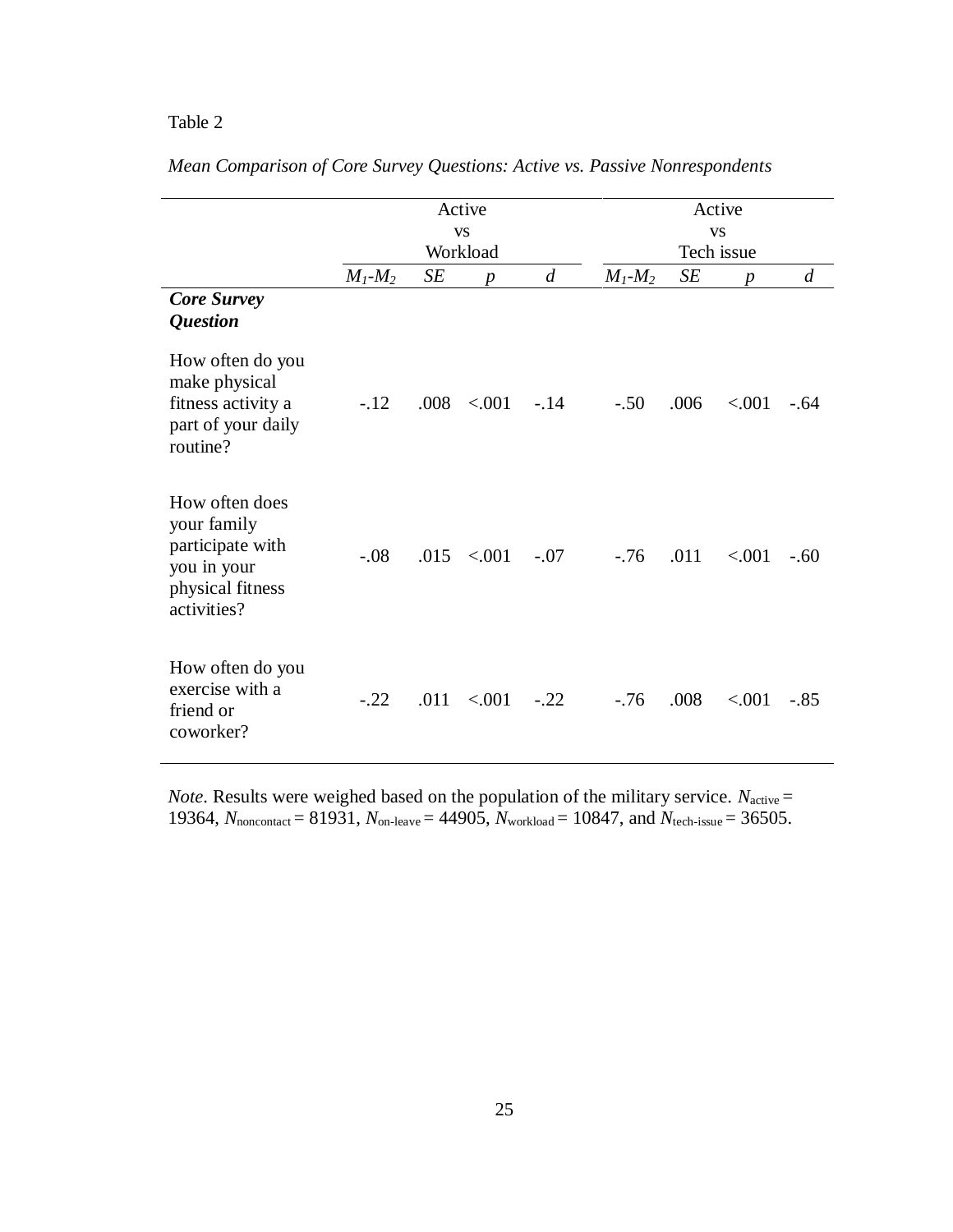<span id="page-33-0"></span>nonrespondents. Results showed that there were significant differences between respondents and the types of passive nonrespondents for the questions regarding exercise as daily routine  $F(4,59006.29) = 3307$ ,  $p < .001$ , exercise with family members,  $F(4,59780.29) = 1461.33, p < .001$ , and exercise with a co-worker,  $F(4,57882.45) =$  $1851.75, p < .001.$ 

According to Tukey HSD post hoc test, mean difference between respondents and passive nonrespondents due to noncontact for the question regarding exercise with family members was found not significant. Notably, respondents showed significantly higher scores compared to the nonrespondents due to high workload on the question regarding exercise as daily routine, exercise with family members, and exercise with a co-worker. On the other hand, respondents showed significantly lower scores than the group of noncontact on the question regarding exercise as daily routine and exercise with a co-worker, as well as than the group of having technical issues on all three ordinal core survey questions (see Table 3).

Interestingly, compared to the total group of passive nonrespondents, respondents indicated significantly lower mean scores than the averages of all passive nonrespondents on all the three ordinal core survey questions. Additional analysis was performed for the self-identified respondents. Unlike the respondents to the initial survey, the self-identified respondents that claimed their participation in the initial survey on the follow-up survey indicated significantly higher mean scores than the averages of all passive nonrespondents on the three ordinal core survey question regarding exercise as daily routine. As a result, the effect sizes detected between the respondents and the self-identified respondents are larger than those between the total of passive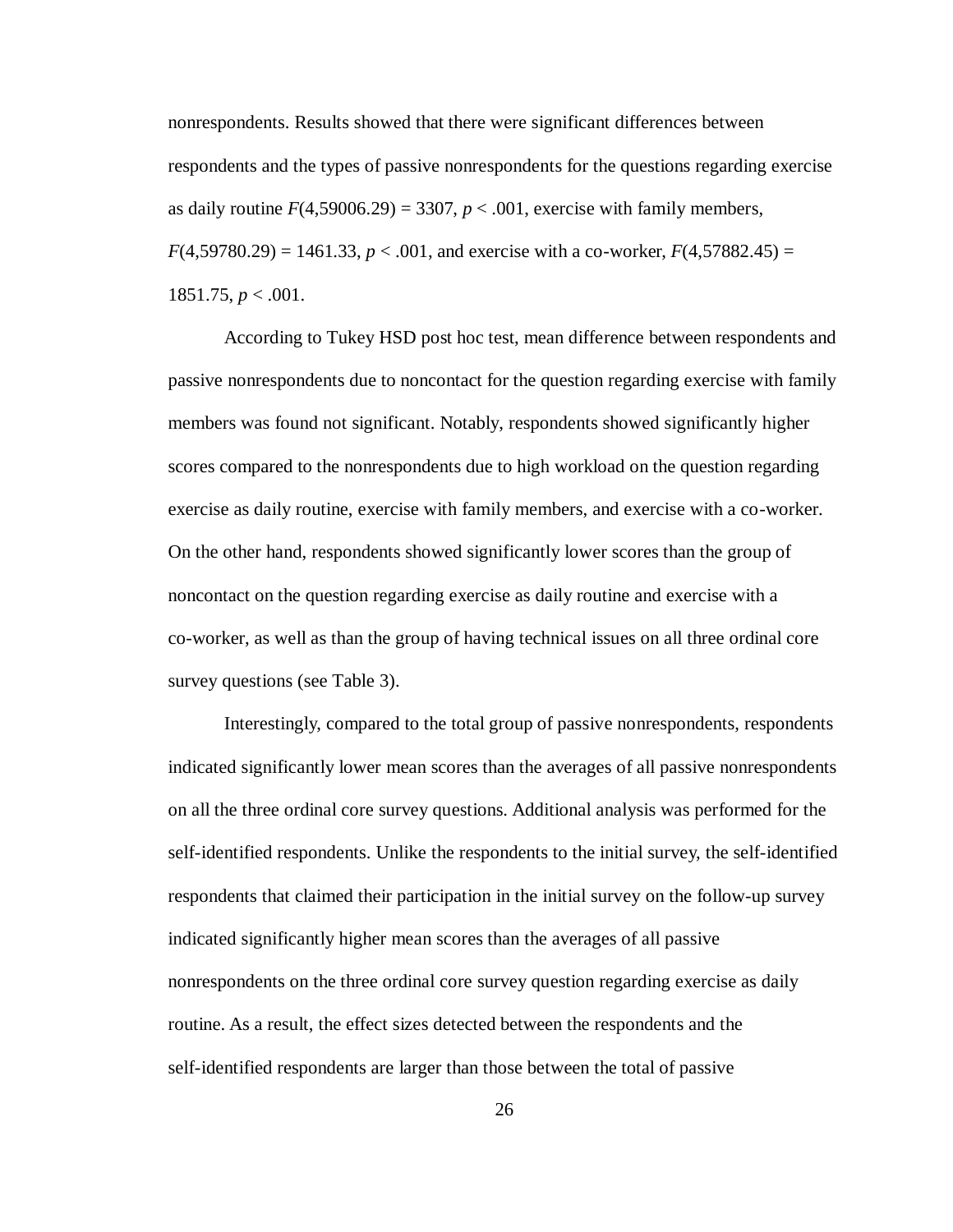nonrespondents and respondents as well as between the total of passive nonrespondents and self-identified respondents (see Table 4).

Furthermore, five pairs of comparisons between respondents and four types of passive nonrespondents as well as the total group of passive nonrespondents were conducted for the categorical question asking if the individual had heard of the organization's physical fitness initiative. A Bonferroni adjusted alpha level of .01 was adopted per pairwise comparison (.05/5). Results showed that there were significant differences between the respondents and passive nonrespondents due to noncontact,  $\chi^2(2, \chi)$  $N = 380221.51$  = 409.18,  $p < .001$ , respondents and passive nonrespondents due to on-leave,  $\chi^2(2, N = 343195.40) = 4557.99, p < .001$ , respondents and passive nonrespondents due to high workload,  $\chi^2(2, N = 309137.41) = 3085.01, p < .001$ , respondents and passive nonrespondents due to technical issues,  $\chi^2(2, N = 334795.97) =$ 72.062,  $p < .001$ , as well as respondents and the total group of passive nonrespondents,  $\chi^2$ (2, *N* = 472475.76) = 719.70, *p* < .001. In short, passive nonrespondents due to noncontact indicated some similarity of mean responses compared to those of the respondents, whereas other types of the passive nonrespondents showed mean differences from the respondents. Thus, Hypothesis 1b is partially supported.

<span id="page-34-0"></span>*Hypothesis 1c.* Hypothesis 1c stated that for each of the four core survey items, the mean responses from the four categories of passive nonrespondents do not differ from each other. An analysis of variance was performed to compare the mean scores of the three ordinal core survey questions for the four types of passive nonrespondents: noncontact, on-leave, technical issues, and high workload.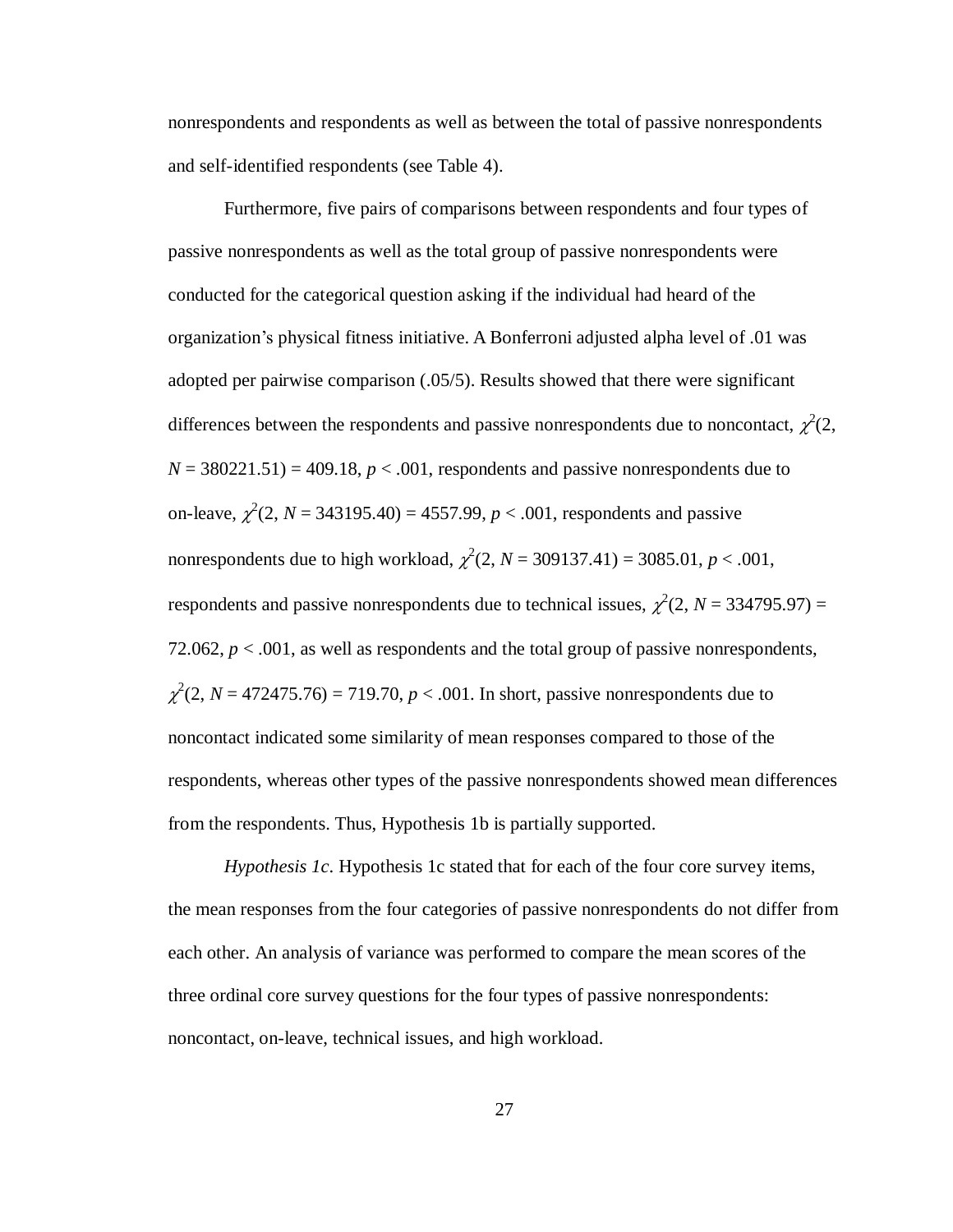|                                                                                                     |               | Respondents             |                  |                  |               |                      | Respondents      |                  |  |  |  |
|-----------------------------------------------------------------------------------------------------|---------------|-------------------------|------------------|------------------|---------------|----------------------|------------------|------------------|--|--|--|
|                                                                                                     |               | <b>VS</b><br>Noncontact |                  |                  |               | <b>VS</b><br>Onleave |                  |                  |  |  |  |
|                                                                                                     | $M_1$ - $M_2$ | SE                      | $\boldsymbol{p}$ | $\boldsymbol{d}$ | $M_1$ - $M_2$ | SE                   | $\boldsymbol{p}$ | $\boldsymbol{d}$ |  |  |  |
| <b>Core Survey</b><br><b>Question</b>                                                               |               |                         |                  |                  |               |                      |                  |                  |  |  |  |
| How often do you<br>make physical<br>fitness activity a<br>part of your daily<br>routine?           | $-.22$        | .003                    | < 0.01           | $-.36$           | $-.09$        | .003                 | < .001           | $-.14$           |  |  |  |
| How often does<br>your family<br>participate with<br>you in your<br>physical fitness<br>activities? | $-.003$       | .005                    | 0.97             | $-.01$           | .20           | .006                 | < .001           | .16              |  |  |  |
| How often do you<br>exercise with a<br>friend or<br>coworker?                                       | $-.20$        | .003                    | < .001           | $-.23$           | $-.10$        | .004                 | < .001           | $-.11$           |  |  |  |

*Mean Comparison of Core Survey Questions: Respondents vs. Passive Nonrespondents*

*Note*. Results were weighed based on the population of the military service.  $N_{\text{respondent}} = 298291, N_{\text{noncontact}} = 81931, N_{\text{on-leave}} = 44905, N_{\text{workload}} = 10847, \text{ and}$ *N*tech-issue = 36505.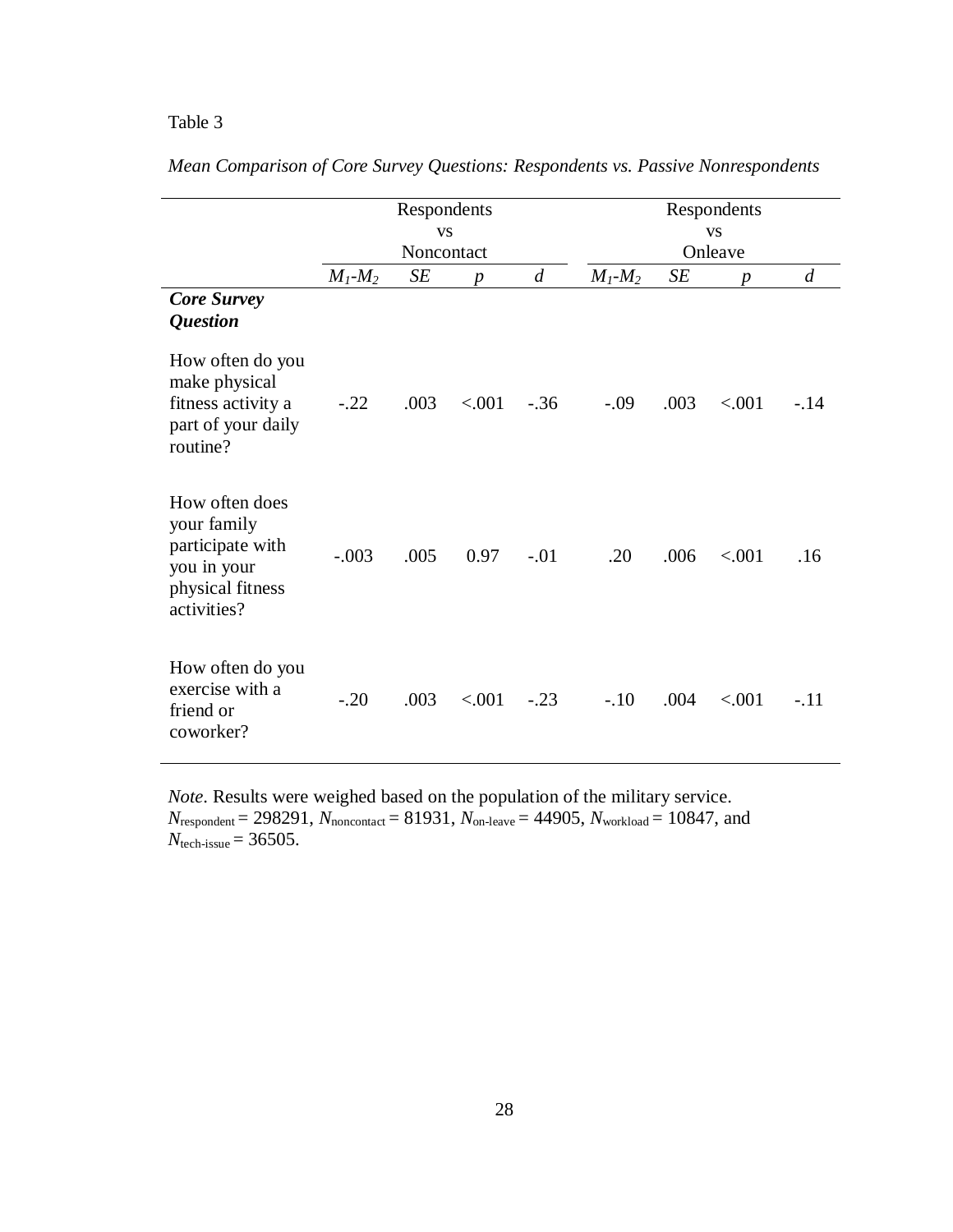|                                                                                                     |               |      | Respondents           |                  |                         |      | Respondents      |                |  |  |
|-----------------------------------------------------------------------------------------------------|---------------|------|-----------------------|------------------|-------------------------|------|------------------|----------------|--|--|
|                                                                                                     |               |      | <b>VS</b><br>Workload |                  | <b>VS</b><br>Tech issue |      |                  |                |  |  |
|                                                                                                     | $M_1$ - $M_2$ | SE   | $\boldsymbol{p}$      | $\boldsymbol{d}$ | $M_1$ - $M_2$           | SE   | $\boldsymbol{p}$ | $\overline{d}$ |  |  |
| <b>Core Survey</b><br><i><b>Question</b></i>                                                        |               |      |                       |                  |                         |      |                  |                |  |  |
| How often do you<br>make physical<br>fitness activity a<br>part of your daily<br>routine?           | .17           | .007 | < .001                | .26              | $-.21$                  | .004 | < .001           | $-.32$         |  |  |
| How often does<br>your family<br>participate with<br>you in your<br>physical fitness<br>activities? | .30           |      | $.012 \le 0.001$      | .29              | $-.39$                  | .007 | < .001           | $-.31$         |  |  |
| How often do you<br>exercise with a<br>friend or<br>coworker?                                       | .30           | .009 | < .001                | .33              | $-.25$                  | .005 | < .001           | $-.30$         |  |  |

Mean Comparison of Core Survey Questions: Respondents vs. Passive Nonrespondents

*Note*. Results were weighed based on the population of the military service.  $N_{\text{respondent}} = 298291, N_{\text{noncontact}} = 81931, N_{\text{on-leave}} = 44905, N_{\text{workload}} = 10847, \text{ and}$  $N_{\text{tech-issue}} = 36505.$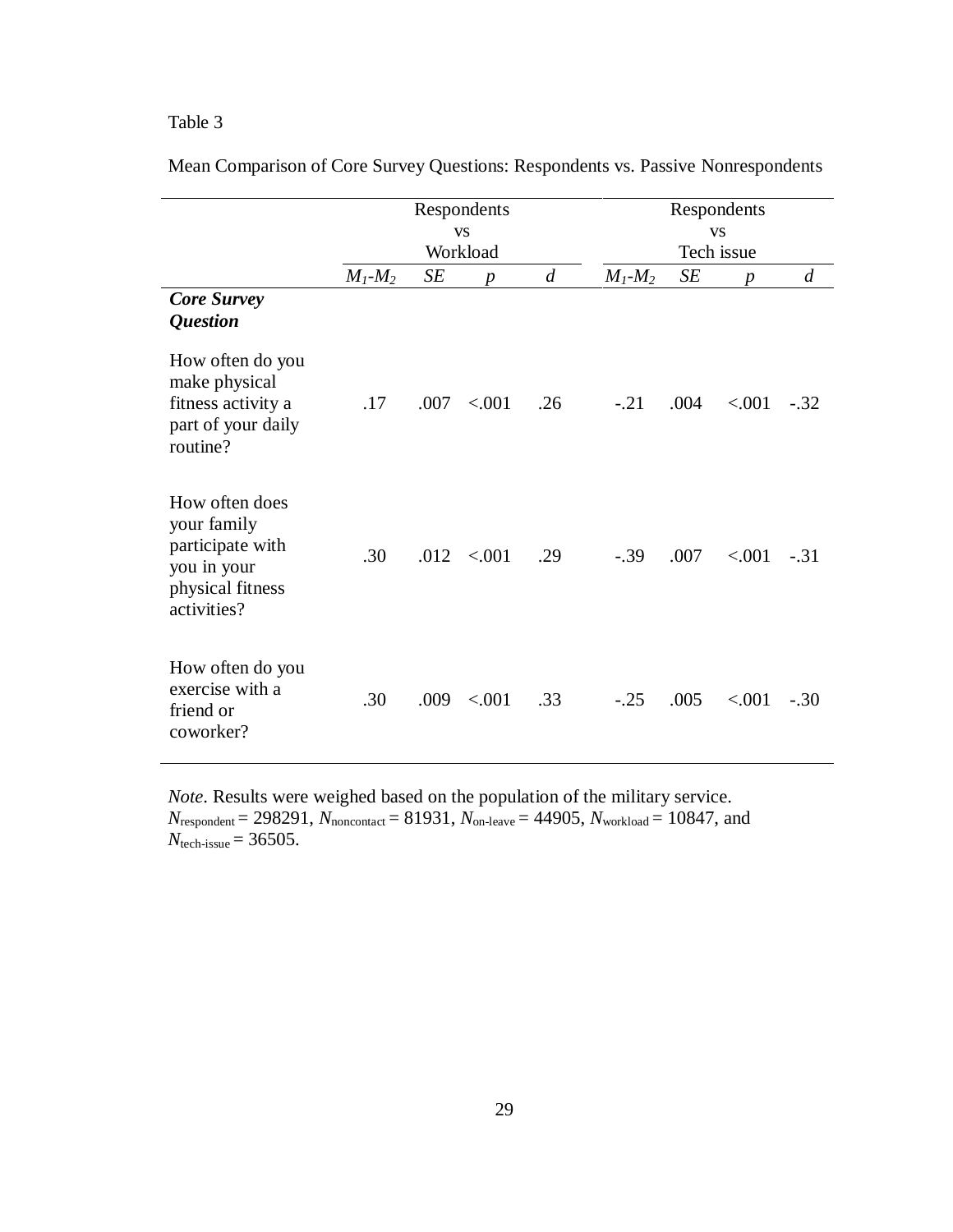|                                                                                                              |                  | Respondents<br><b>VS</b><br><b>Total Passive</b> |                  |        |                  | Self-identified<br><b>VS</b><br><b>Total Passive</b> |                  |                |  |  |
|--------------------------------------------------------------------------------------------------------------|------------------|--------------------------------------------------|------------------|--------|------------------|------------------------------------------------------|------------------|----------------|--|--|
|                                                                                                              | $\boldsymbol{t}$ | df                                               | $\boldsymbol{p}$ | d      | $\boldsymbol{t}$ | df                                                   | $\boldsymbol{p}$ | $\overline{d}$ |  |  |
| Core<br><b>Survey</b><br><b>Question</b>                                                                     |                  |                                                  |                  |        |                  |                                                      |                  |                |  |  |
| How often<br>do you<br>make<br>physical<br>fitness<br>activity a<br>part of your<br>daily<br>routine?        | $-82.73$         | 415055.57                                        | < .001           | $-.26$ | 95.21            | 63887.36                                             | < .001           | .51            |  |  |
| How often<br>does your<br>family<br>participate<br>with you in<br>your<br>physical<br>fitness<br>activities? | $-3.07$          | 362981.74                                        | 0.002            | $-.02$ | 44.07            | 56925.27                                             | < .001           | .24            |  |  |
| How often<br>do you<br>exercise<br>with a<br>friend or<br>coworker?                                          | $-58.65$         | 369571.11                                        | < .001           | $-.17$ | 38.17            | 62802.10                                             | < .001           | .21            |  |  |

*Mean Comparison of Survey Questions: Respondents, Self-identified Respondents, &Total Group of Passive Nonrespondents*

*Note*. Results were weighed based on the population of the military service.  $N_{\text{passive}} =$ 174188, *N*respondent = 298291, *N*self-identified = 40948. Due to unequal variances based on the significant results of Levene's test Degrees of freedom were adjusted from 472477, 215134, and 339236, for the comparison of Respondents vs. Total Passive, Self-identified Respondents vs. Total Passive, and Respondents vs. Self-identified Respondents, respectively.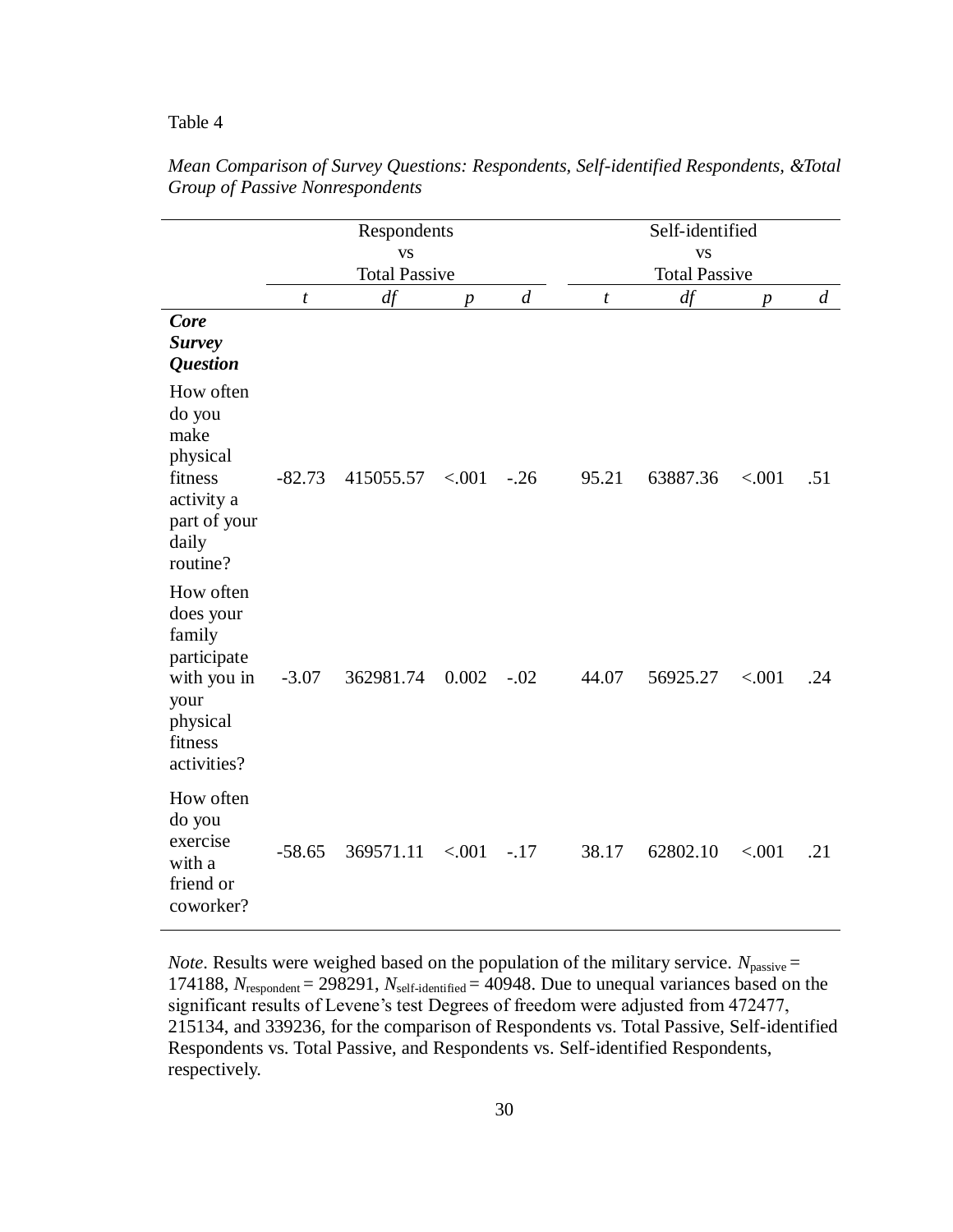|                            |          | <b>VS</b><br>Self-identified |                |                |
|----------------------------|----------|------------------------------|----------------|----------------|
|                            | t        | df                           | $\overline{p}$ | $\overline{d}$ |
| Core                       |          |                              |                |                |
| <b>Survey</b>              |          |                              |                |                |
| <i><b>Question</b></i>     |          |                              |                |                |
| How often                  |          |                              |                |                |
| do you                     |          |                              |                |                |
| make                       |          |                              |                |                |
| physical                   |          |                              |                |                |
| fitness                    |          | -148.59 59917.90             | ${<}001$       | $-.72$         |
| activity a<br>part of your |          |                              |                |                |
| daily                      |          |                              |                |                |
| routine?                   |          |                              |                |                |
|                            |          |                              |                |                |
| How often                  |          |                              |                |                |
| does your                  |          |                              |                |                |
| family                     |          |                              |                |                |
| participate<br>with you in | $-47.16$ | 50031.72                     | < .001         | $-.26$         |
| your                       |          |                              |                |                |
| physical                   |          |                              |                |                |
| fitness                    |          |                              |                |                |
| activities?                |          |                              |                |                |
|                            |          |                              |                |                |
| How often<br>do you        |          |                              |                |                |
| exercise                   |          |                              |                |                |
| with a                     | $-74.22$ | 53940.03                     | ${<}001$       | $-.38$         |
| friend or                  |          |                              |                |                |
| coworker?                  |          |                              |                |                |

*Mean Comparison of Survey Questions: Respondents, Self-identified Respondents, &Total Group of Passive Nonrespondents*

*Note*. Results were weighed based on the population of the military service.  $N_{\text{passive}} =$ 174188, *N*respondent = 298291, *N*self-identified = 40948. Due to unequal variances based on the significant results of Levene's test Degrees of freedom were adjusted from 472477, 215134, and 339236, for the comparison of Respondents vs. Total Passive, Self-identified Respondents vs. Total Passive, and Respondents vs. Self-identified Respondents, respectively.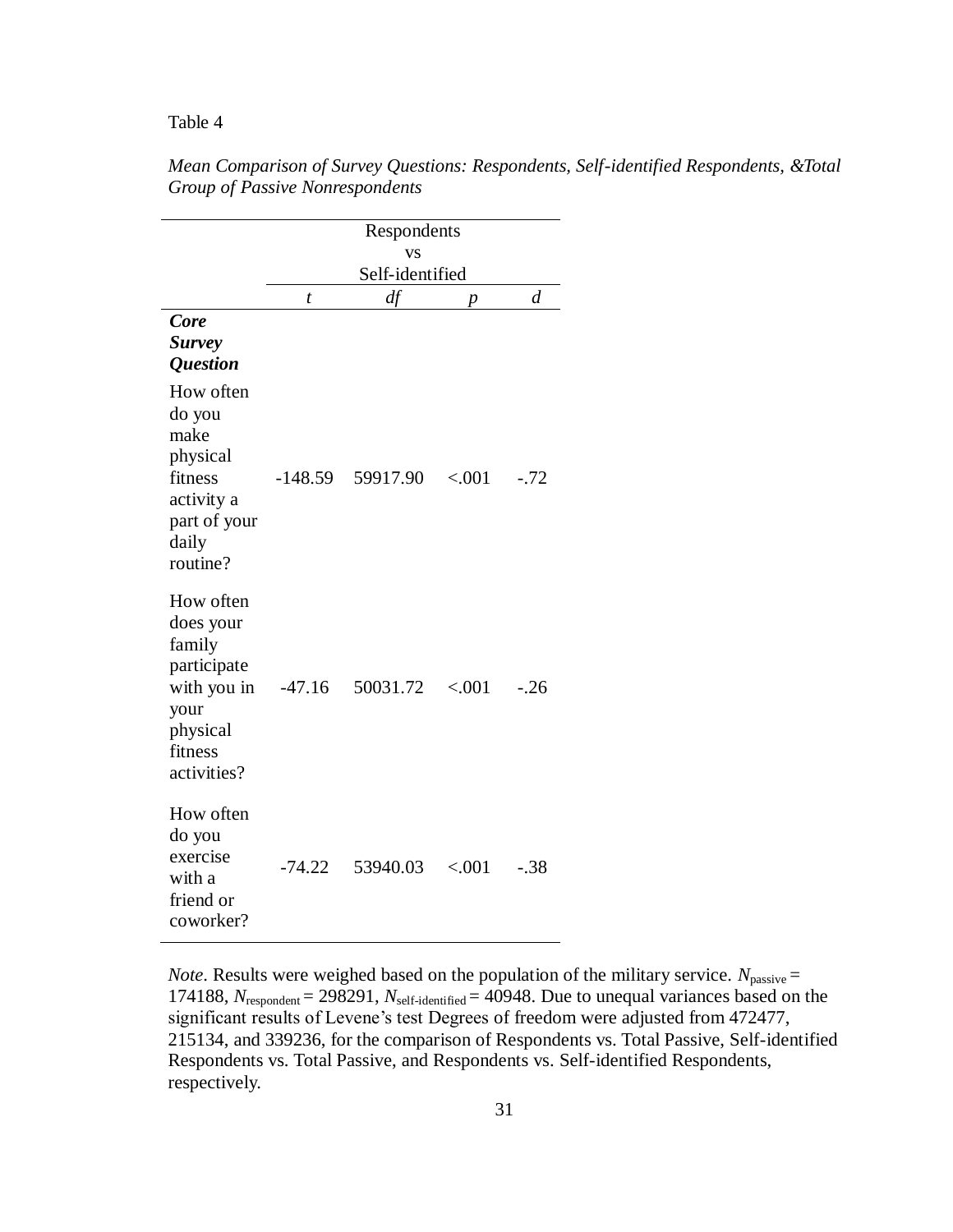With regard to the question about the frequency of physical fitness activity as a part of daily routine, results showed that there were significant differences among the types of passive nonrespondents,  $F(3,42966.95) = 1684.84$ ,  $p < .001$ . The Tukey HSD test was applied for post-hoc comparisons. Specifically, nonrespondents due to noncontact and technical issues significantly showed the highest mean scores within the passive nonrespondents, while indicating very small differences from each other for the question regarding daily routine and exercise with a friend/co-worker and exercise with co-worker. The group having technical issues indicated highest scores within the passive nonrespondents on the question regarding exercise with family members. In addition, nonrespondents due to high workload indicated a significantly moderate to strong effect sizes compared to nonrespondents due to on-leave, technical issues, and noncontact. Similarly, passive nonrespondents showed significant differences for the question about the frequency of physical fitness activity with family members,  $F(3,47924.58) = 1937.71$ , *p* < .001, and for fitness activity with a friend or co-worker, *F*(3,43409.23) = 1228.40, *p* < .001. Again, the high workload group had a significantly lower score for these questions compared to the other types of passive nonrespondents (see Table 5).

For the categorical question asking if the individuals had heard of the organization's physical fitness initiative, six pairwise comparisons among four types of passive nonrespondents were conducted using a Bonferroni adjusted alpha level of .0083 per pairwise comparison (.05/6). Results indicated that all pair wise comparisons were significant, indicating that there were significant differences between the passive nonrespondents due to noncontact and on-leave,  $\chi^2(2, N = 126835.89) = 4869.27$ , *p*  $< .001$ , noncontact and high workload,  $\chi^2(2, N = 92777.90) = 3775.48, p < .001$ ,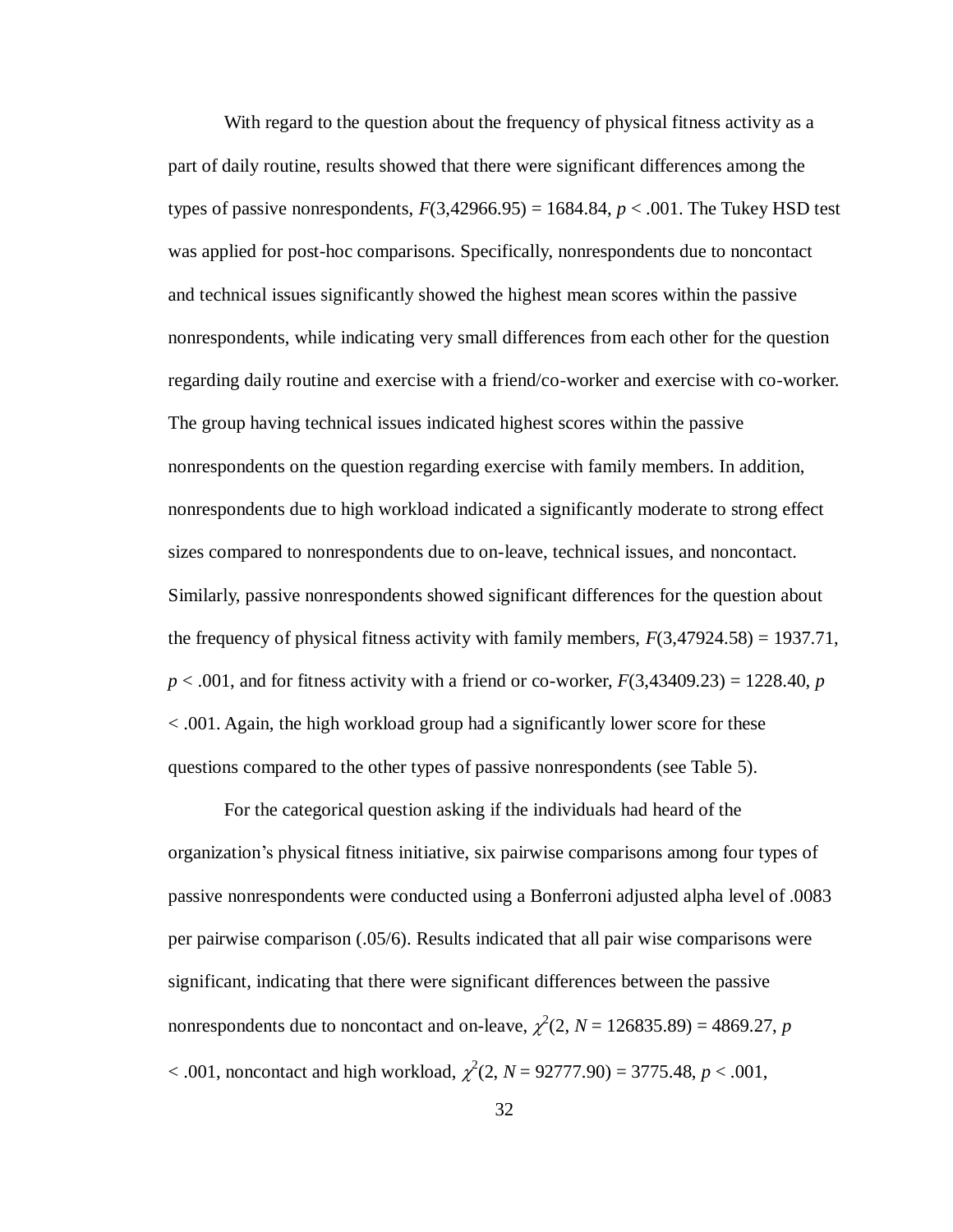noncontact and technical issues,  $\chi^2(2, N = 118436.46) = 235.82, p < .001$ , workload and on-leave,  $\chi^2(2, N = 5751.79) = 719.54, p < .001$ , technical issue and on-leave,  $\chi^2(2, N = 119.54, p < .001$ 81410.35) = 2573.07,  $p < .001$ , and technical issue and high workload,  $\chi^2(2, N = )$  $47352.36$ ) = 2287.88,  $p < .001$ . In summary, even though passive nonrespondents due to noncontact and technical issues indicated mean similarities on certain core survey questions, in most cases, different types of passive nonrespondents showed different levels of mean responses. Therefore, Hypothesis 1c is partially supported.

<span id="page-40-0"></span>*Hypothesis 2a*. For each of the five organizational attitude survey items, the mean responses from the four categories of passive nonrespondents do not differ from that of the active nonrespondents. An analysis of variance was performed to compare the mean scores of the each of the five ordinal questions regarding organizational attitudes of the active nonrespondents against the four types of passive nonrespondents. Results showed that the mean differences among the active nonrespondents and four types of passive nonrespondents were significant for all five attitudinal questions,  $F(4,50500.26) =$ 2780.05, *p* < .001, *F*(4,49750.87) = 3047.32, *p* < .001, *F*(4,56244.39) = 1518.43, *p* < .001,  $F(4,53341.97) = 1374.73$ ,  $p < .001$ , and  $F(4,51397.19) = 2606.42$ ,  $p < .001$ , respectively.

Tukey HSD post-hoc test was applied to further identify the mean difference. In general, active nonrespondents showed medium to significantly large negative effect sizes compared to the four types of passive nonrespondents for the five organizational attitude questions. The exceptions (i.e., smaller effect sizes) occurred when active nonrespondents were compared to the group of passive nonrespondents having high workload for the questions regarding the organization's having personal meaning and feeling like part of the family in the military. An exception also occurred for the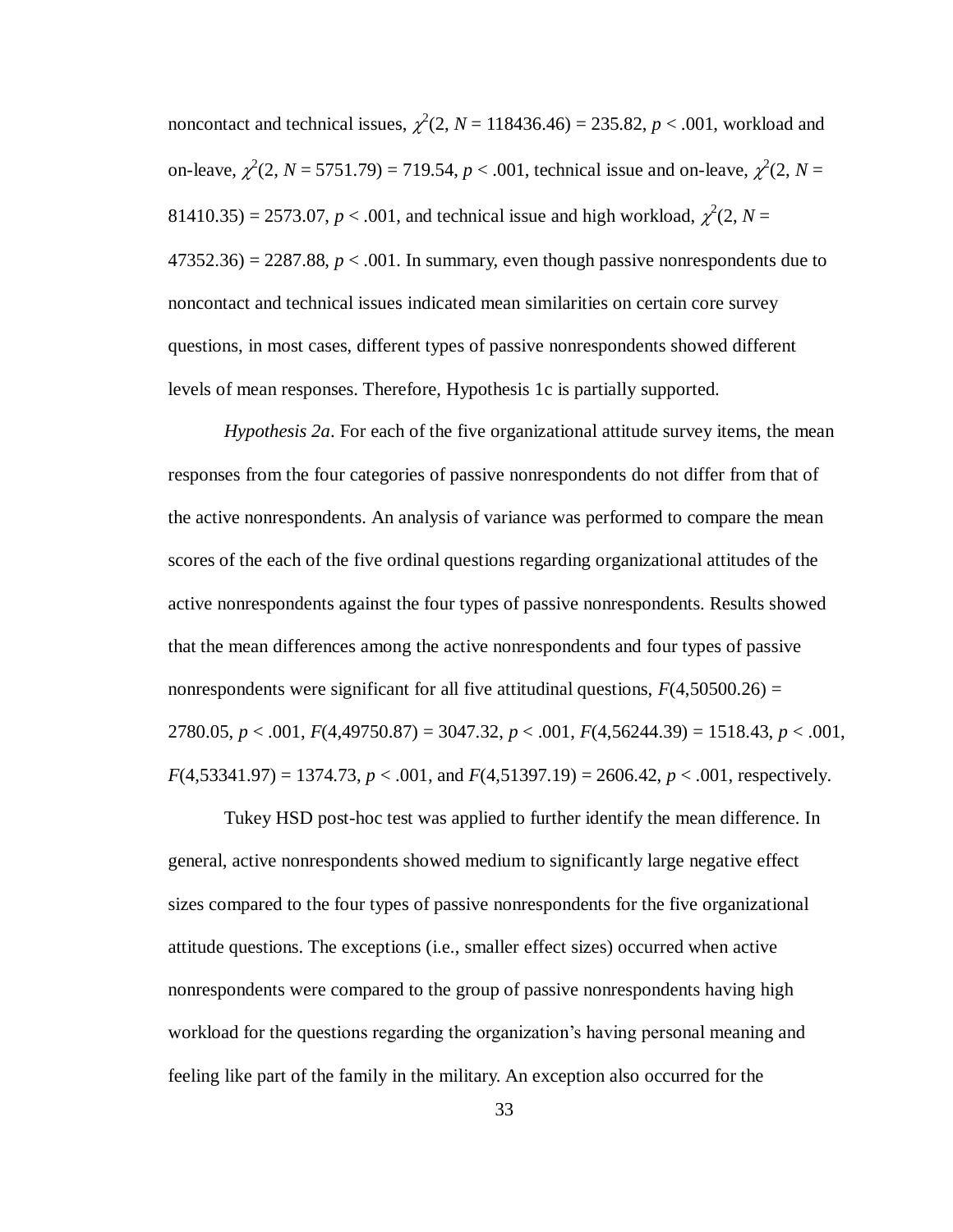# *Mean Comparison of Core Survey Questions: among Passive Nonrespondents*

|                                                                                                  |               | Noncontact |                  |                |               | Noncontact |                  | Noncontact |               |            |                  |                |
|--------------------------------------------------------------------------------------------------|---------------|------------|------------------|----------------|---------------|------------|------------------|------------|---------------|------------|------------------|----------------|
|                                                                                                  | <b>VS</b>     |            |                  |                | <b>VS</b>     |            |                  |            | <b>VS</b>     |            |                  |                |
|                                                                                                  |               | Onleave    |                  |                |               | Workload   |                  |            |               | Tech issue |                  |                |
|                                                                                                  | $M_1$ - $M_2$ | SE         | $\boldsymbol{p}$ | $\overline{d}$ | $M_1$ - $M_2$ | SE         | $\boldsymbol{p}$ | d          | $M_1$ - $M_2$ | SE         | $\boldsymbol{p}$ | $\mathfrak{a}$ |
| <b>Core Survey</b><br><i><b>Question</b></i>                                                     |               |            |                  |                |               |            |                  |            |               |            |                  |                |
| How often do you<br>make physical fitness<br>activity a part of your<br>daily routine?           | .13           | .003       | < .001           | .21            | .39           | .006       | < .001           | .71        | .01           | .004       | .015             | .04            |
| How often does your<br>family participate<br>with you in your<br>physical fitness<br>activities? | .21           | .007       | < .001           | .17            | .30           | .012       | < .001           | .31        | $-.38$        | .008       | $< 001 - 31$     |                |
| How often do you<br>exercise with a friend<br>or coworker?                                       | .11           | .005       | < .001           | .11            | .50           | .009       | < .001           | .55        | $-.05$        | .005       | < 0.001          | $-.06$         |

*Note*. Results were weighed based on the population of the military service.  $N_{\text{noncontact}} = 81931$ ,  $N_{\text{on-leave}} = 44905$ , *N*workload = 10847, and *N*tech-issue = 36505.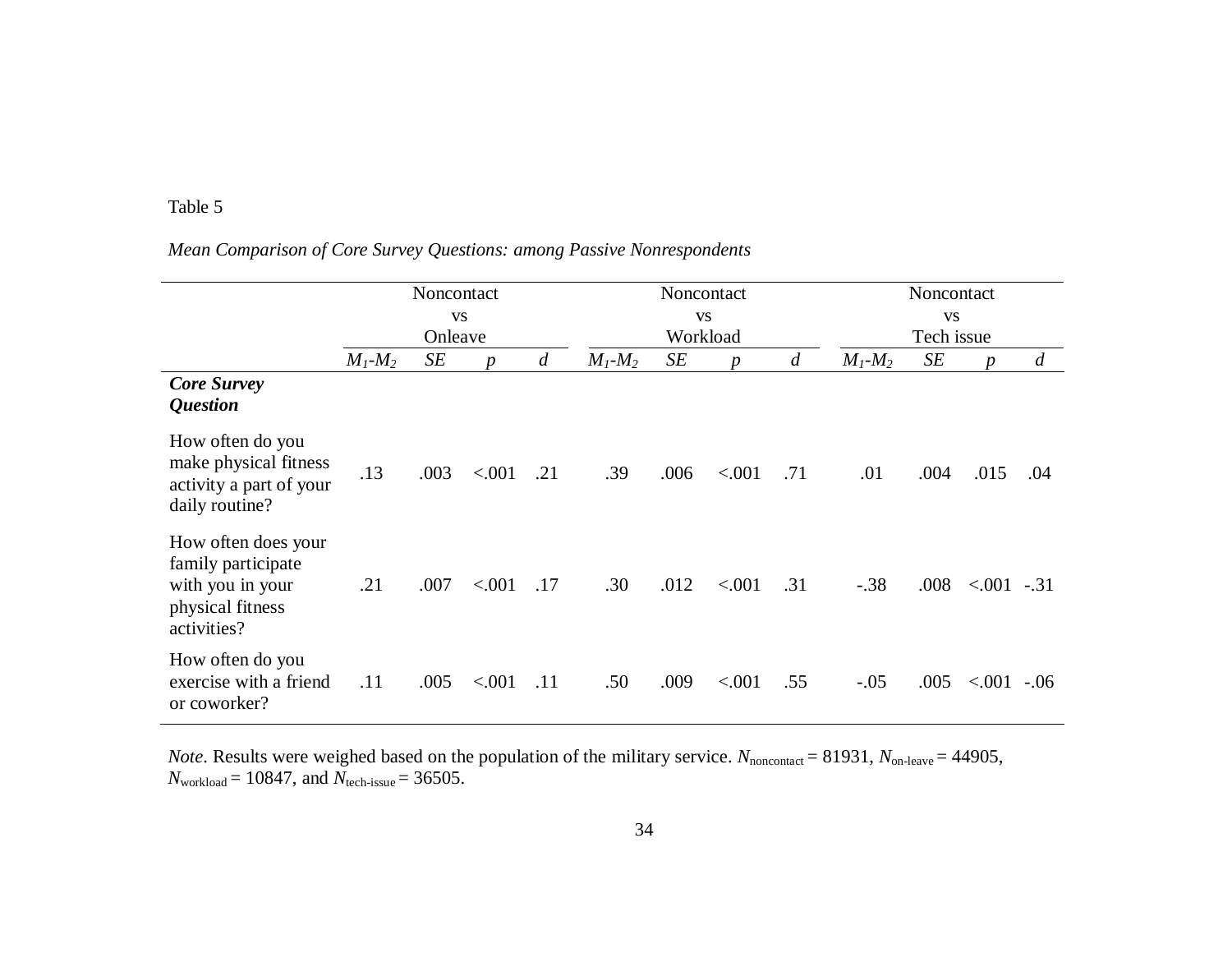# *Mean Comparison of Core Survey Questions: among Passive Nonrespondents*

|                                                                                                  | Onleave       |          |                  |                  |               | Onleave    |                  |            | Workload      |      |                  |        |
|--------------------------------------------------------------------------------------------------|---------------|----------|------------------|------------------|---------------|------------|------------------|------------|---------------|------|------------------|--------|
|                                                                                                  | <b>VS</b>     |          |                  |                  | <b>VS</b>     |            |                  |            | <b>VS</b>     |      |                  |        |
|                                                                                                  |               | Workload |                  |                  |               | Tech issue |                  | Tech issue |               |      |                  |        |
|                                                                                                  | $M_1$ - $M_2$ | SE       | $\boldsymbol{p}$ | $\boldsymbol{d}$ | $M_1$ - $M_2$ | SE         | $\boldsymbol{p}$ | d          | $M_1$ - $M_2$ | SE   | $\boldsymbol{p}$ | d      |
| <b>Core Survey</b><br><i><b>Question</b></i>                                                     |               |          |                  |                  |               |            |                  |            |               |      |                  |        |
| How often do you<br>make physical fitness<br>activity a part of your<br>daily routine?           | .26           | .006     | < .001           | .42              | $-.12$        | .004       | < .001           | $-.17$     | $-.38$        | .006 | $< 0.001 - 0.64$ |        |
| How often does your<br>family participate<br>with you in your<br>physical fitness<br>activities? | .10           | .013     | < .001           | .10              | $-.59$        | .009       | < .001           | $-.46$     | $-.69$        | .013 | $< 0.001 - 0.64$ |        |
| How often do you<br>exercise with a friend<br>or coworker?                                       | .39           | .009     | < .001           | .43              | $-.15$        | .006       | < .001           | $-.18$     | $-.55$        | .009 | ${<}001$         | $-.63$ |

*Note*. Results were weighed based on the population of the military service.  $N_{\text{noncontact}} = 81931$ ,  $N_{\text{on-leave}} = 44905$ , *N*workload = 10847, and *N*tech-issue = 36505.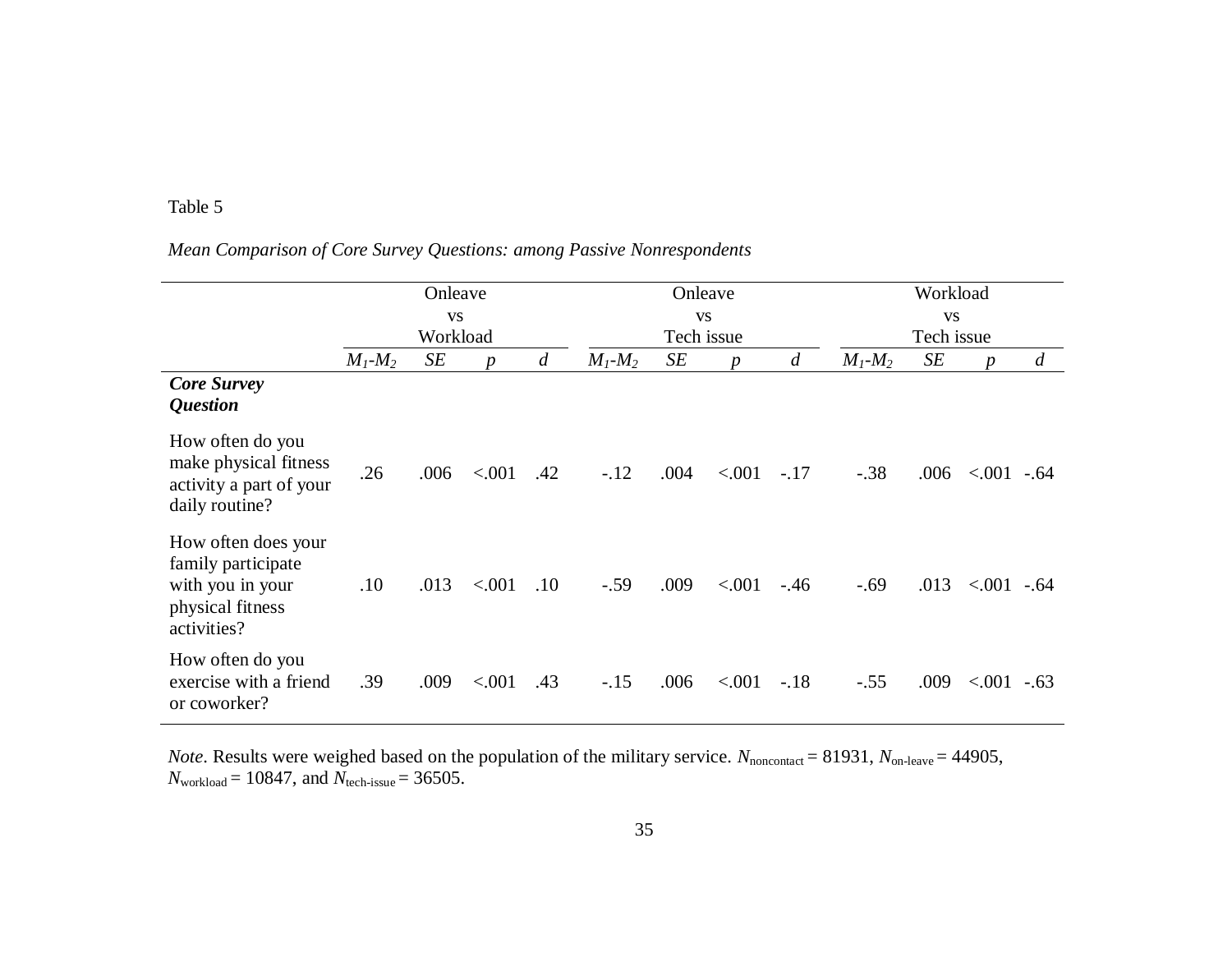comparison of the passive nonrespondents having technical issues for the question regarding not being able to become as attached to other organization (see Table 6).

Furthermore, active nonrespondents showed significantly lower mean scores than those of all passive nonrespondents on the question regarding the organization's having personal meaning (*M* = 3.93, *SD* = .93), *t*(22543.20) = 79.48, *p* < .001, feeling like part of the family in the military ( $M = 3.54$ ,  $SD = 1.06$ ),  $t(23212.95) = 89.98$ ,  $p < .001$ , feeling emotionally attached to the military ( $M = 3.18$ ,  $SD = 1.18$ ),  $t(23881.88) = 76.33$ ,  $p < .001$ , not being able to become as attached to other organizations ( $M = 2.77$ ,  $SD = 1.14$ ),  $t(24365.50) = 67.42$ ,  $p < .001$ , and feeling a strong sense of belonging ( $M = 3.49$ ,  $SD =$ 1.03),  $t(22820.68) = 91.04$ ,  $p < .001$ . Notably, the degrees of freedom were adjusted from 197101 to 22543.20, 23212.95, 23881.88, 24365.50 and 22820.68, respectively, due to the results of Levene's Test as Equality of Variances were significant ( $F = 8406.80$ ,  $p$ )  $< .001, F = 2992.78, p < .001, F = 1181.35, p < .001, F = 575.70, p < .001,$  and  $F =$ 6303.25,  $p < .001$ , respectively). Given the above, the active nonrespondents were found indicating less positive organizational attitudes comparing to all four categories of passive nonrespondents; Hypothesis 2a, therefore, was rejected.

*Hypothesis 2b*. Hypothesis 2b stated that for each of the five organizational attitude survey items, the mean responses from the four categories of passive nonrespondents do not differ from that of the self-identified respondents. An analysis of variance was conducted to compare the mean scores of the five organizational attitude questions of the self-identified respondents to those of the four types of passive nonrespondents. Results showed that there were significant differences among the self-identified respondents and the types of passive nonrespondents for all five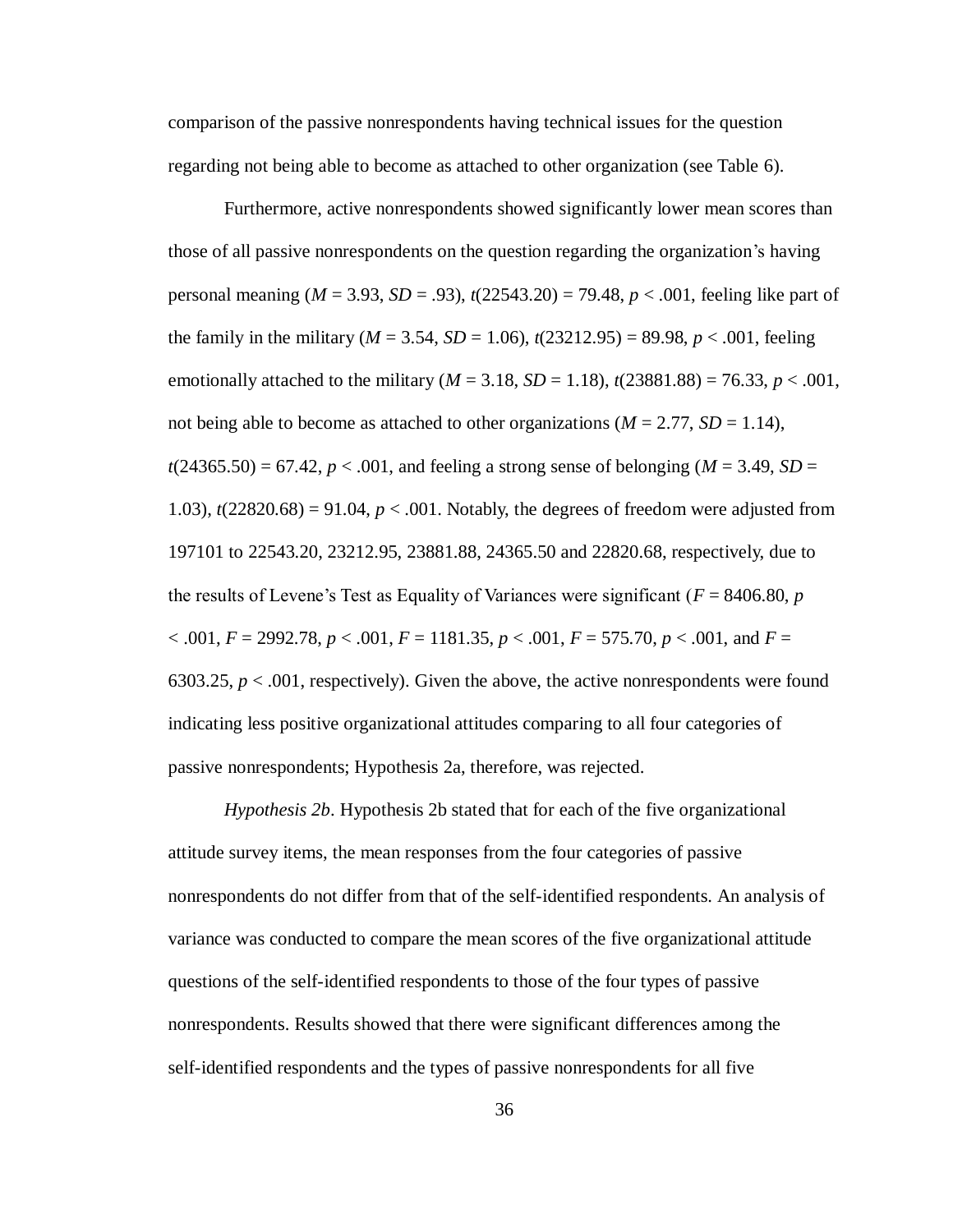|                                                         |               |      | Active<br><b>VS</b>            |                | Active<br><b>VS</b> |      |                             |                |  |  |
|---------------------------------------------------------|---------------|------|--------------------------------|----------------|---------------------|------|-----------------------------|----------------|--|--|
|                                                         | $M_1$ - $M_2$ | SE   | Noncontact<br>$\boldsymbol{p}$ | $\overline{d}$ | $M_1$ - $M_2$       | SE   | Onleave<br>$\boldsymbol{p}$ | $\overline{d}$ |  |  |
| Organizational<br><i><b>Attitude</b></i>                |               |      |                                |                |                     |      |                             |                |  |  |
| The military has a<br>great deal of personal<br>meaning | $-.80$        | .008 | < 0.001                        | $-.71$         | $-.79$              | .008 | < .001                      | $-.68$         |  |  |
| Feel like part of the<br>family in the military         | $-0.88$       | .008 | < .001                         | $-.74$         | $-.97$              | .009 | < .001                      | $-.82$         |  |  |
| Feel emotionally<br>attached                            | $-.79$        | .009 | < .001                         | $-.62$         | $-.72$              | .010 | < .001                      | $-.57$         |  |  |
| Could not be as<br>attached to other org                | $-.65$        | .009 | < 0.001                        | $-.55$         | $-.67$              | .010 | < .001                      | $-.58$         |  |  |
| Feel a strong sense of<br>belonging in the<br>military  | $-.97$        | .008 | < .001                         | $-.82$         | $-.97$              | .009 | < .001                      | $-.79$         |  |  |

# *Mean Comparison of Organizational Attitude Questions: Active vs. Passive Nonrespondents*

*Note*. Results were weighed based on the population of the military service.  $N_{\text{active}} = 20160$ ,  $N_{\text{noncontact}} = 88975$ ,  $N_{\text{on-leave}} = 42733$ ,  $N_{\text{workload}} = 10847$ , and *N*tech-issue = 34388.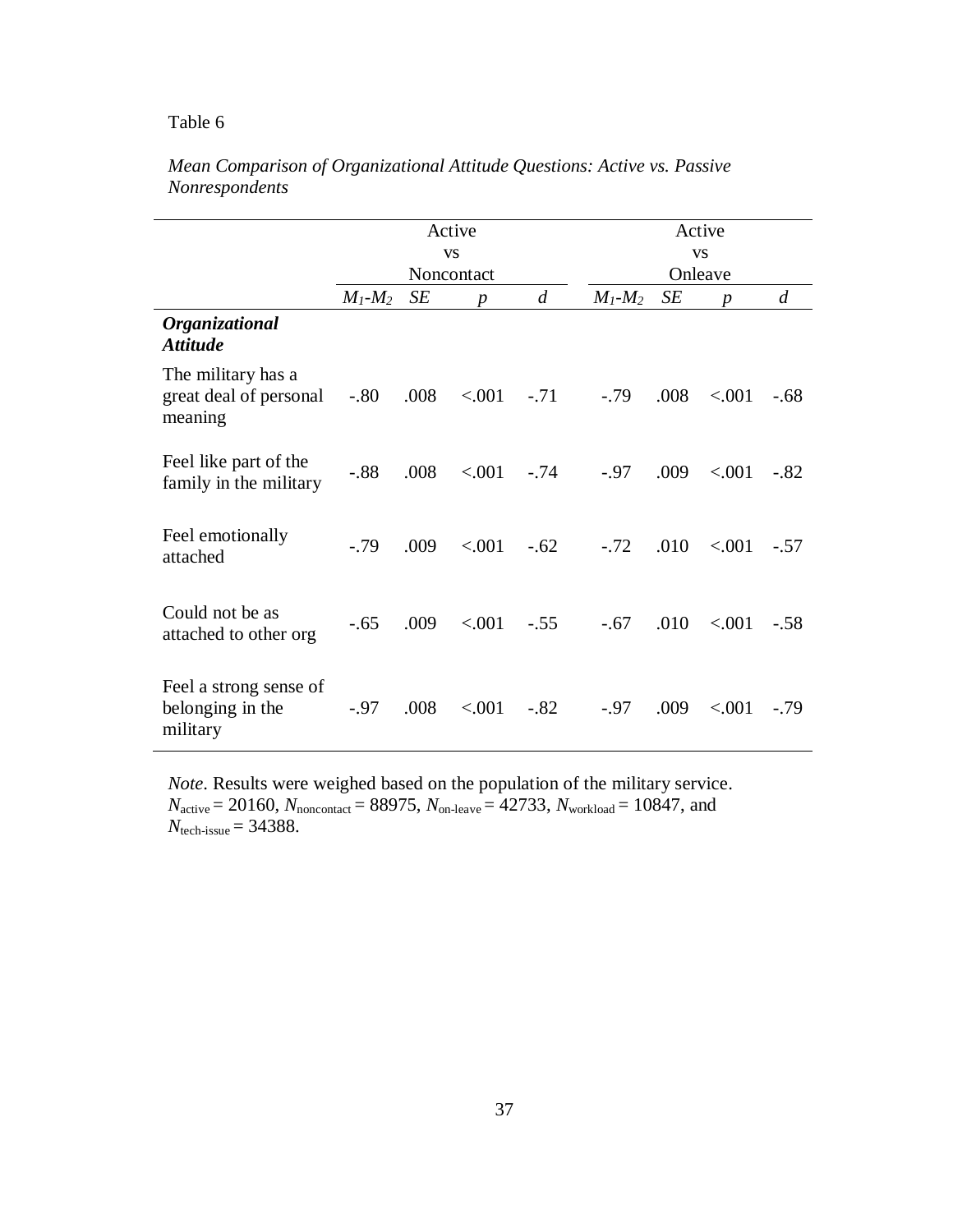|                                                         |               |      | Active<br><b>VS</b> |        | Active<br><b>VS</b> |      |                  |                |  |  |
|---------------------------------------------------------|---------------|------|---------------------|--------|---------------------|------|------------------|----------------|--|--|
|                                                         |               |      | Workload            |        |                     |      | Tech issue       |                |  |  |
|                                                         | $M_I$ - $M_2$ | SE   | $\boldsymbol{p}$    | d      | $M_1$ - $M_2$       | SE   | $\boldsymbol{p}$ | $\overline{d}$ |  |  |
| Organizational<br><b>Attitude</b>                       |               |      |                     |        |                     |      |                  |                |  |  |
| The military has a<br>great deal of personal<br>meaning | $-.28$        |      | $.012 \quad < .001$ | $-.27$ | $-.74$              | .009 | < .001           | $-.63$         |  |  |
| Feel like part of the<br>family in the military         | $-.30$        | .013 | ${<}001$            | $-.26$ | $-.88$              | .010 | < 0.001          | $-.71$         |  |  |
| Feel emotionally<br>attached                            | $-.75$        | .014 | < 0.001             | $-.78$ | $-.70$              | .011 | < 0.001          | $-.52$         |  |  |
| Could not be as<br>attached to other org                | $-.51$        | .014 | < .001              | $-.51$ | $-.45$              | .010 | < .001           | $-.37$         |  |  |
| Feel a strong sense of<br>belonging in the<br>military  | $-.78$        | .013 | < 0.001             | $-.71$ | $-.70$              | .009 | < .001           | $-.54$         |  |  |

# *Mean Comparison of Organizational Attitude Questions: Active vs. Passive Nonrespondents*

*Note*. Results were weighed based on the population of the military service.  $N_{\text{active}} = 20160$ ,  $N_{\text{noncontact}} = 88975$ ,  $N_{\text{on-leave}} = 42733$ ,  $N_{\text{workload}} = 10847$ , and *N*tech-issue = 34388.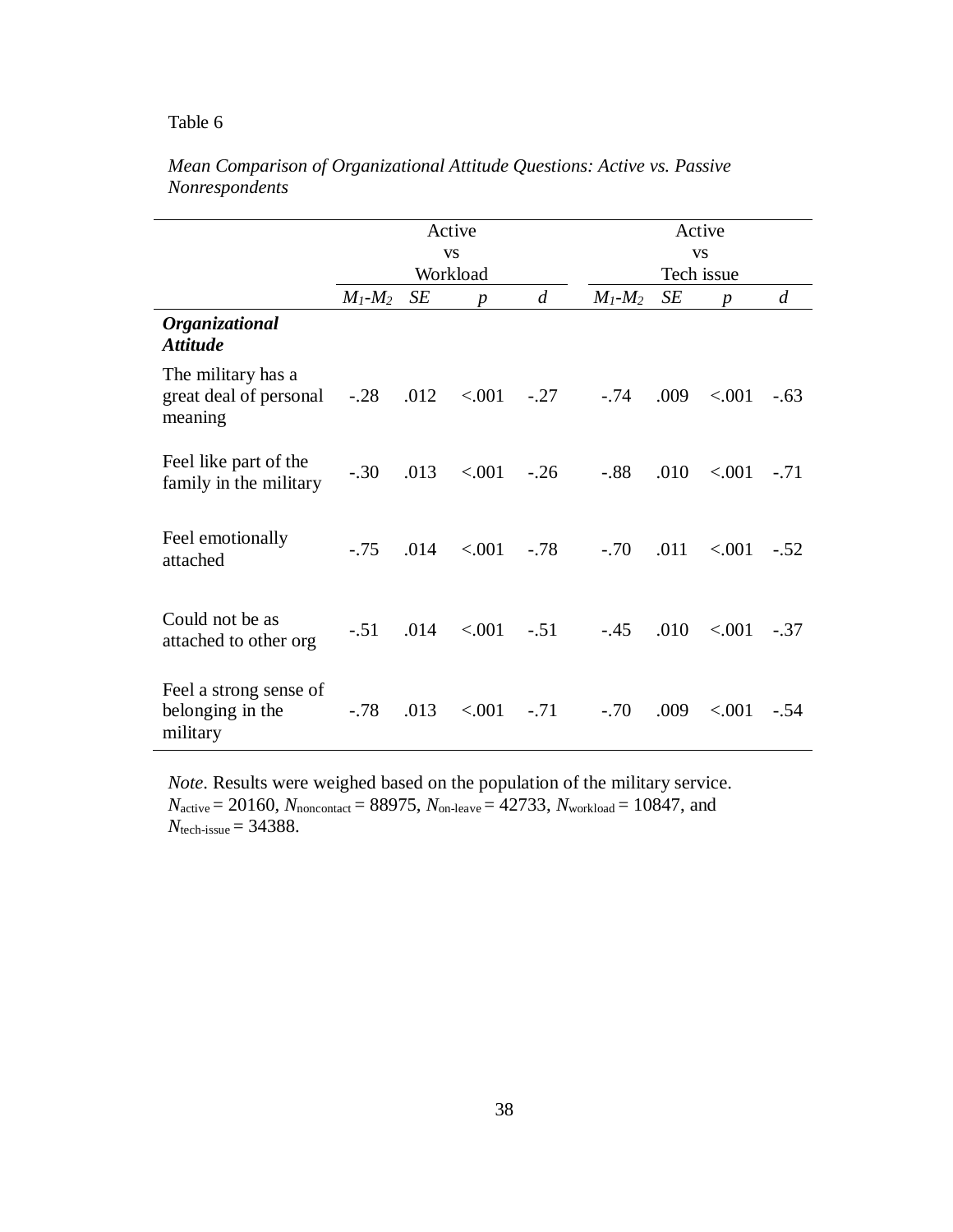<span id="page-46-0"></span>organizational attitude questions  $F(4,57337.57) = 1277.42$ ,  $p < .001$ ,  $F(4,56214.45) =$ 1183.26, *p* < .001, *F*(4,64083.36) = 96.71, *p* < .001, *F*(4,60238.36) = 1013.10, *p* < .001, and  $F(4,58321.79) = 578.76$ ,  $p < .001$ . Tukey HSD post hoc test was conducted to further identify the mean differences.

Based on the Tukey HSD post hoc test, self-identified respondents showed significantly higher scores on the question regarding the organization's having personal meaning and feeling like part of the family in the military compared to the passive nonrespondents due to high workload, and slightly lower mean scores than the passive nonrespondents due to noncontact, on-leave, and technical issues. Also, self-identified respondents showed slightly higher scores in comparison to the passive nonrespondents due to technical issues on the question regarding individual's strong sense of belonging and lower than the groups of on-leave and noncontact, while showing no mean differences against the group of having high workload. Furthermore, self-identified respondents had higher scores on the question regarding individuals not being able to become as attached to other organizations compared to all types of passive nonrespondents. Although self-identified respondents also indicated highest score on the question regarding their feeling emotionally attached to the military compared to all subgroups of passive nonrespondents, the effect sizes were relatively small (see Table 7).

Compared to the averages of all passive nonrespondents, self-identified respondents also showed different patterns of mean comparisons depending on the question contents. Although the mean differences are small, self-identified respondents indicated significantly lower mean scores ( $M = 3.89$ ,  $SD = 1.17$ ,  $M = 3.37$ ,  $SD = 1.24$ , and  $M = 3.35$ ,  $SD = 1.35$ , respectively) than the averages of all passive nonrespondents on the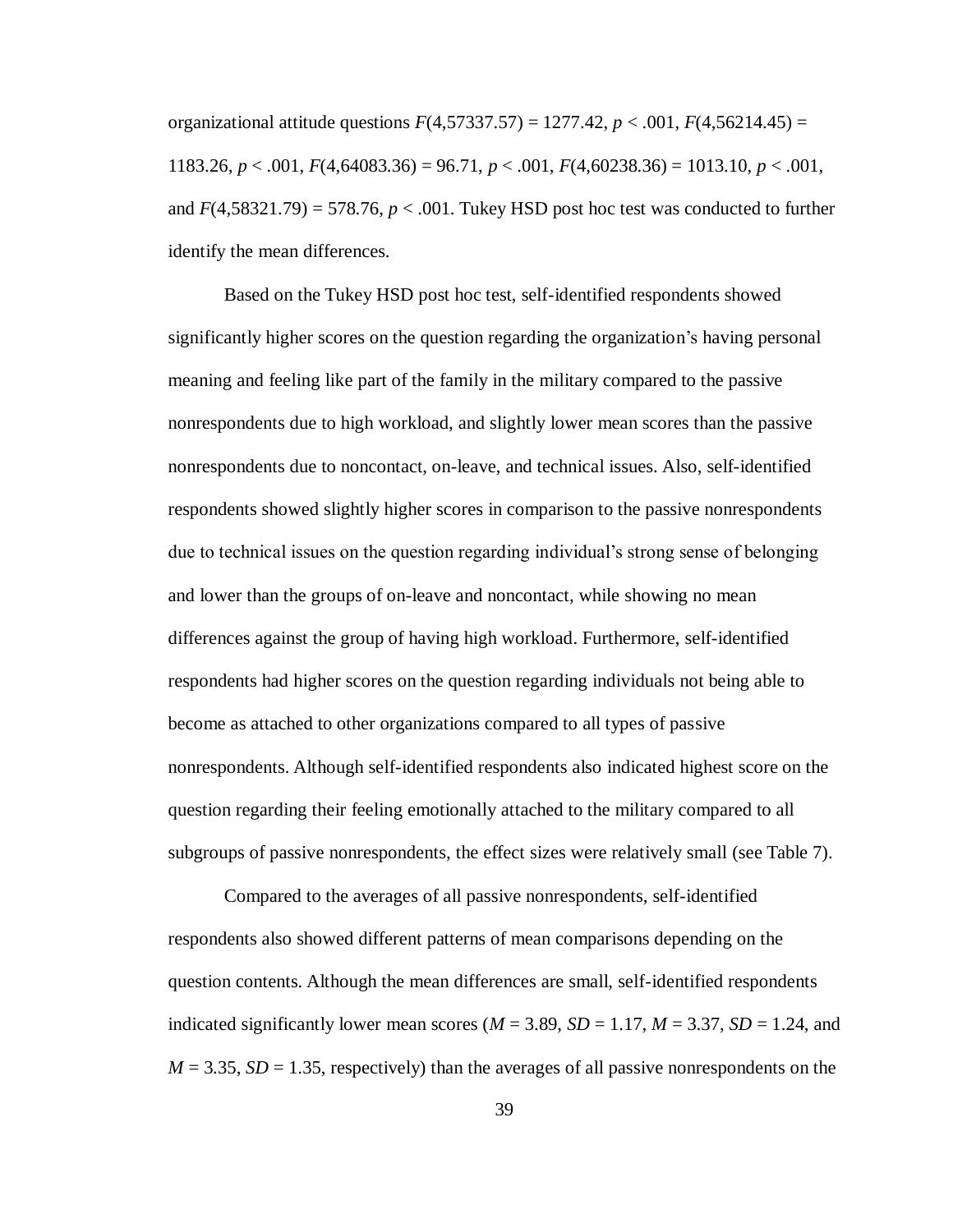questions regarding the organization having personal meaning  $(M = 3.93, SD = .93)$ ,  $t(42525.55) = -5.40, p < .001$ , feeling like part of the family in the military ( $M = 3.54$ , *SD*  $= 1.06$ ),  $t(43977.41) = -27.21$ ,  $p < .001$ , and feeling a strong sense of belonging (*M* = 3.49,  $SD = 1.03$ ,  $t(41857.20) = -17.47$ ,  $p < .001$ . On the other hand, self-identified respondents indicated significantly higher mean scores ( $M = 3.30$ ,  $SD = 1.29$ , and  $M = 3.16$ ,  $SD =$ 1.22, respectively) than the averages of all passive nonrespondents on the questions regarding individual's feeling emotionally attached to the military  $(M = 3.18, SD = 1.18)$ ,  $t(45547.85) = 15.89, p < .001$ , and not being able to become as attached to other organization ( $M = 2.77$ ,  $SD = 1.14$ ),  $t(46082.02) = 54.54$ ,  $p < .001$ . The degrees of freedom were adjusted from 210907 to 42525.55, 43977.41, 41857.20, 45547.85 and 46082.02, respectively, due to the results of Levene's Test for Equality of Variances were significant ( $F = 5043.73$ ,  $p < .001$ ,  $F = 2861.72$ ,  $p < .001$ ,  $F = 7271.26$ ,  $p < .001$ ,  $F =$ 1003.04, *p* < .001, and *F* = 184.57, *p* < .001, respectively). In conclusion, despite the different question contents introducing different patterns of mean comparison, self-identified respondents, on the whole, showed differences in organizational attitudes compared to all four types of passive nonrespondents. Hypothesis 2b was thus rejected.

*Hypothesis 2c*. Hypothesis 2c stated that for each of the five organizational attitude survey items, the mean responses from the different categories of passive nonrespondents do not differ from each other. An analysis of variance was performed to compare the mean scores of the five questions regarding ordinal organizational attitudes from the four types of passive nonrespondents: noncontact, on-leave, technical issues, and high workload. Results indicated that there were significant mean differences among the four types of passive nonrespondents for all five attitudinal questions, *F*(3,44707.48)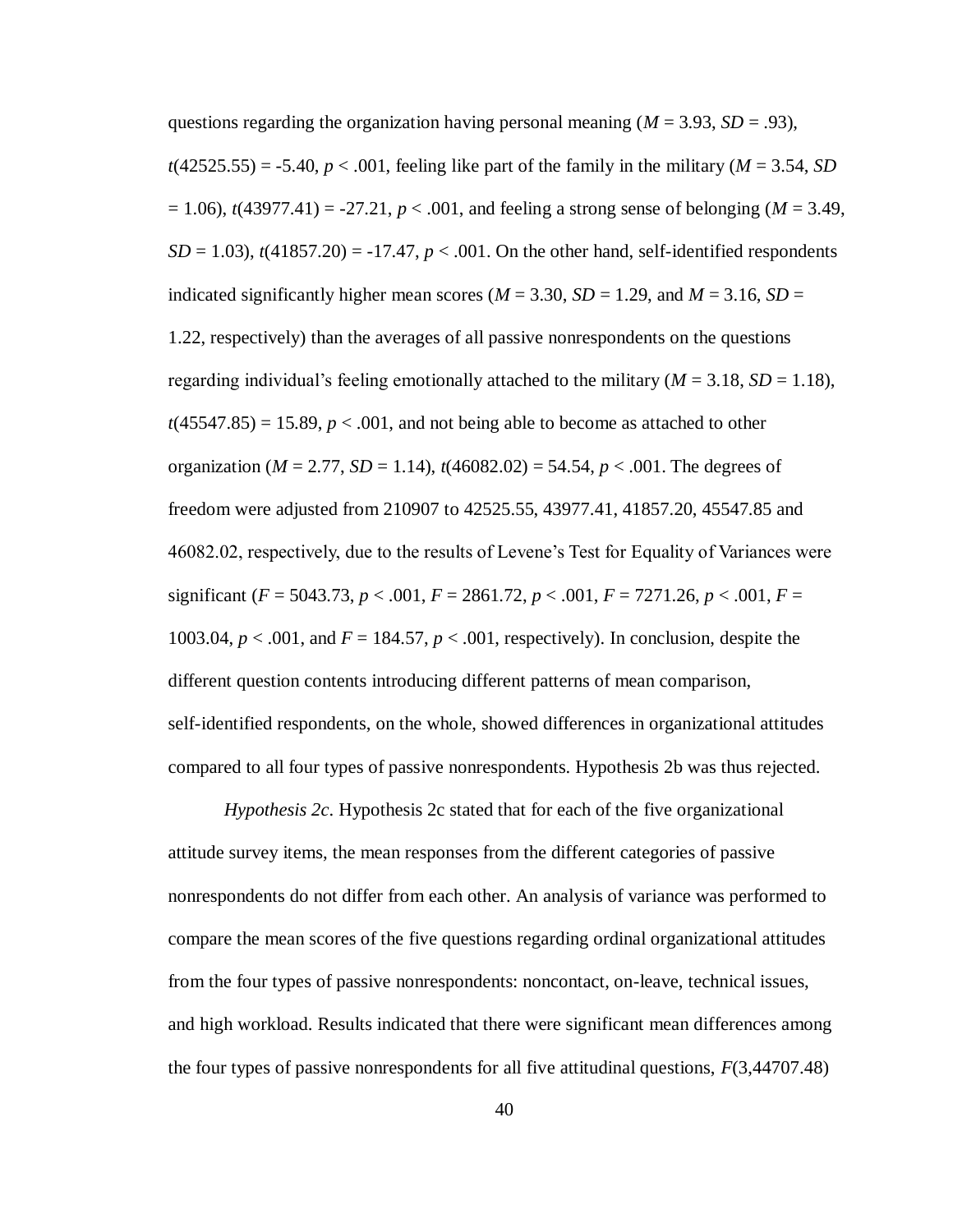|                                                         |               |      | Self-identified<br>Respondents<br><b>VS</b> |                | Self-identified<br>Respondents<br><b>VS</b>      |      |                  |        |  |  |
|---------------------------------------------------------|---------------|------|---------------------------------------------|----------------|--------------------------------------------------|------|------------------|--------|--|--|
|                                                         | $M_1$ - $M_2$ | SE   | Noncontact                                  | $\overline{d}$ | Onleave<br>$\overline{d}$<br>SE<br>$M_1$ - $M_2$ |      |                  |        |  |  |
| Organizational<br><i><b>Attitude</b></i>                |               |      | $\boldsymbol{D}$                            |                |                                                  |      | $\boldsymbol{p}$ |        |  |  |
| The military has a<br>great deal of personal<br>meaning | $-.08$        | .006 | < .001                                      | $-.08$         | $-.07$                                           | .007 | < .001           | $-.07$ |  |  |
| Feel like part of the<br>family in the military         | $-19$         | .007 | < .001                                      | $-.17$         | $-.28$                                           | .008 | < .001           | $-.24$ |  |  |
| Feel emotionally<br>attached                            | .09           | .008 | < 0.01                                      | .08            | .15                                              | .009 | < .001           | .12    |  |  |
| Could not be as<br>attached to other org                | .35           | .007 | < .001                                      | .29            | .32                                              | .008 | < .001           | .29    |  |  |
| Feel a strong sense of<br>belonging in the<br>military  | $-.20$        | .007 | < 0.001                                     | $-.17$         | $-.20$                                           | .008 | < .001           | $-.17$ |  |  |

*Mean Comparison of Organizational Attitude Questions: Self-identified Respondents vs. Passive Nonrespondents*

*Note*. Results were weighed based on the population of the military service.  $N_{\text{self-identified respondent}} = 33966$ ,  $N_{\text{noncontact}} = 88975$ ,  $N_{\text{on-leave}} = 42733$ ,  $N_{\text{workload}} = 10847$ , and  $N_{\text{tech-issue}} = 34388.$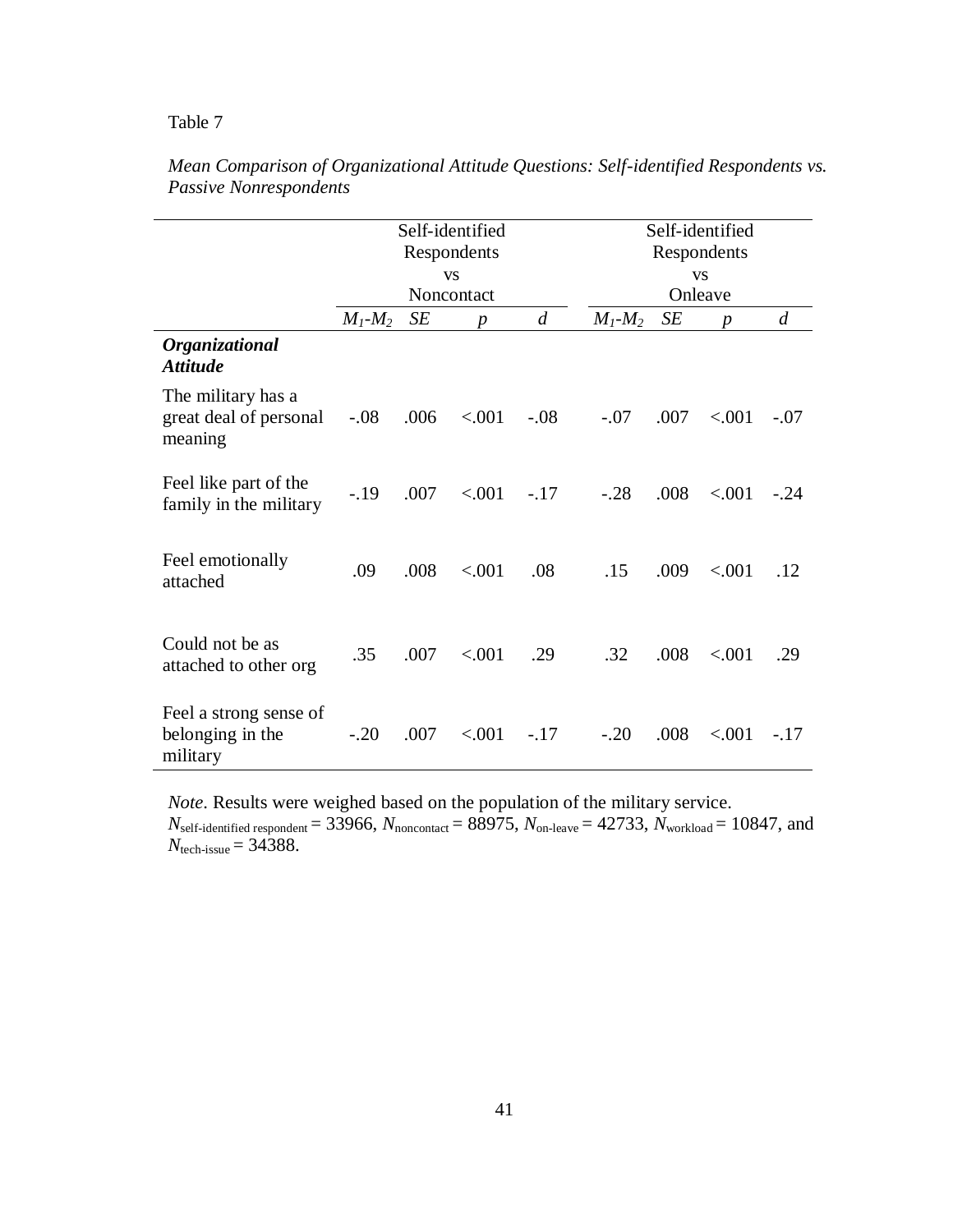|                                                         |               |      | Self-identified<br>Respondents<br><b>VS</b> | Self-identified<br>Respondents<br><b>VS</b> |                                   |      |                  |                |  |  |
|---------------------------------------------------------|---------------|------|---------------------------------------------|---------------------------------------------|-----------------------------------|------|------------------|----------------|--|--|
|                                                         | $M_1$ - $M_2$ | SE   | Workload                                    | $\overline{d}$                              | Tech issue<br>SE<br>$M_1$ - $M_2$ |      |                  |                |  |  |
| Organizational<br><b>Attitude</b>                       |               |      | $\boldsymbol{p}$                            |                                             |                                   |      | $\boldsymbol{p}$ | $\overline{d}$ |  |  |
| The military has a<br>great deal of personal<br>meaning | .43           | .011 | < .001                                      | .45                                         | $-.02$                            | .007 | .023             | $-.02$         |  |  |
| Feel like part of the<br>family in the military         | .39           | .012 | < 0.01                                      | .35                                         | $-.19$                            | .008 | < .001           | $-.15$         |  |  |
| Feel emotionally<br>attached                            | .12           | .013 | < .001                                      | .12                                         | .17                               | .009 | < .001           | .13            |  |  |
| Could not be as<br>attached to other org                | .49           | .013 | < 0.01                                      | .49                                         | .54                               | .009 | < .001           | .44            |  |  |
| Feel a strong sense of<br>belonging in the<br>military  | $-.004$       | .012 | .997                                        | < .001                                      | .08                               | .008 | < .001           | .05            |  |  |

| Mean Comparison of Organizational Attitude Questions: Self-identified Respondents vs. |  |  |
|---------------------------------------------------------------------------------------|--|--|
| Passive Nonrespondents                                                                |  |  |

*Note*. Results were weighed based on the population of the military service.

 $N_{\text{self-identified respondent}} = 33966$ ,  $N_{\text{noncontact}} = 88975$ ,  $N_{\text{on-leave}} = 42733$ ,  $N_{\text{workload}} = 10847$ , and *N*tech-issue = 34388.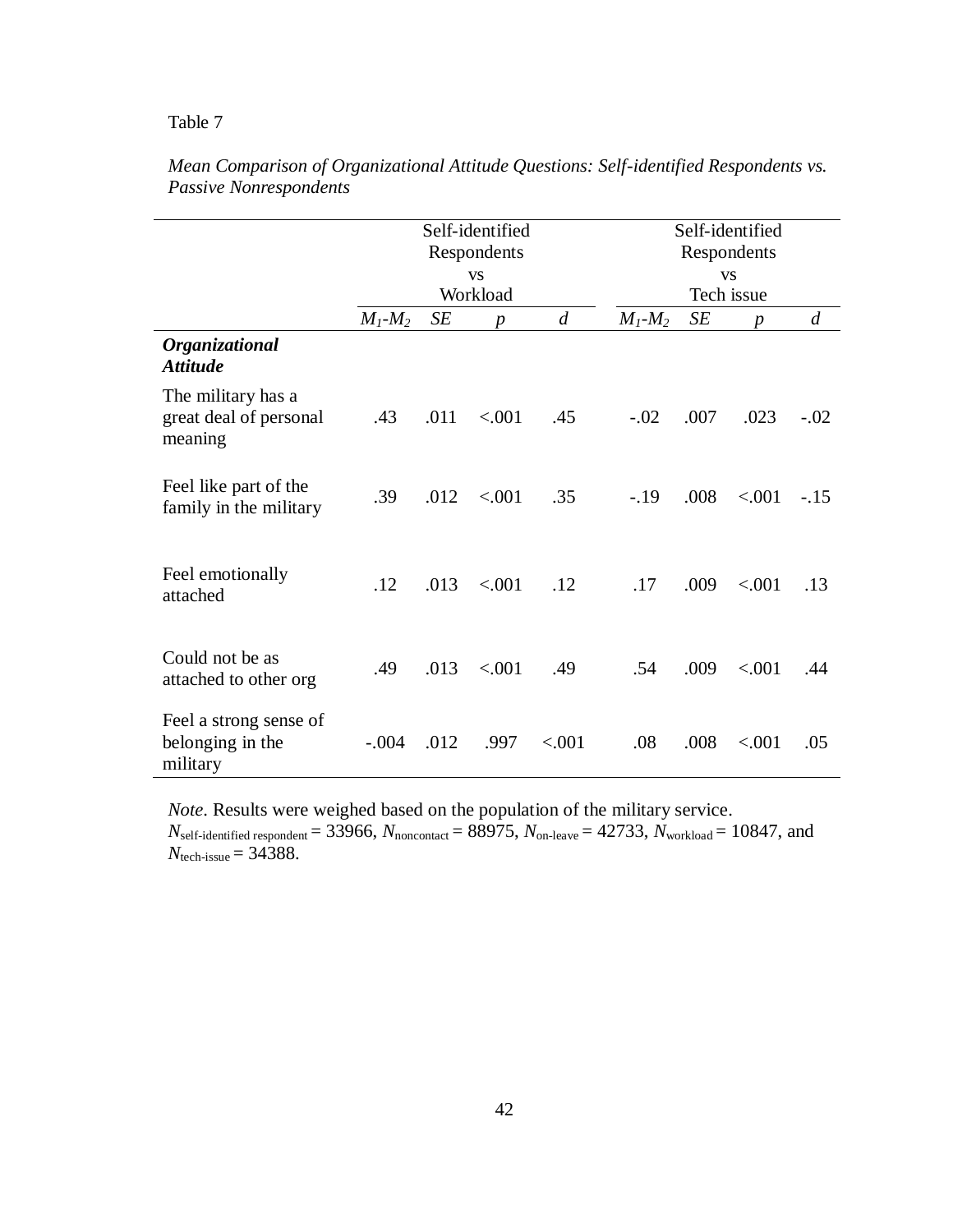<span id="page-50-0"></span>= 1701, *p* < .001, *F*(3,43392.34) = 1387.97, *p* < .001, *F*(3,52254.92) = 46.50, *p* < .001,  $F(3,47802.88) = 329.02, p < .001,$  and  $F(3,45823.13) = 659.34, p < .001$ , respectively. Tukey HSD test was further performed to identify the mean difference in particular.

Interestingly, findings clustered based on the questions asked. First of all, passive nonrespondents due to high workload showed significantly lower means for the question regarding the organization having personal meaning and feeling like part of the family in the military than the other types of passive nonrespondents with strong effect sizes. The mean difference was not significant between the passive nonrespondents due to noncontact and on-leave for the question regarding the organization having personal meaning, as well as between noncontact and those having technical issues for the question asking if they feel like part of the family in the military. The rest of the pair wise comparisons indicated very small but significant mean differences among noncontact, on-leave, high workload, as well as having technical issues for these two questions (see Table 8).

For the question asking if the individual feels emotionally attached to the military, unlike previous two organizational questions, the results showed little but significant mean differences with very small effect sizes for all pair wise comparisons among the four types of passive nonrespondents (also see Table 8). For the questions asking if the individual could not become as attached to other organizations, passive nonrespondents due to noncontact showed small but significant mean difference compared to the group of on-leave, while high workload showed small but significant mean difference against the group of having technical issues. In terms of the question regarding feeling a strong sense of belonging to the military, passive nonrespondents due to noncontact showed no mean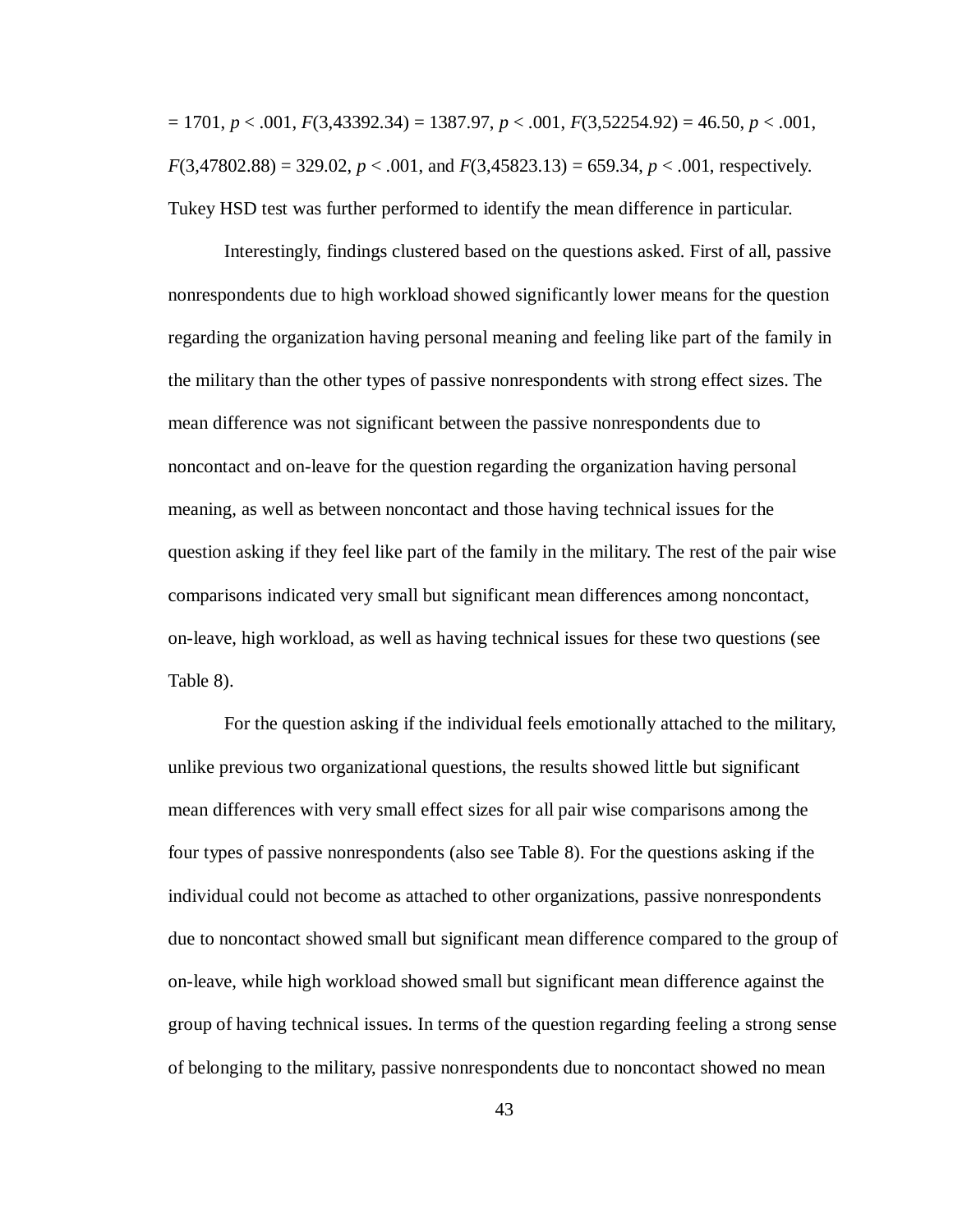differences compared to the group of on-leave; also, high workload showed very small though significant mean difference against the group of having technical issues. The rest of pair wise comparisons indicated small mean differences with small effect sizes, *p* < .001, *d* < .24 (also see Table 8).

In summary, passive nonrespondents, particularly those due to noncontact and on-leave, may generally show more similar organizational attitudes among themselves than active nonrespondents and self-identified respondents. Depending on question content, however, passive nonrespondents due to high workload and technical issues may show various degrees of differences in their organizational attitudes compared to the other passive nonrespondents. Given the above, Hypothesis 2c was partially rejected.

### Discussion

<span id="page-51-0"></span>The current study focused on assessing the potential different impacts of survey nonresponse bias in the military, reflected in four contextual reasons of passive nonresponse: due to noncontact, on-leave, high workload, and technical, and comparing these different types of passive nonrespondents to active nonrespondents and respondents to evaluate the magnitude of nonresponse bias. Such research may help organizations determine if passive nonrespondents should be treated as a group similar to respondents and different from active nonrespondents, as well as if the level of nonresponse bias introduced by these different types of passive nonrespondents may be comparable enough to allow them to be treated as one single group. Based on the above results, several conclusions may be drawn.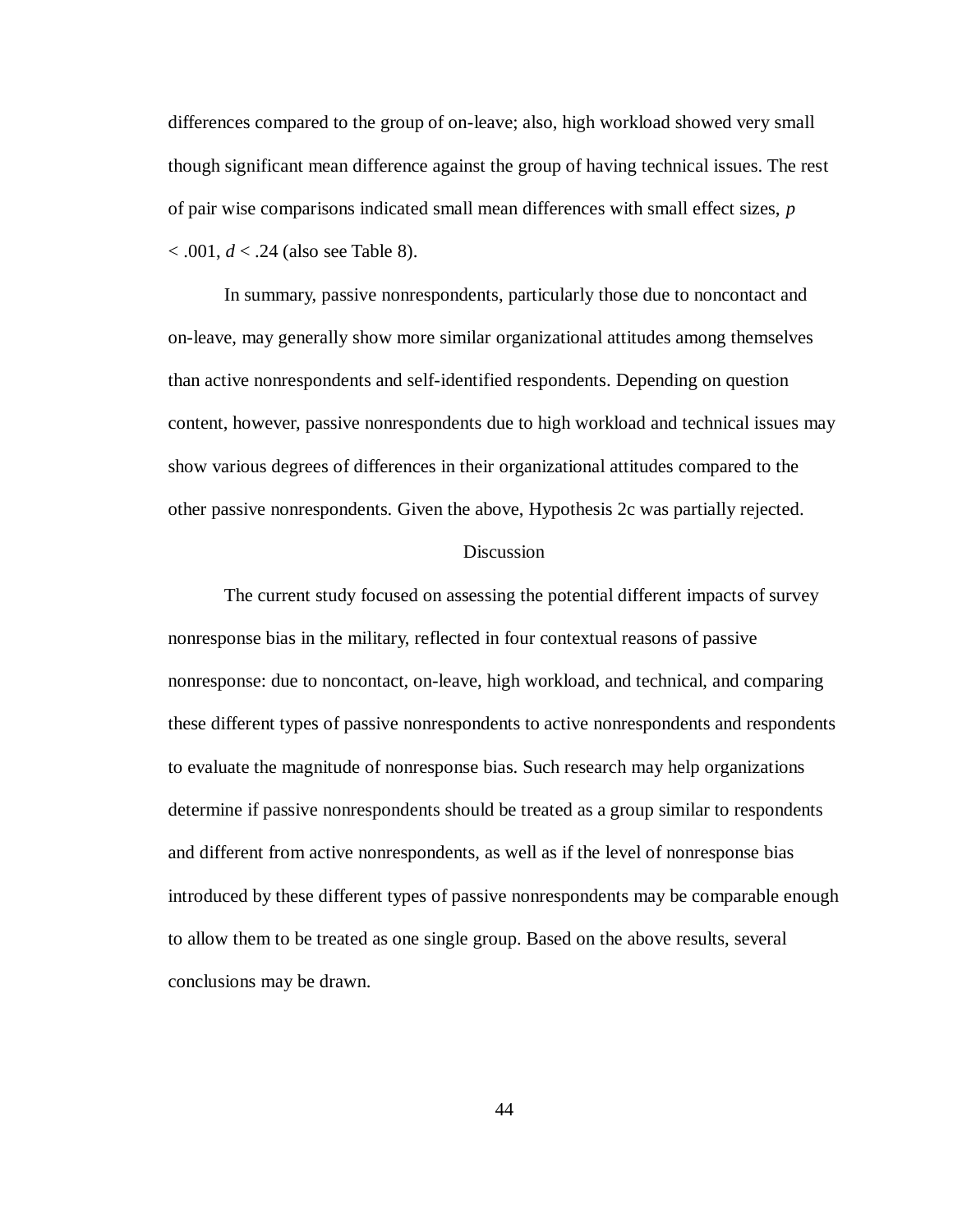# *Mean Comparison of Organizational Attitude Questions: among Passive Nonrespondents*

|                          | Noncontact    |         |                  |                |               |      | Noncontact       |            | Noncontact    |      |                  |     |
|--------------------------|---------------|---------|------------------|----------------|---------------|------|------------------|------------|---------------|------|------------------|-----|
|                          | <b>VS</b>     |         |                  |                | <b>VS</b>     |      |                  |            | <b>VS</b>     |      |                  |     |
|                          |               | Onleave |                  |                |               |      | Workload         | Tech issue |               |      |                  |     |
|                          | $M_1$ - $M_2$ | SE      | $\boldsymbol{p}$ | $\overline{d}$ | $M_1$ - $M_2$ | SE   | $\boldsymbol{p}$ | d          | $M_1$ - $M_2$ | SE   | $\boldsymbol{p}$ | d   |
| Organizational           |               |         |                  |                |               |      |                  |            |               |      |                  |     |
| <b>Attitude</b>          |               |         |                  |                |               |      |                  |            |               |      |                  |     |
| The military has a great |               |         |                  |                |               |      |                  |            |               |      |                  |     |
| deal of personal         | .01           | .005    | .263             | .01            | .51           | .009 | < .001           | .64        | .06           | .006 | < .001           | .06 |
| meaning                  |               |         |                  |                |               |      |                  |            |               |      |                  |     |
| Feel like part of the    | $-.09$        | .006    | < .001           | $-.08$         | .58           | .010 | < .001           | .58        | .004          | .007 | .936             | .01 |
| family in the military   |               |         |                  |                |               |      |                  |            |               |      |                  |     |
| Feel emotionally         |               |         |                  |                |               |      |                  |            |               |      |                  |     |
| attached                 | .06           | .007    | < .001           | .05            | .03           | .010 | .057             | .05        | .08           | .008 | < .001           | .06 |
|                          |               |         |                  |                |               |      |                  |            |               |      |                  |     |
| Could not be as          | $-.03$        | .007    | < .001           | $-.02$         | .14           | .012 | < .001           | .15        | .19           | .007 | < .001           | .16 |
| attached to other org    |               |         |                  |                |               |      |                  |            |               |      |                  |     |
| Feel a strong sense of   |               |         |                  |                |               |      |                  |            |               |      |                  |     |
| belonging in the         | .001          | .006    | .999             | < .001         | .20           | .01  | < .001           | .24        | .28           | .006 | < .001           | .24 |
| military                 |               |         |                  |                |               |      |                  |            |               |      |                  |     |

*Note*. Results were weighed based on the population of the military service. *N*<sub>noncontact</sub> = 81931, *N*<sub>on-leave</sub> = 44905, *N*workload = 10847, and *N*tech-issue = 36505.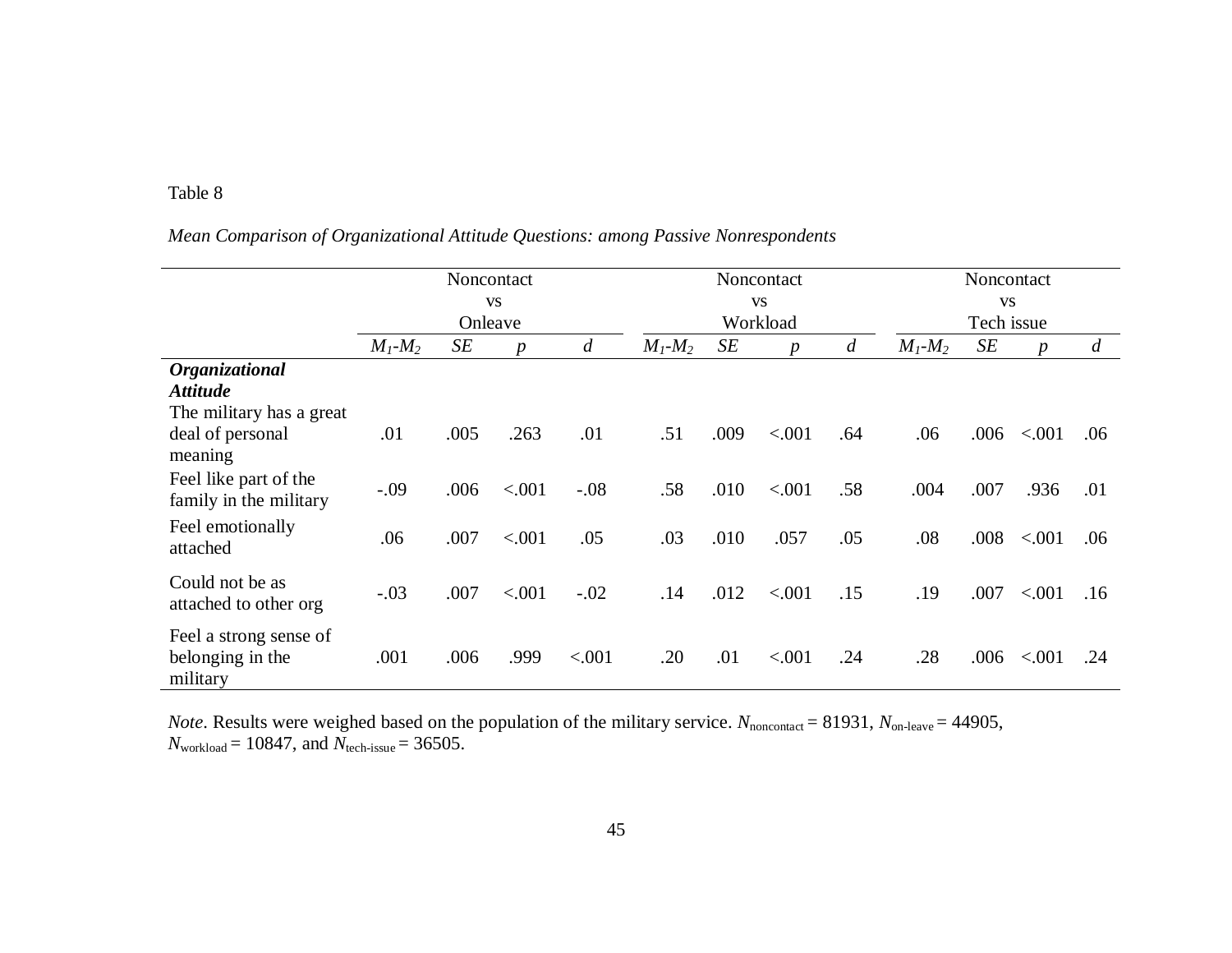# *Mean Comparison of Organizational Attitude Questions: among Passive Nonrespondents*

|                          |               | Onleave |                  |        |               | Onleave |                  | Workload       |               |      |                  |        |
|--------------------------|---------------|---------|------------------|--------|---------------|---------|------------------|----------------|---------------|------|------------------|--------|
|                          | <b>VS</b>     |         |                  |        | <b>VS</b>     |         |                  |                | <b>VS</b>     |      |                  |        |
|                          |               |         | Workload         |        | Tech issue    |         |                  |                | Tech issue    |      |                  |        |
|                          | $M_1$ - $M_2$ | SE      | $\boldsymbol{p}$ | d      | $M_1$ - $M_2$ | SE      | $\boldsymbol{p}$ | $\overline{d}$ | $M_1$ - $M_2$ | SE   | $\boldsymbol{p}$ | d      |
| Organizational           |               |         |                  |        |               |         |                  |                |               |      |                  |        |
| <b>Attitude</b>          |               |         |                  |        |               |         |                  |                |               |      |                  |        |
| The military has a great |               |         |                  |        |               |         |                  |                |               |      |                  |        |
| deal of personal         | .50           | .01     | < .001           | .60    | .05           | .007    | < .001           | .05            | $-.45$        | .01  | ${<}001$         | $-.52$ |
| meaning                  |               |         |                  |        |               |         |                  |                |               |      |                  |        |
| Feel like part of the    |               |         |                  |        |               |         |                  |                |               |      |                  |        |
| family in the military   | .66           | .01     | < .001           | .67    | .09           | .008    | < .001           | .08            | $-.58$        | .01  | < .001           | $-.54$ |
| Feel emotionally         |               |         |                  |        |               |         |                  |                |               |      |                  |        |
| attached                 | $-.03$        | .01     | < .001           | $-.03$ | .02           | .009    | < .001           | .02            | .05           | .013 | < .001           | .05    |
|                          |               |         |                  |        |               |         |                  |                |               |      |                  |        |
| Could not be as          | .17           | .012    | < .001           | .17    | .22           | .008    | < .001           | .18            | .05           | .013 | < .001           | .05    |
| attached to other org    |               |         |                  |        |               |         |                  |                |               |      |                  |        |
| Feel a strong sense of   |               |         |                  |        |               |         |                  |                |               |      |                  |        |
| belonging in the         | .20           | .011    | < .001           | .23    | .28           | .007    | < .001           | .24            | .08           | .010 | < .001           | .07    |
| military                 |               |         |                  |        |               |         |                  |                |               |      |                  |        |

*Note*. Results were weighed based on the population of the military service. *N*<sub>noncontact</sub> = 81931, *N*<sub>on-leave</sub> = 44905, *N*workload = 10847, and *N*tech-issue = 36505.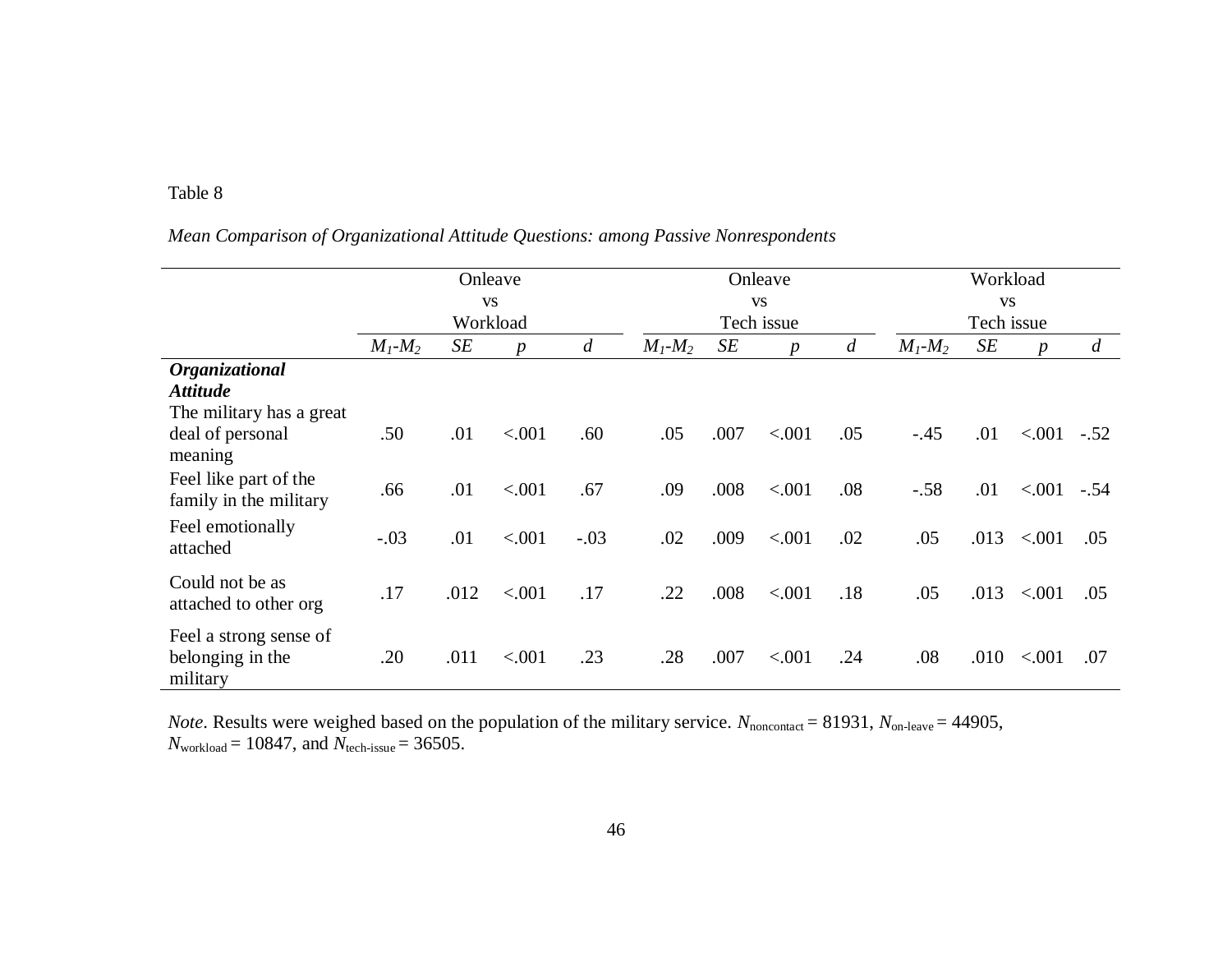#### <span id="page-54-0"></span>*Passive vs. Active Nonrespondents*

The intention of Hypotheses 1a and 2a was to confirm the findings from the literature (Rogelberg et al., 2003) that the group of passive nonrespondents may show more differences compared to the group of active nonrespondents in terms of the survey variable outcomes. Given the results above, active nonrespondents were found to be different from all types of passive nonrespondents on both the way they answered the core survey items and their attitudes toward the organization. A conclusion can be reached that the data from the current study supported the hypotheses and enhanced the literature findings that active nonrespondents and passive nonrespondents may indeed differ in the level of impacts on nonresponse bias and the quality of survey data (Groves et al., 2009).

In general, passive nonresponents indicated higher mean scores in the core survey items measured in the current study and also showed more positive organizational attitudes than the active nonrespondents. Therefore, it may be crucial for nonresponse survey researchers to investigate how large the proportion of active as well as passive nonresponse is within the study sample to help estimate the relative impact on data generalizability. For instance, if the proportion of active nonrespondents is relatively small, then the nonresponse bias generated by the active nonrespondents may be limited and thus may be ignored when considering data adjustment or manipulation. *Passive vs. Respondents & Self-identified Respondents*

<span id="page-54-1"></span>Hypothesis 1b was intended to confirm the findings from the literature that the group of passive nonrespondents may show similarity to the respondents in terms of the survey variable outcomes and organizational attitudes (Rogelberg et al., 2003). Results,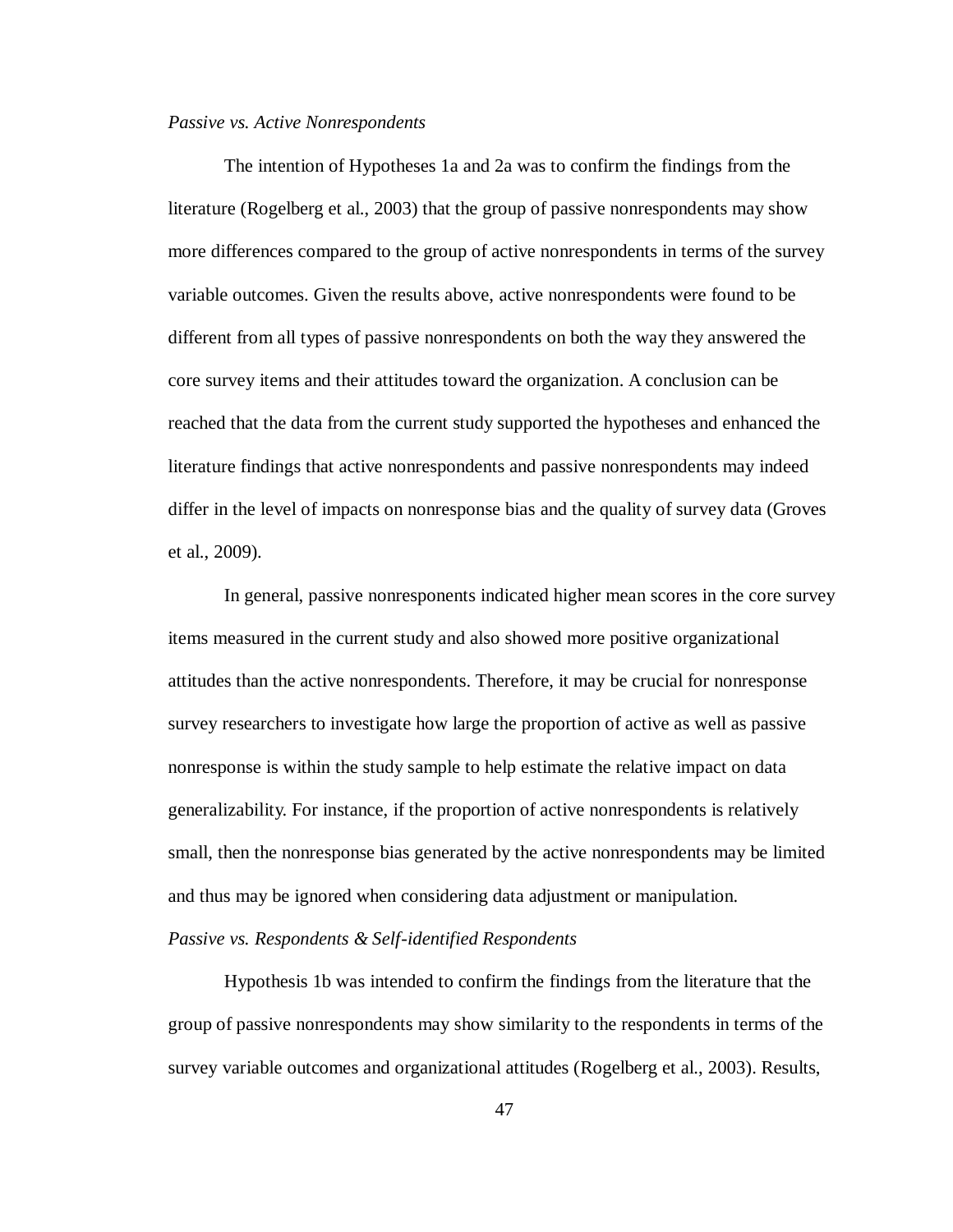however, generally did not support the hypothesis. Respondents exhibited small effect sizes of mean comparisons against the passive nonrespondents due to on-leave and small to moderate effect sizes against the passive nonrespondents due to high workload and technical issues group on all ordinal core survey items. Small to moderate effect sizes were also found when respondents were compared to the passive nonrespondents due to noncontact on two out of three ordinal core survey items. These results suggest a need for further research into the inconsistency of the findings in the previous literature. In short, passive nonrespondents may potentially introduce nonresponse bias and thus developing participant recruiting strategies to reduce the amont of passive nonrespondents may show its effect on improving data quality and representativeness.

Furthermore, the magnitudes of the effect sizes related to the mean comparisons between the respondents and passive nonrespodents appeared to be smaller than those between the respondents and active nonrespondents. A conclusion may be drawn that the level of impact on nonresponse bias due to passive nonrespondents may be smaller than for the active nonrespondents. Interestingly, when comparing respondents to all nonrespondents, the corresponding effect sizes were even smaller than those between the respondents and passive nonrespodents. This finding once again supports the argument that passive and active nonrespondents should be viewed as two different groups; otherwise, the estimated nonresponse bias would be misleading.

Hypothesis 2b focused on the issue of whether the group of passive nonrespondents may show more similarity to the self-identified respondents in organizational attitudes. The results indicated that such similarity was only partially supported by the data. Depending on the types of questions, self-identified respondents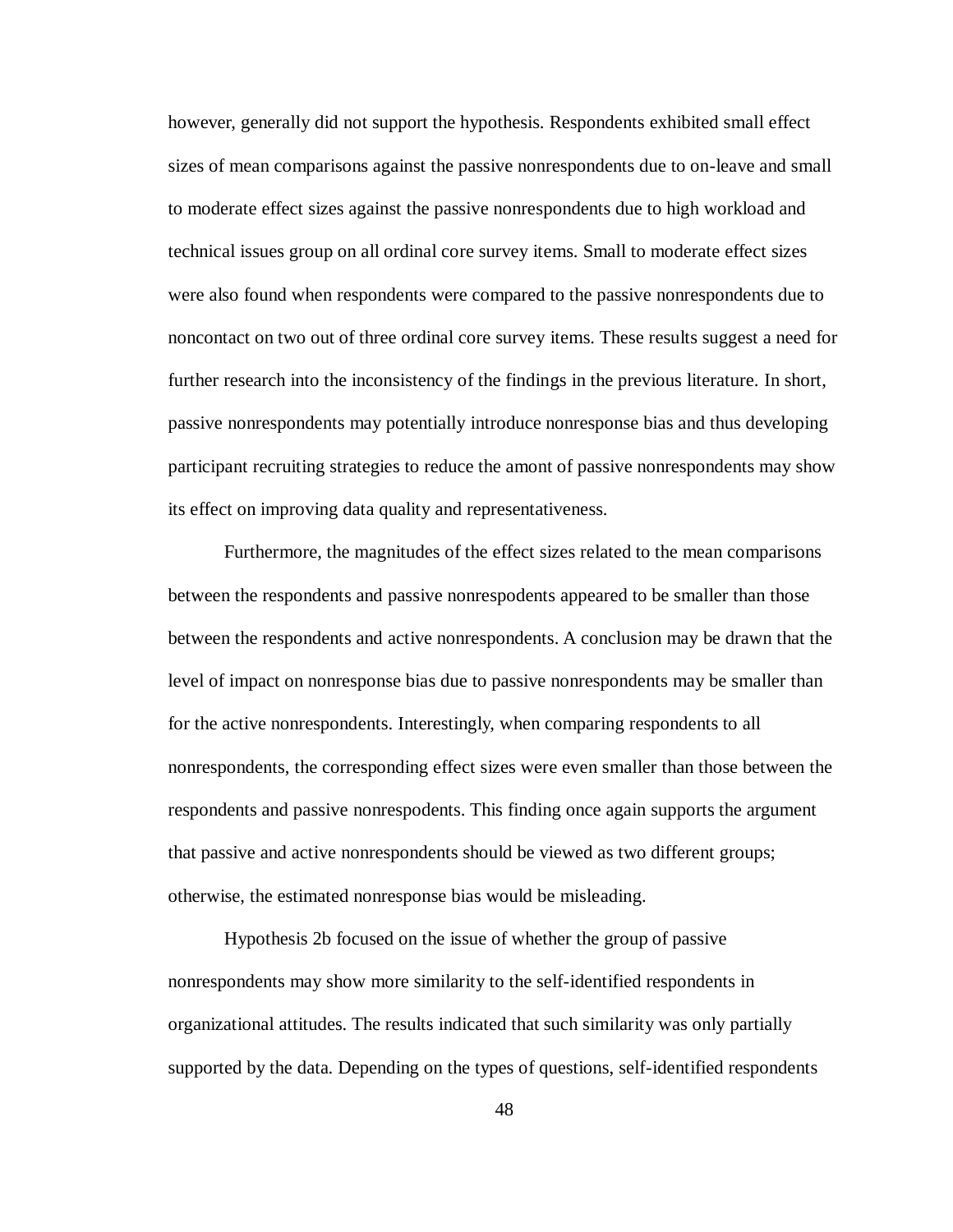showed small to medium effect sizes of mean comparisons to the four different groups of passive nonrespondants. The finding thus suggested that passive nonrespondents may potentially show differences in organizational attitudes compared to the respondents – if self-identified respondents are the same group as the respondents.

Interestingly, additional results indicated that respondents and self-identified respondents may not be identical. For example, respondents and self-identified respondents seemed to show different effect sizes on the core survey questions when compared to the passive and active nonrespondents. Although the question of whether self-identified respondents and the respondents indicate similar organizational attitudes remains unanswered, the results suggested that future research will be needed to determine if passive nonrespondents may indicate differenct organizational attitudes compared to the respondents. From the perspective of research design, the finding also questioned the efficacy of using data from self-identified respondents to estimate those from the real respondents. Similarly, the finding also raised a question regarding the validity of adopting the concept of "anticipated" passive and active nonrespondents as anticipated passive and active nonrespodents may not be the same group of the real passive and active nonrespodents (Rogelberg et al., 2000; Rogelberg et al., 2003).

### <span id="page-56-0"></span>*Types of Passive Nonrespondents*

Hypotheses 1c and 2c were intended to test if it is reasonable to treat the passive nonresponse as a uni-dimensional variable; and were only partially supported by the results. More specifically, passive nonrespondents due to noncontact and technical issues may be more similar to how they answered the core survey items as well as how they view their organization. This finding contradicted to the statement that passive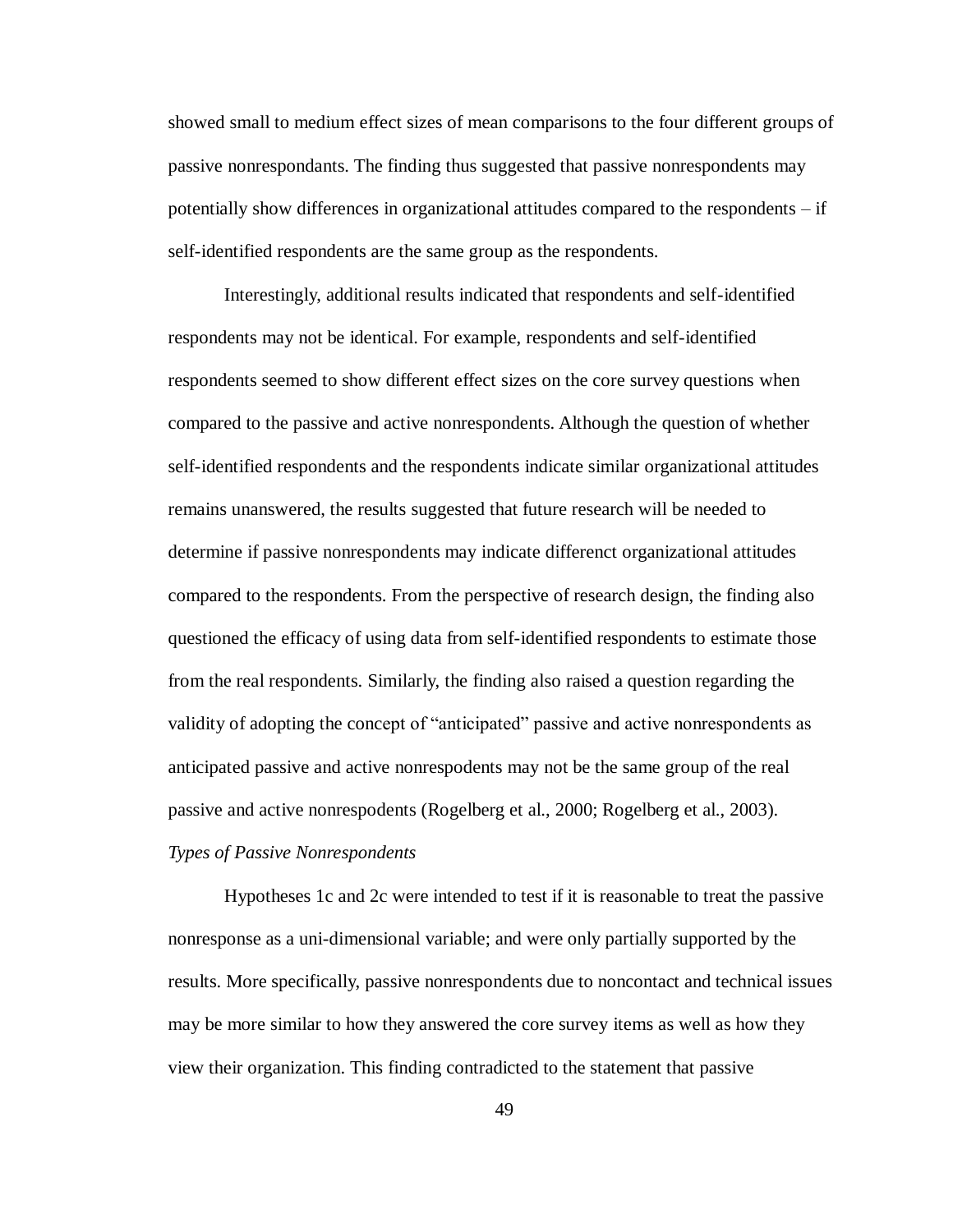nonrespondents due to noncontact are different from those nonrespondents with technical/ability constraints (Groves, 2006; Groves et al., 2009; Iarossi, 2006; Miles et al., 2002).

In terms of orgnizational attitudes, few differences were found between the noncontact and on-leave groups. On the other hand, passive nonrespondents due to high workload generally showed large differences in terms of the way they answered the core survey questions and their organizational attitudes compared to the other types of passive nonrespondents. Depending on the question content, the group having high workload and technical issues may indicate similar organizational attitudes. Thus, findings regarding orgnizational attitudes agreed with the statement of Groves (2006) and Miles et al. (2002). In short, even though passive nonrespondents, except those having high workload issues, may overall indicate similar organizational attitudes, the degree to which they introduce nonresponse bias may vary by the reason for nonresponse.

Given the above, traditional view of treating passive nonresponse as a uni-dimentional variable and assuming that passive nonresponse due to the various contextual reasons may all reflect a similar degree of nonresponse bias may be problematic. Findings from the current study provided evidence to support the argument of Rogelberg et al. (2003) that there is indeed a need to explore the subclasses of nonresponse within the passive and active nonrespondents. As a result, it may be important for the survey researchers to recognize that passive nonresponse may be a multi-dimenitonal issue and the effect of each sub-class of passive nonresponse on data representitiveness should be considered when applying data adjustment or manipulation to compensate for nonresponse bias.

50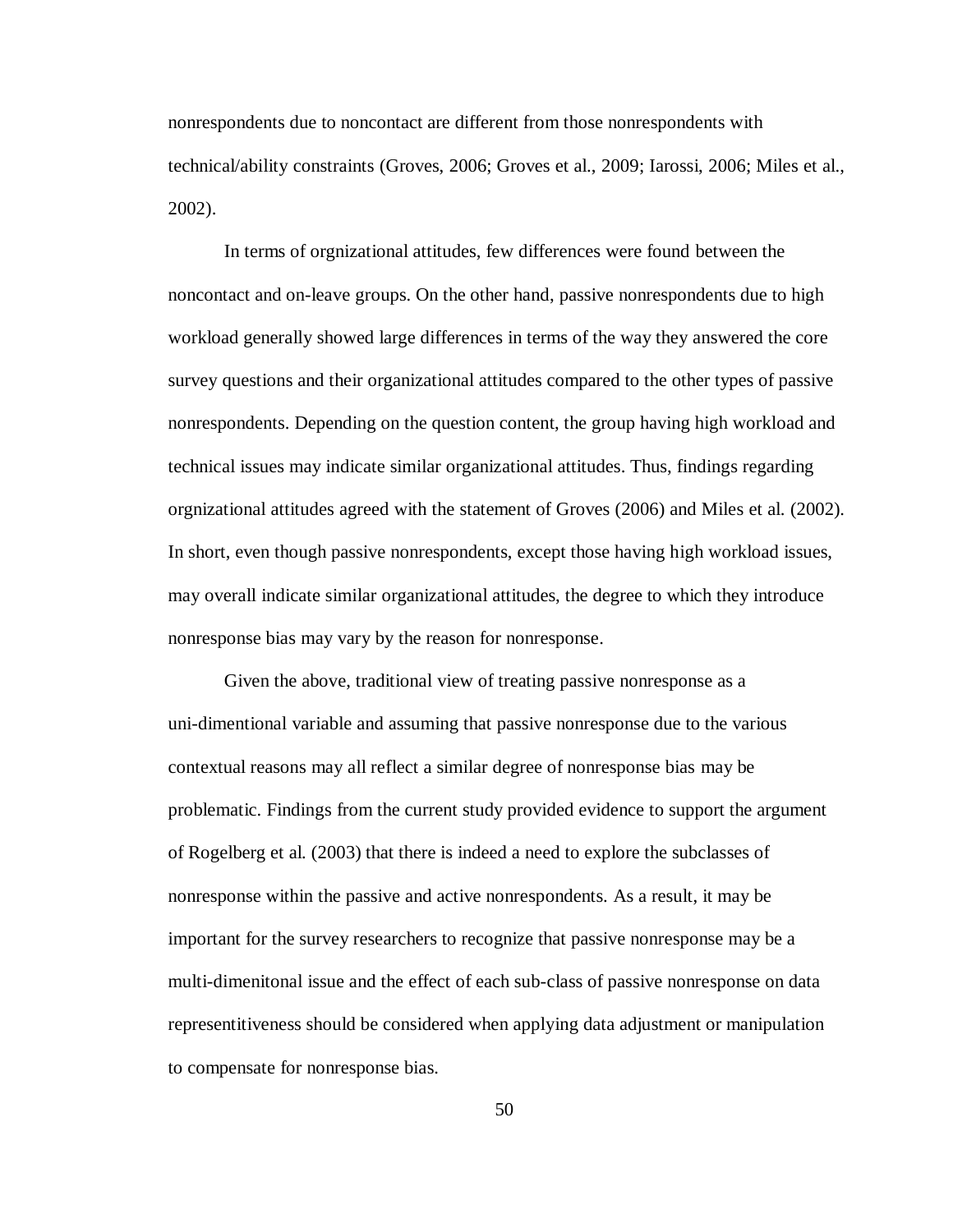### <span id="page-58-0"></span>*Interaction between Survey Content and Types of Respondents*

<span id="page-58-1"></span>Results from the current research indicated that the impact of nonresponse bias may be a product of the interaction between the content of a survey item and the type of nonresponse. For example, with respect to the question regarding exercise with family members, the noncontact and technical issues groups showed a moderate mean difference, whereas very limited differences were found for the other two ordinal core survey questions. On the other hand, the on-leave group showed more similarity with the high workload group for the question regarding exercise with family members, while indicating moderate differences on the other two ordinal core survey questions. As suggested by Rogelberg et al. (2000), nonresponse bias may be contextually driven. The quality of survey data can be affected by the design of survey questions (Fowler, 1995). In addition, because the three ordinal core survey questions asked about the frequency of getting fitness activity, it is reasonable to believe that the passive nonrespondents due to high workload would not have much spare time for physical exercise and thus responded to these questions with the lowest compared to the other types of passive nonrespondents. Also, for the questions regarding organizational attitudes, passive nonrespondents due to on-leave were to found score the highest. This result may be because military personnel may develop a stronger emotional attachment to the organization while they are away from their work duty. Further research is needed to determine how survey content and question types may interact with the types of passive nonrespondents by utilizing more validated survey items in different topics.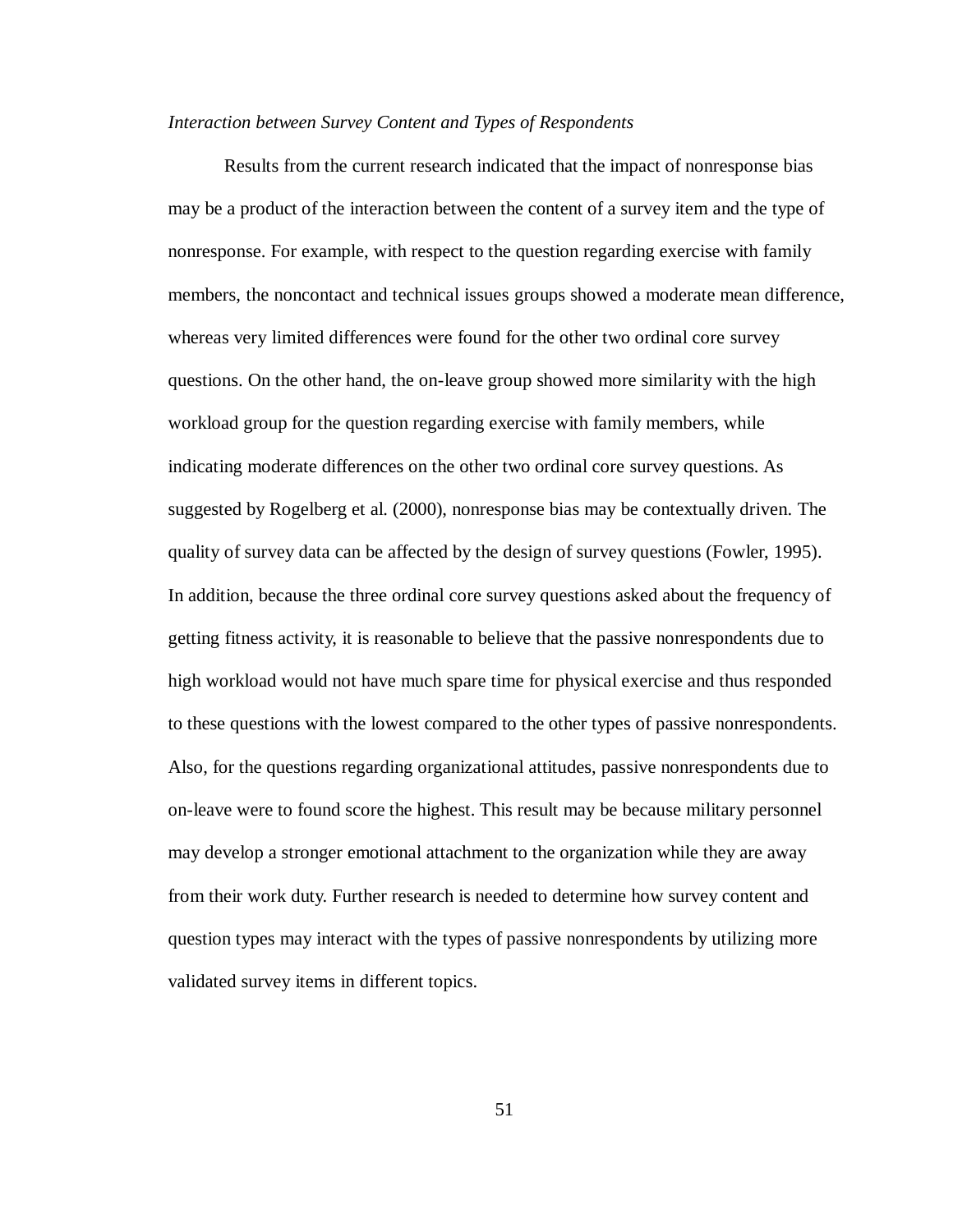### *Limitations and Suggestions*

Because the current study used cross-sectional data from a single organization survey, there are several reasons to be tentative about the conclusions. Limitations of existing research and recommendations for future academic research are addressed below. First, several limits can be addressed due to the use of a follow-up survey as the research method. The response rate of 28% for the follow-up survey seemed low. Yet, this rate approached the typical response rate acquired from other Department of Defense surveys (i.e., about 28 to 30%; see Moradi, 2010; Uriell et al., 2007). Also, a low response rate does not necessarily imply that the survey lacks generalizability (Groves, 2006; Krosnick, 1999). For example, by analyzing 235 survey estimates from 30 articles with a mean nonresponse rate of 35%, Groves (2006) found that low nonresponse rate by itself did not predict nonresponse bias.

Based on the assumption of simple random sampling with equal response probabilities, such low response rate issues may be corrected by adopting weighting techniques to adjust survey outcomes based on the ratio of respondents and the research population (Little & Vartivarian, 2005; Mason et al., 2002; van Goor & Stuiver, 1998). The current study employed weights based on the enlisted/officer status of initial nonrespondents (who did not participate in the initial survey), and applied the weights to the follow-up survey outcomes to estimate the representativeness of the total nonrespondents to adjust survey outcomes for the purpose of data representativeness as addressed previously. Nonetheless, whether the data acquired from the respondents in the initial survey as well as passive and active nonrespondents through the follow-up survey is truly representative to the total population remained unanswered.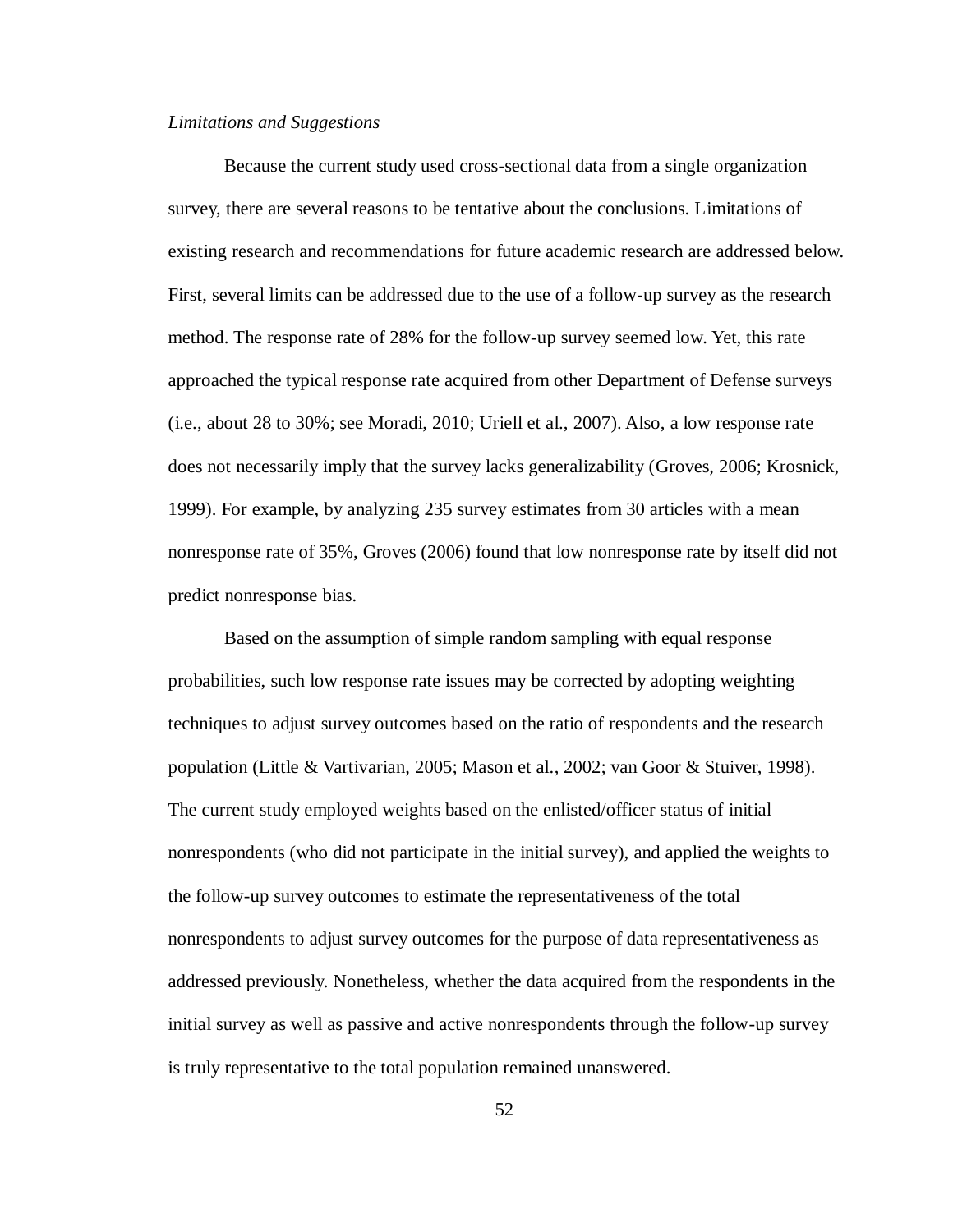In addition, a follow-up survey would not allow the researcher to acquire any information for those who participated in neither the initial nor the follow-up survey. In the case of the current study, approximately 43% of the selected individuals did not respond to the initial or the follow-up survey, after illegible surveys and selected individuals who could not be located for the follow-up survey were eliminated. This study thus failed to provide further investigation into this group of nonrespondents and the relative magnitude of nonresponse bias, which should supposedly be the main focus of a nonresponse bias study but the most difficult group to be reached. Future survey researchers may adopt both database approach as well as the follow-up survey approach to capture the true nonrespondents. Particularly, a researcher may incorporate the database approach such as gathering baseline data about the population from an across organizational census.

Also, because no follow-up surveys were sent to the initial respondents, the question remained unanswered whether any response differences are not due to the time lag as the follow-up survey was administered at a later date. To answer this question, future research should also include the initial respondents in the follow-up survey to investigate the time effect. Furthermore, this study did not acquire other demographical variables such as gender, race, age, or education background or education level as covariates to examine the potential moderating effects. Future studies may utilize the database approach by linking to other archival databases or design a follow-up survey that includes such variable to allow demographic analysis.

Secondly, the surveys adopted in the current research were not originally designed for the purpose of studying nonresponse bias. As a result, these surveys limited the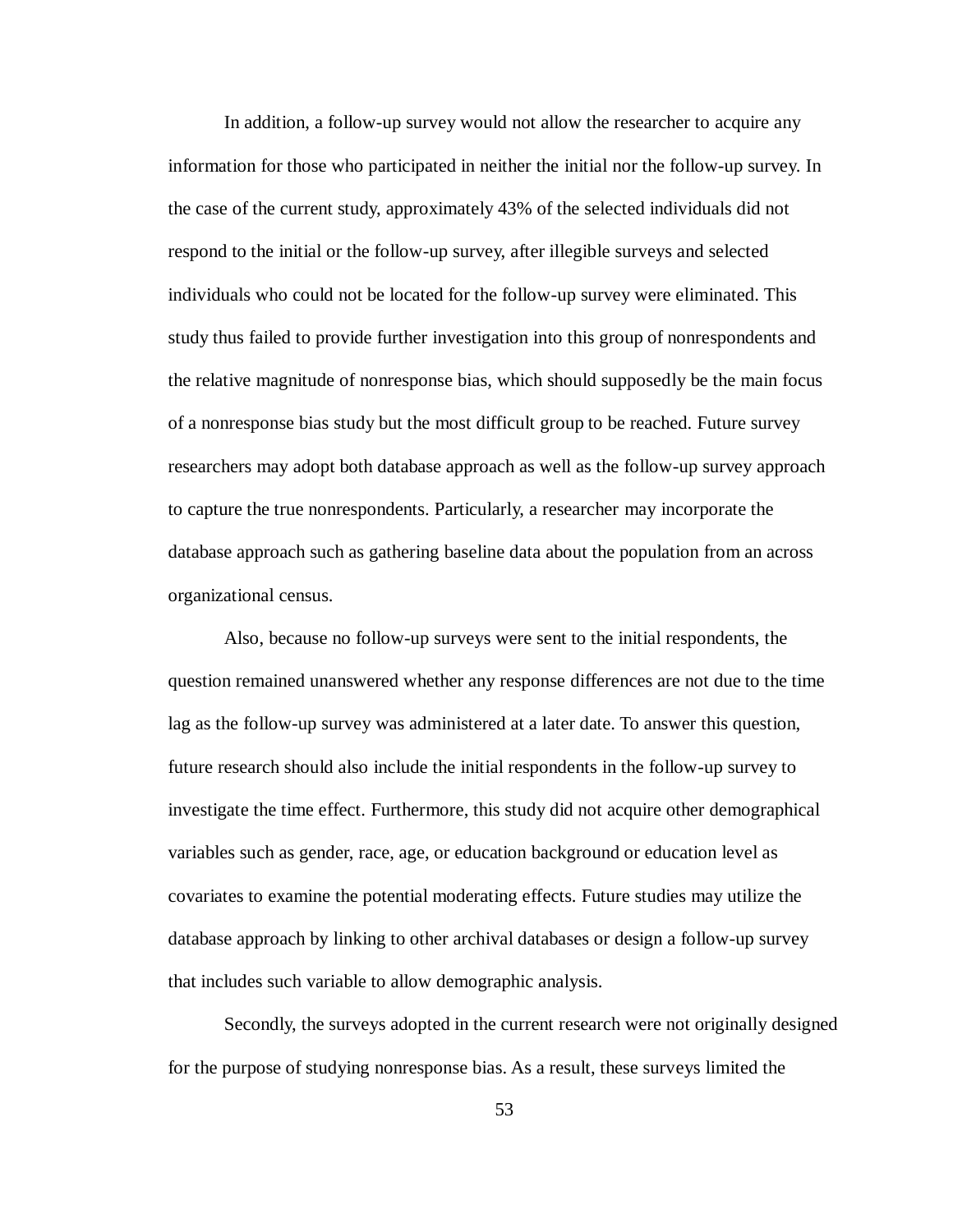number of core survey questions to be assessed to provide more sufficient information to support the statement of conclusion. Also, the lack of questions regarding organizational attitudes in the initial survey limited the opportunity to examine the corrosponding data for the real respondents but only allowed to gather information from the self-identified respondents. However, it is possible to believe that self-identified respondents may differ from the real respondents in their organizational attitudes given the differences in the way they answered the core survey items as discovered previously. An improvement on research method with more systematic-designed validated core survey questions may be considered in the future.

Also, future researchers may examine how different types of questions interact with the types of nonrespondents, such as sensitive questions about financial status or additive behaviors. A researcher can also look into how the degree of interaction between the types of questions and types of nonrespondents may correlate the level of nonresponse bias. For example, an experimental design study may be considered to study if neutral questions that indicate lower level of interaction may contribute to lower level of mean differences across different types of non/respondents, compared to questions that indicate higher level of interaction such as questions assessing an individual's attitudes toward surveys. It may also be interesting to investigate if different types of passive and active nonrespondents differ in various organizational dimensions, such as commitment, job satisfaction, tenure, leadership, stress level, fatigue, and work life balance.

Furthermore, results found in the current study may generalize better for military organizations. To the extent that military organizations differ from other organizations, however, results may not generalize equally across all organizational contexts. Depending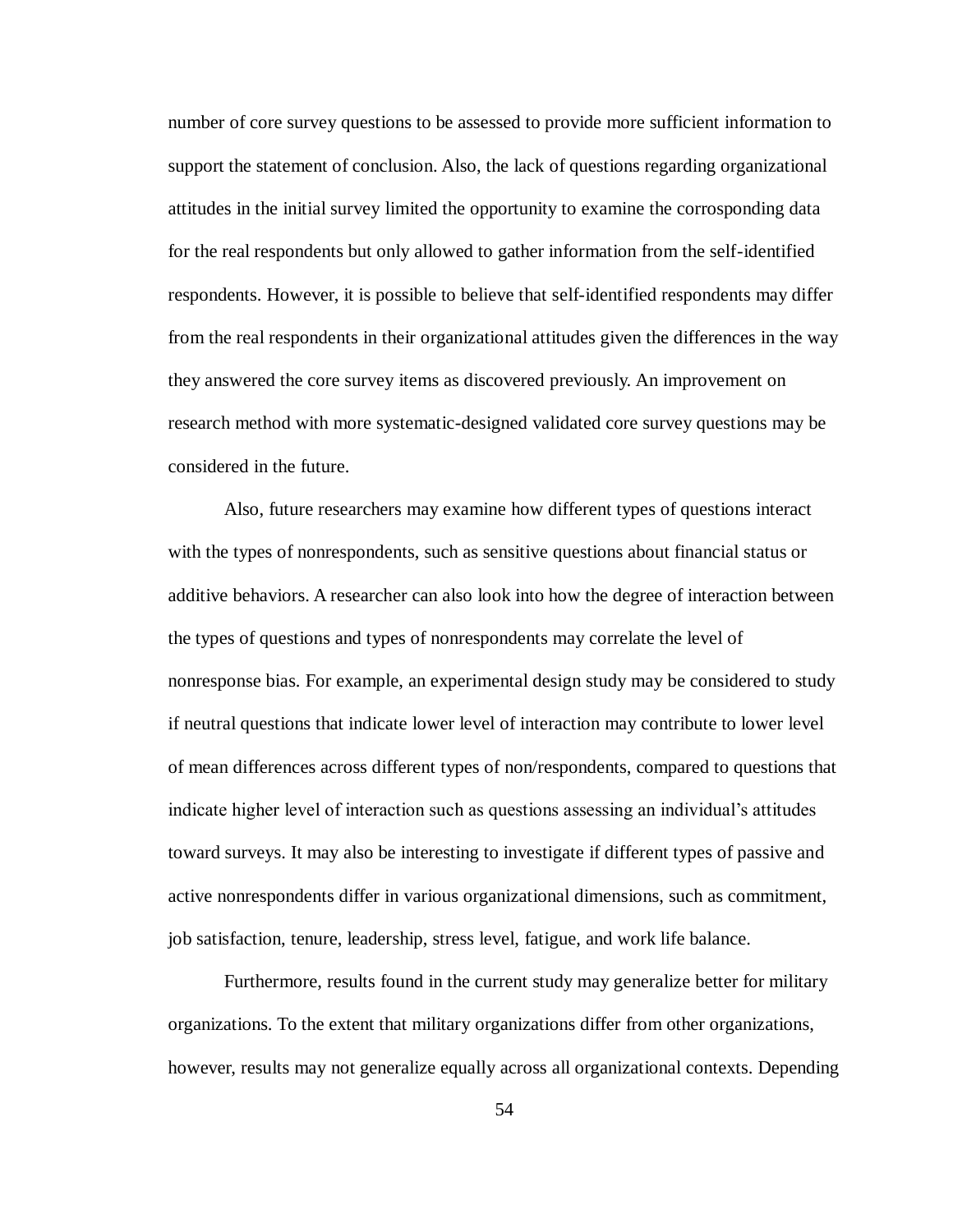on the type of industry an organization is in, the types and proportion of passive and active nonrespondents may differ from those in a military setting. As a result, the impacts of passive and active nonrespondents on data representativeness and nonresponse bias may be contextual driven in terms of industry and organization types. For some specific organizations, a researcher may consider to investigate if there are different types of passive nonrespondents other than those due to noncontact, on-leave, high workload, and technical issues impacting nonresponse bias. In addition, a researcher may find the proportion of active nonrespondents is dramatic enough to further examine the subclasses of active nonrespondents and the corresponding level of impact on nonresponse bias.

### Conclusion

<span id="page-62-0"></span>Nonrespondents remain as one of the most challanging groups to be studied. In the current study, a follow-up survey approach allowed the researcher to identify the types of passive nonrespondents and assess the potential differences compared to active nonrespondents and survey respondents in terms of their answers to core survey items as well as attitudes toward the organization. Results suggested that it may be beneficial for survey researchers to frequently conduct a follow-up survey to determine the proportion of each nonresponse group as well as their relative impacts on nonresponse bias. Accordingly, data adjustment or manipulation may be applied to efficiently improve data representativeness.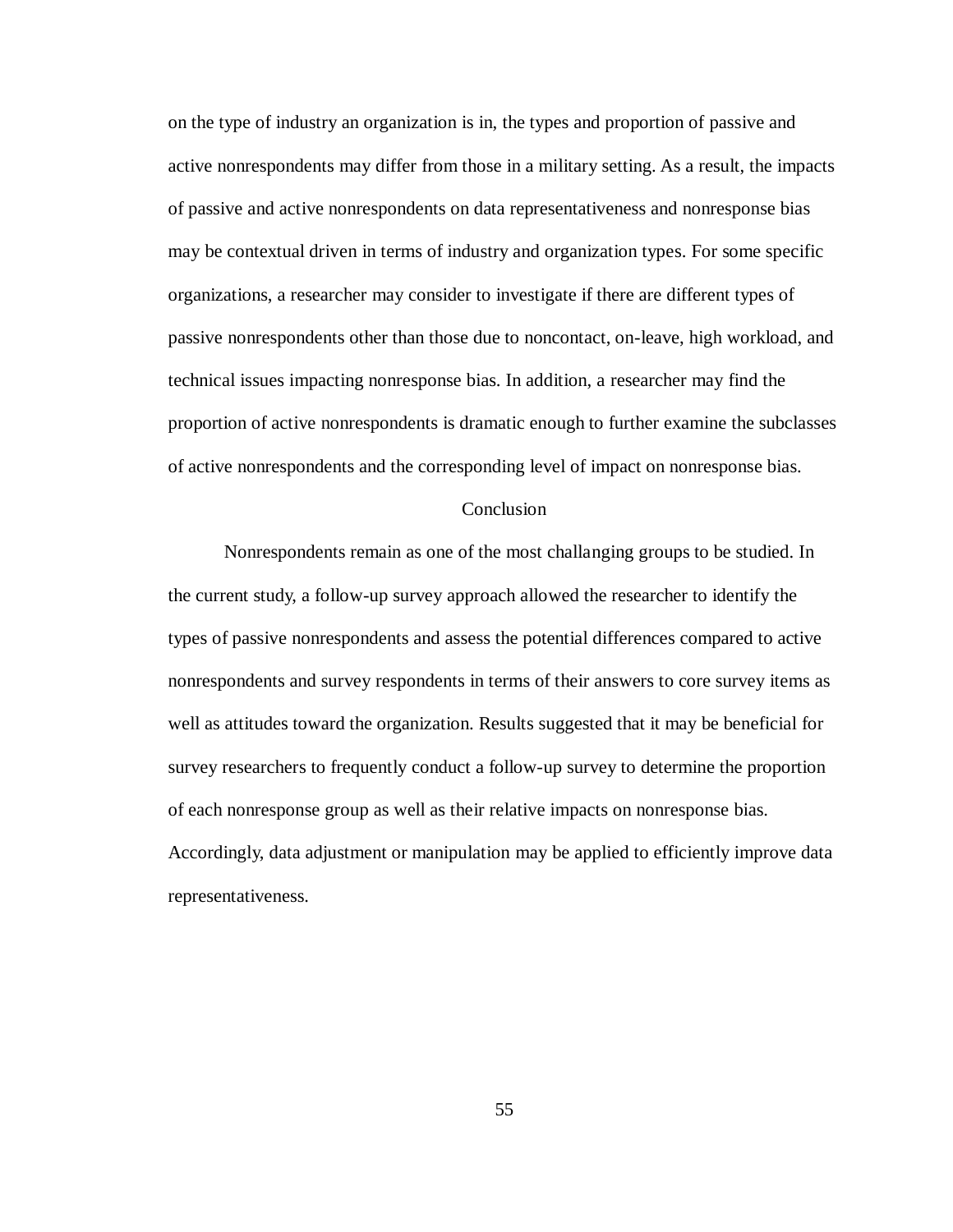#### References

- <span id="page-63-0"></span>Baruch, Y. (1999). Response rate in academic studies: A comparative analysis. *Human Relations*, *52*, 421-438.
- Biner, P. M., & Kidd, H. J. (1994). The interactive effects of monetary incentive justification and questionnaire length on mail survey response rates. *Psychology & Marketing*, *11*, 483-492.
- Brennan M., & Hoek, J. (1992). The behavior of respondents, nonrespondents, and refusers across mail surveys. *Public Opinion Quarterly*, *56*, 530-535.
- Britt, T. W., & Dawson, C. R. (2005). Predicting work-family conflict from workload, job attitudes, group attributes, and health: A longitudinal study. *Military Psychology*, *17*, 203-227.
- Cho, H., & LaRose, R. (1999). Privacy issues in Internet surveys. *Social Science Computer Review*, *17*, 421-434.
- Church, A. H., & Waclawski, J. (1998). *Designing and using organizational surveys*. Brookfield, VT: Gower.
- Clayton, R. L., & Werking, G. S. (1998). Business surveys of the future: The World Wide Web as a data collection method. In M. P. Couper, R. P. Baker, J. Bethlehem, Z. F. Clark, J. Martin, W. L. Ncholls II, & J. M. O'reilly (Eds.), *Computer assisted survey information collection* (pp.543-562). New York: John Wiley & Sons.
- Curtin, R., Presser, S., & Singer, E. (2000). The effects of response rate changes on the index of consumer sentiment. *Public Opinion Quarterly*, *64*, 413-428.
- Dillman, D.A. (1991). The design and administration of mail surveys. *Annual Review of Sociology*, *17*, 225-249.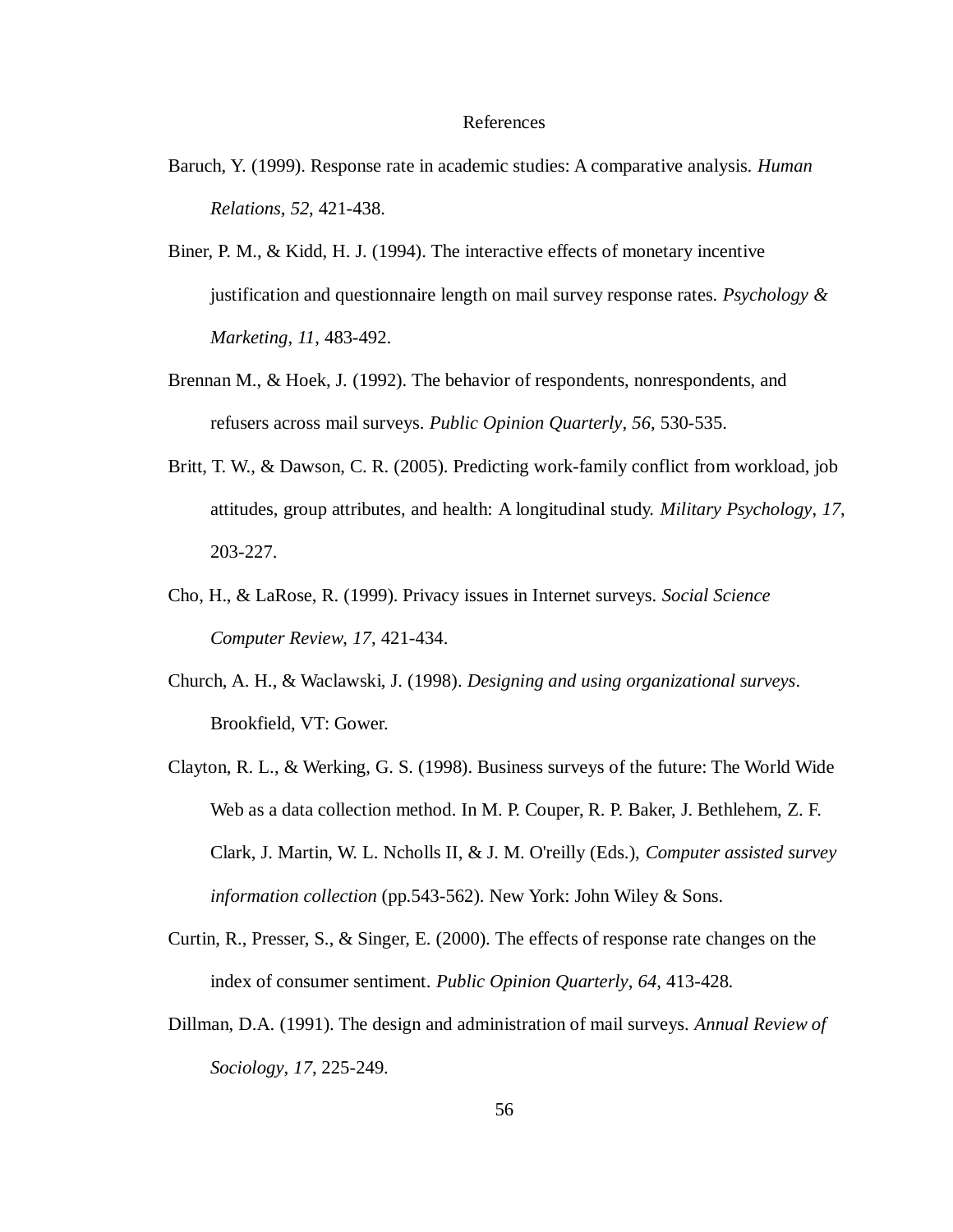- Dillman, D.A., & Messer, B. L. (2010). Mixed-mode surveys. In P. V. Marsden & J. D. Wright (Eds.), *Handbook of survey research* (2<sup>nd</sup> ed., pp. 551-574). UK: Emerald Group Publishing Limited.
- Dixon, J., & Tucker, C. (2010). Survey nonresponse. In P. V. Marsden, & J. D. Wright (Eds.), *Handbook of survey research* (2nd ed., pp. 631-658). Bingley, WA, UK: Emerald Group Publishing Limited.
- Fowler, F. J. (1995). *Improving survey questions: Design and evaluation. Thousand Oaks*, CA: Sage.
- Fowler, F. J. (2009). *Survey research methods. Thousand Oaks*, CA: Sage.
- Francis, L. J., & Robbins, M. (1995). Survey response rate as a function of age: are female clergy different? *Psychological Reports*, *77*, 499-506.
- Groves, R. M. (1989). *Survey errors and survey costs*. Hoboken, NJ: John Wiley & Sons.
- Groves, R. M. (2006). Nonresponse rates and nonresponse bias in household surveys. *Public Opinion Quarterly*, *70*, 646-675.
- Groves, R. M., Couper, M. P., Presser, S., Singer, E., Tourangeau, R., Piani Acosta, G., & Nelson, L. (2006). Experiments in producing nonresponse bias. *Public Opinion Quarterly*, *70*, 720-736.
- Groves, R. M., Fowler, F. J. Jr., Couper, M. P., Lepkowski, J. M., Singer, E., & Tourangeau, R. (2009). *Survey methodology.* Hoboken, NJ: John Wiley & Sons.
- Groves, R. M., & Peytcheva, E. (2008). The impact of nonresponse rate on nonresponse bias. *Public Opinion Quarterly*, *72*, 167-189.
- Iarossi, G. (2006). *The power of survey design. Washington*, DC: The World Bank.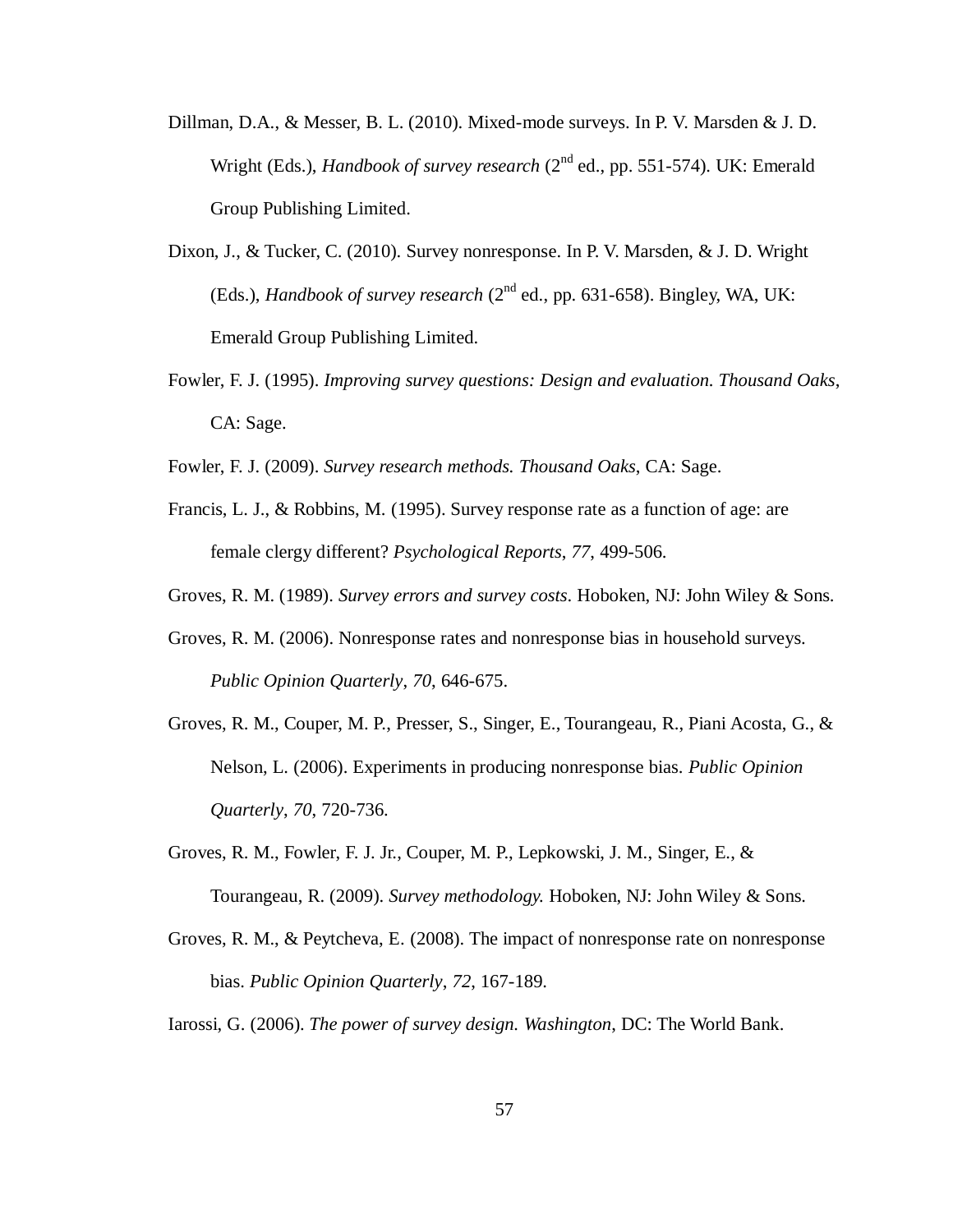- Kaldenberg, D. O., Koenig, H. F., & Becker, B. W. (1994). Mail survey response rate patterns in a population of the elderly: Does response deteriorate with age? *Public Opinion Quarterly*, *58*, 68-76.
- Keeter, S., Miller, C., Kohut, A., Groves, R. M., & Presser, S. (2000). Consequences of reducing nonresponse in a national telephone survey. *Public Opinion Quarterly*, *64*, 125-148.
- Kraut, A. I. (1996). Introduction: An overview of organizational surveys. In A. I. Kraut (Ed.), *Organizational surveys: Tolls for assessment and change* (pp.1-14). San Francisco: Jossey-Bass.
- Krosnick, J. A. (1999). Survey reearch. *Annual Review of Psychology*, *50*, 537-567.
- Lahaut, V. M. H. C. J., Jansen, H. A. M., Van De Mheen, D., Garretsen, H. F. L., Verdurmen, J. E. E., & Van Dijk, A. (2003). Estimating non-response bias in a survey on alcohol consumption: Comparison of response waves. *Alcohol & Alcoholism*, *38*, 128-134.
- Little, R. J., & Vartivarian, S. (2005). Does weighting for nonresponse increase the variance of survey means? *Survey Methodology*, *31*, 161-168.
- Luong, A., & Rogelberg, S. G. (1998). How to increase your survey response rate. *The Industrial Organizational Psychologiest*, *36*, 61-65.
- Mason, R., Lesser, V., & Traugott, M. W. (2002). The effects of extended interviewer efforts on nonresponse bias. In R. M. Groves, D. A. Dillman, J. L. Eltinge, & R. J. A. Little (Eds.), *Survey nonresponse* (pp.149-162). New York: John Wiley & Sons.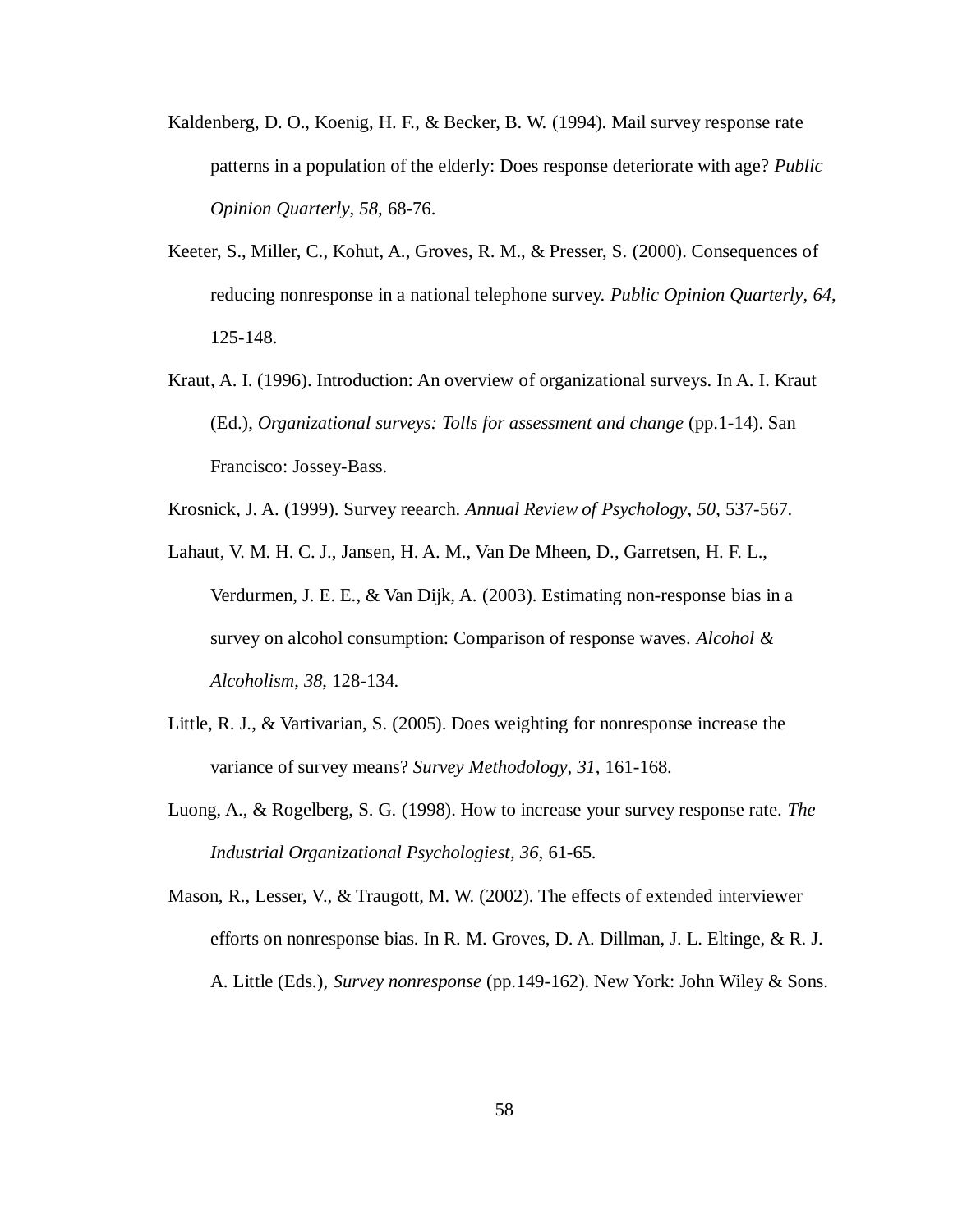- Matthews, R. A., Kath, L. M., & Barnes-Farrell, J. L. (2010). Short, valid, predictive measures of work-family interference. *Journal of Occupational Health Psychology*, *15*, 75-90.
- McDaniel, S. W., Madden, C. S., & Verille, P. (1987). Do topic differences affect survey non-response? *Journal of the Market Research Society*, *29*, 55-66.
- Merkle, D., & Edelman, M. (2002). Nonresponse in exit polls: A comprehensive analysis. In R. M. Groves, D. A. Dillman, J. L. Eltinge, & R. J. A. Little (Eds.), *Survey nonresponse* (pp.243-258). New York: John Wiley & Sons.
- Miles, D. E., Borman, W. E., Spector, P. E., & Fox, S. (2002). Building an integrative model of extra role work behaviors: A comparison of counterproductive work behaviors with organizational citizenship behavior. *International Journal of Selection & Assessment*, *10*, 51-57.
- Moore, D. L., & Tarnai, J. (2002). Evaluating nonresponse error in mail surveys. In R. M. Groves, D. A. Dillman, J. L. Eltinge, & R. J. A. Little (Eds.), *Survey nonresponse* (pp.197-211). New York: John Wiley  $&$  Sons.
- Moradi, B. (2010, November 29). *Interpreting response rate for the 2010 Department of Defense comprehensive review survey: A research memo.* Retrieved July 15, 2011, from http://www.palmcenter.org/files/ResponseRateResearchMemo.pdf
- Newell, C. E., & Kang, Y-C. A. (2006). *Reasons for Non-response on U.S. Navy Quick Polls*. Presented at the 48<sup>th</sup> annual meeting of the International Military Testing Association Conference, Kingston, Ontario, Canada, October 2006.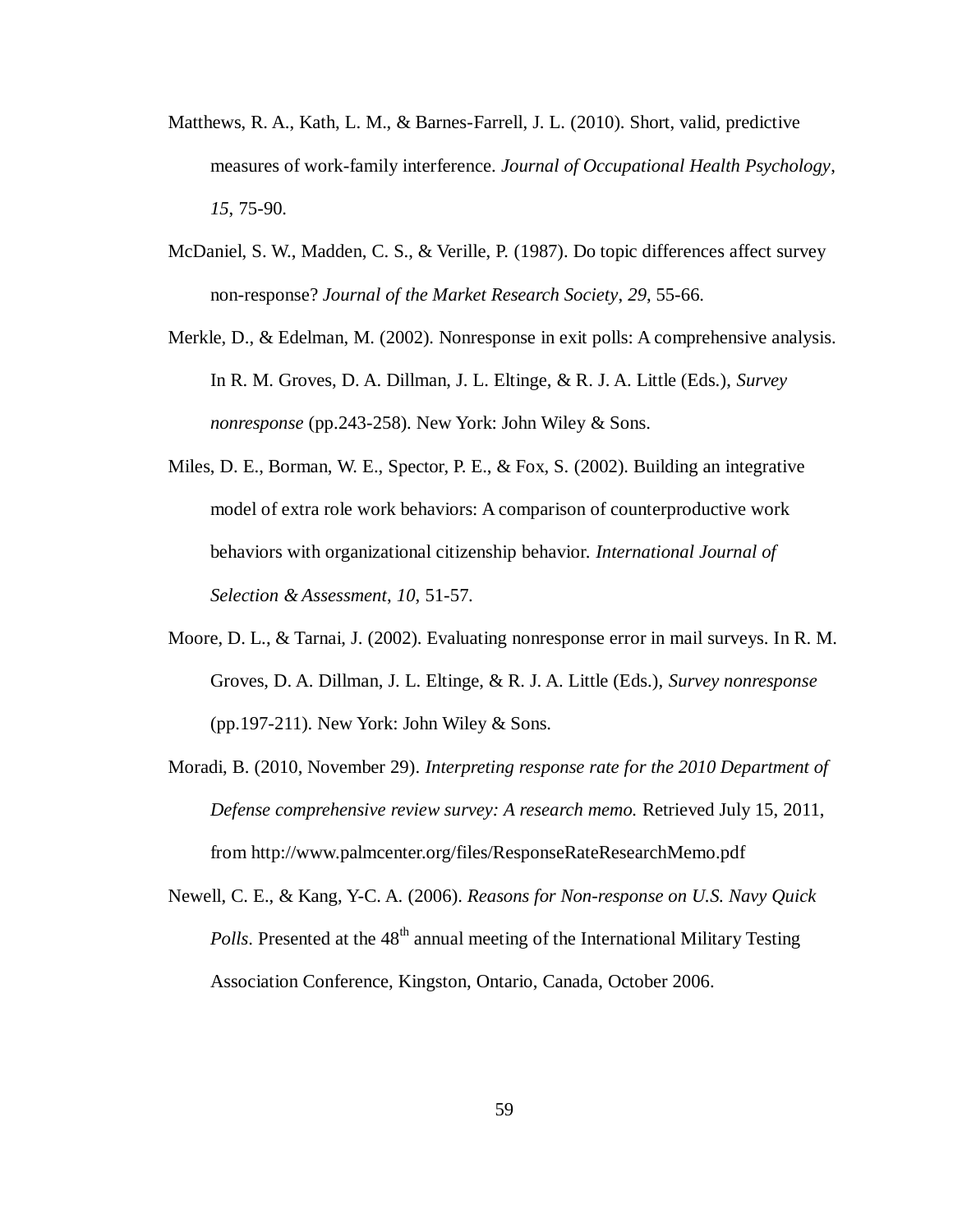- Newell, C. E., Rosenfeld, P., Harris, R. N., & Hindelang, R. L. (2004). Reasons for nonresponse on U.S. Navy surveys: A closer look. *Military Psychology*, *16*, 265-276.
- Newell, C. E., Whittam, K. P., Uriell, Z. A., & Kang Y-C. A. (2010). *Non-response on U.S. Navy Quick Polls* (NPRST-TN-10-3). Millington, TN: Navy Personnel Research, Studies, & Technology.
- Peytchev, A., Baxter, R. K., & Carley-Baxter, L. R. (2009). Not all survey effort is equal: Reduction of nonresponse bias and nonresponse error. *Public Opinion Quarterly*, *73*, 785-806.
- Poter, S. R., & Whitcomb, M. E. (2005). Non-response in student surveys: The role of demographics, engagement and personality. *Research in Higher Education*, *46*, 127-152.
- Rogelberg, S. G., Conway, J. M., Sederburg, M. E., Spitzmuller, C., Aziz, S., & Knight, W. E. (2003). Profiling active and passive-non-respondents to an organizational survey. *Journal of Applied Psychology*, *88*, 1104-1114.
- Rogelberg, S. G., Luong, A., Sederburg, M. E., & Cristol, D. S. (2000). Employee attitude surveys: Examining the attitudes of noncompliant employees. *Journal of Applied Psychology*, *85*, 284-293.
- Rogelberg, S. G., & Stanton, J. M. (2007). Introduction: Understanding and dealing with organizational survey nonresponse. *Organizational Research Methods*, *10*, 195-209.
- Rubin, D. B. (2004). *Multiple imputation for nonresponse in surveys*. Hoboken, NJ: John Wiley & Sons.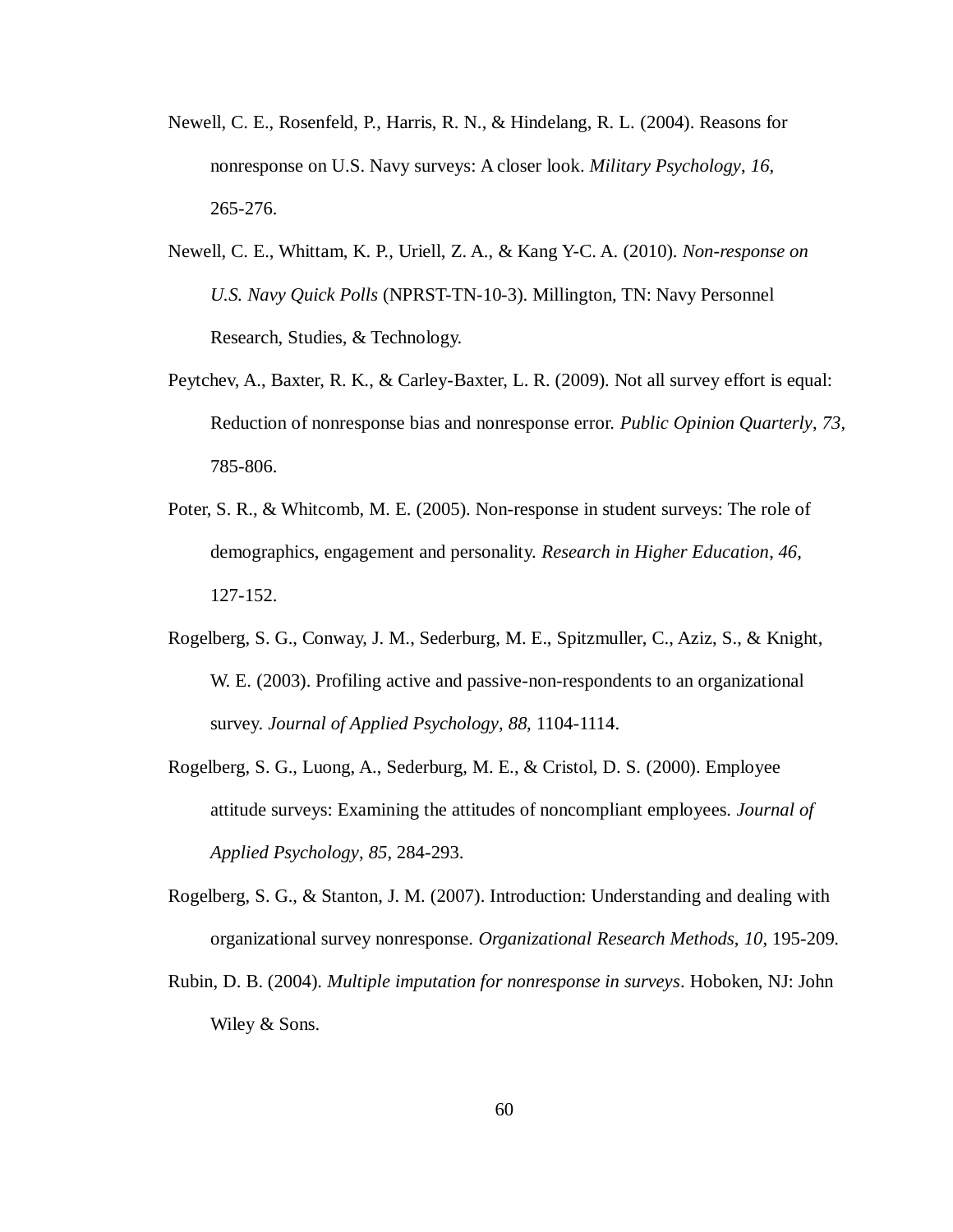- Schmidt, W. C. (1997). World Wide Web survey research: Benefits, potential problems, and solutions. Behavior Research Methods*, Instruments & Computers*, *29*, 274-279.
- Singleton, R. A., & Straits, B. C. (1999). *Approaches to social research* (3rd ed.). New York: Oxford University Press.
- Spitzmüller, C., & Glenn, D. M. (2006). Organizational survey response: Previous findings and an integrative framework. In M. Braun & P. Mohler (Eds.), *Beyond the horizon of measurement* (pp.139-161). Mannheim, Germany: ZUMA.
- Stinchcombe, A. L., Jones, C., & Sheatsley, P. (1981). Nonresponse bias for attitude questions. *Public Opinion Quarterly*, *45*, 359-375.
- The American Association for Public Opinion Research (2009). *Standard definitions: Final dispositions of case codes and outcome rates for surveys* (6th ed.) Lenexa, KA: AAPOR.
- Thompson, L. F., & Surface, E. A., (2007). Employee surveys administered online: Attitudes toward the medium, nonresponse, and data representativeness. *Organizational Research Methods*, *10*, 241-261.
- Thompson, L. F., Surface, E. A., Martin, D. L., & Sanders, M. G. (2003). From paper to pixels: Moving personnel surveys to the Web. *Personnel Psychology*, *56*, 197-227.
- Uriell, Z. A., Newell, C. E., & Whittam, K. P. (2011). *Retention Quick Polls of three Navy communities* (NPRST-TN-11-5). Millington, TN: Navy Personnel Research, Studies, & Technology.
- Uriell, Z. A., Whittam, K. P., Newell, C. E., & Hargrove, M. J. (2007). *Non-response assessment of a web-based Navy Quick Poll* (NPRST-TN-07-11). Millington, TN: Navy Personnel Research, Studies, & Technology.